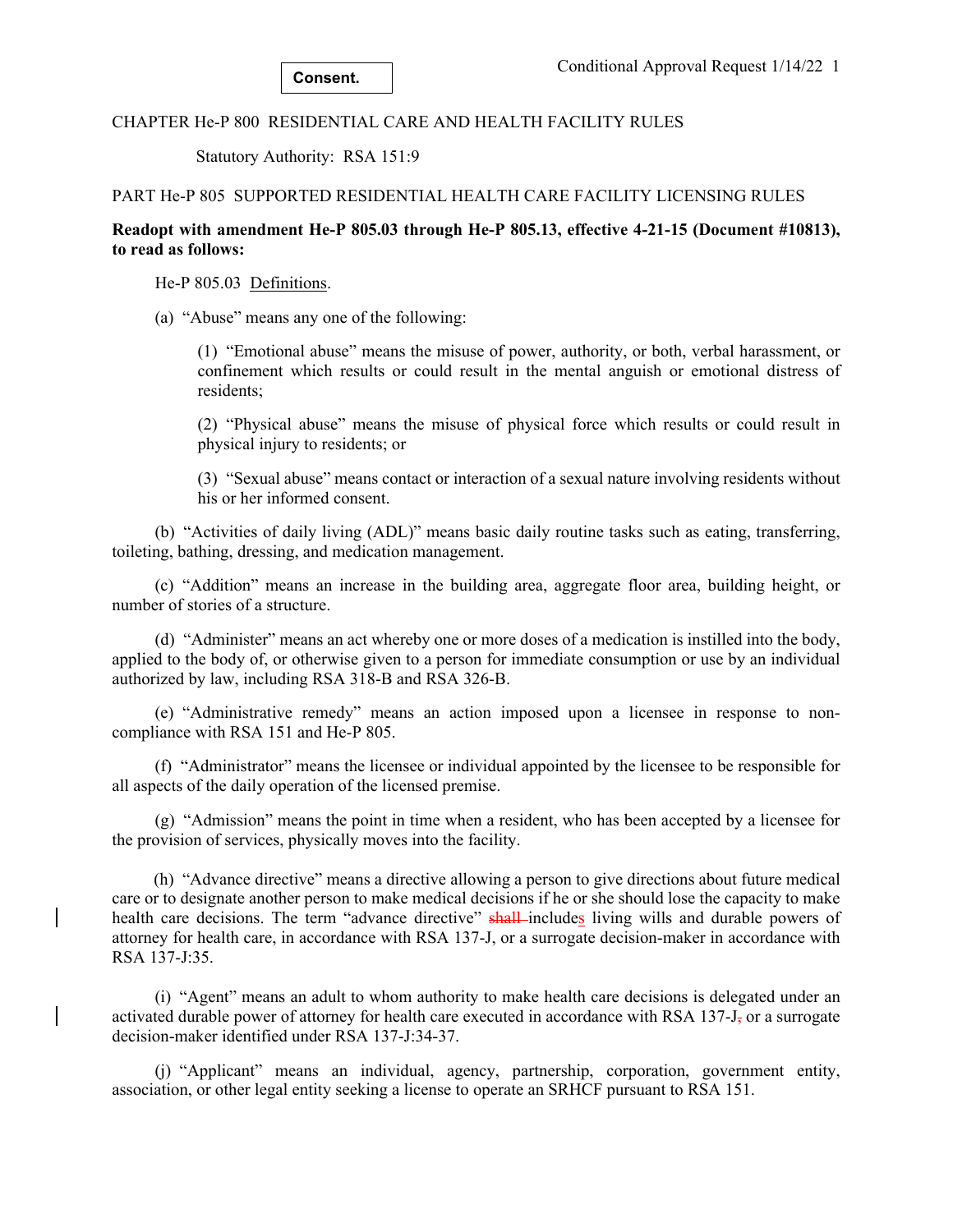(k) "Area of non-compliance" means any action, failure to act, or other set of circumstances that cause a licensee to be out of compliance with RSA 151, He-P 805, or other federal or state requirements.

 (l) "Assessment" means an evaluation of the resident to determine the care and services that are needed.

(m) "Care assessment for residential services (CARES) tool" means the document developed by the department to assess the needs of a resident or prospective resident as required by RSA 151:5-a, I.

 (n) "Care plan" means a written guide developed by the licensee, in consultation with the resident and/or guardian, agent, or personal representative, if applicable, as a result of the assessment process for the provision of care and services as required by He-P 805.16(d) - (j).

 (o) "Change of ownership" means the transfer of the controlling interest of an established SRHCF to any individual, agency, partnership, corporation, government entity, association, or other legal entity.

 (p) "Chemical restraints" means any medication that is used for discipline or staff convenience, in order to alter a resident's behavior such that the resident requires a lesser amount of effort or care, and is not in the resident's best interest, and not required to treat medical symptoms.

(q) "Clinical laboratory improvement amendments (CLIA)" means the requirements outlined at 42 CFR Part 493 which set forth the conditions that all laboratories must meet to be certified to perform testing on human specimens. A laboratory is defined as a facility for the biological, microbiological, serological, chemical, immunohematological, hematological, biophysical, cytological, pathological, or other examination of materials derived from the human body for the purpose of providing information for the diagnosis, prevention, or treatment of any disease or impairment of, or the assessment of the health of, human beings. These examinations also include procedures to determine, measure, or otherwise describe the presence or absence of various substances or organisms in the body. Facilities only collecting or preparing specimens, or both, or only serving as a mailing service and not performing testing are not considered laboratories.

 (r) "Commissioner" means the commissioner of the New Hampshire department of health and human services, or his or her designee.

(s) "Core services" means those services provided by the licensee that are included in the basic rate.

 (t) "Critical incident stress management (CISM)" means an adaptive, short-term psychological helping-process that focuses solely on an immediate and identifiable problem. Individuals undergoing CISM are able to discuss the situation that occurred and how it effects them and those around them allowing individuals to use this forum to acquire the tools necessary to hopefully limit post-traumatic stress related issues in their own lives and recognize it in others.

(u) "Days" means calendar days unless otherwise specified in the rule.

 (v) "Department" means the New Hampshire department of health and human services at 129 Pleasant Street, Concord, NH 03301.

(w) "Direct care" means the provision of hands-on care and services to a resident, including but not limited to medical, nursing, psychological, or rehabilitative treatments.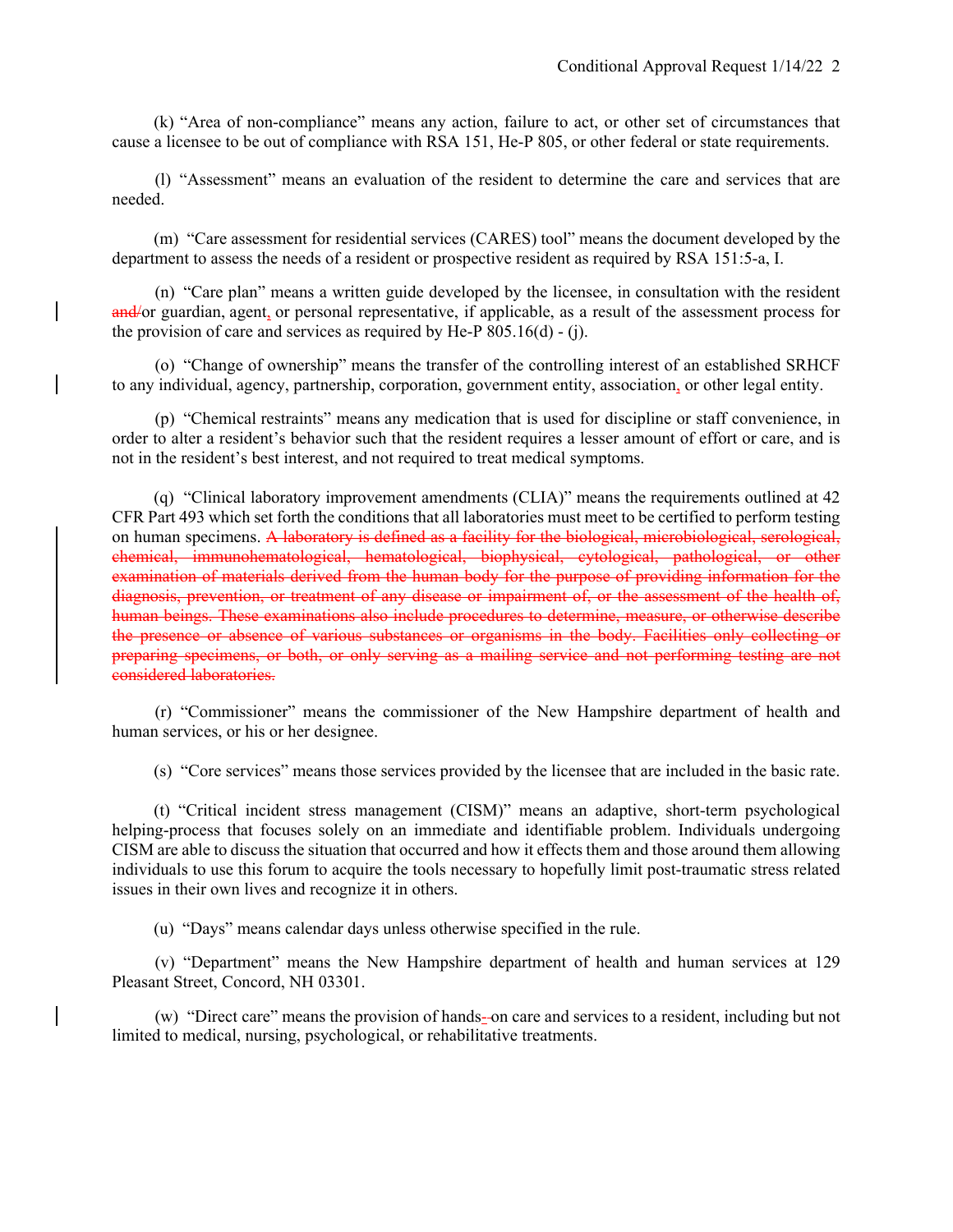(x) "Direct care personnel" means any person providing hands-on clinical care or hands-on services to a resident including but not limited to medical, psychological or rehabilitative treatments, bathing, transfer assistance, feeding, dressing, toileting, and grooming.

 (y) "Directed plan of correction" means a plan developed and written by the department that specifies the actions the licensee must take to correct identified deficiencies.

 (z) "Discharge" means moving a resident from a licensed facility or entity to a non-licensed facility or entity.

 (aa) "Do not resuscitate order (DNR order)", means an order, signed by a licensed provider, that in the event of an actual or imminent cardiac or respiratory arrest, chest compression, and ventricular defibrillation will not be performed, the elient-resident will not be intubated or manually ventilated, and there will be no administration of resuscitation drugs. This term also includes "do not attempt resuscitation order (DNAR order)".

 (ab) "Elopement" means when a resident who is cognitively, physically, mentally, emotionally, or chemically impaired wanders away, walks away, runs away or otherwise leaves a caregiving facility or environment unsupervised or unnoticed, without the knowledge of the licensee's personnel.

 (ac) "Emergency plan" means a document outlining the responsibilities of personnel in an emergency.

 (ad) "Employee" means anyone employed by the SRHCF and for whom the SRHCF has direct supervisory authority.

 (ae) "Enforcement action" means the imposition of an administrative fine, the denial of an application, or the revocation or suspension of a license in response to non-compliance with RSA 151 or He-P 805.

 (af) "Equipment" means any plumbing, heating, electrical, ventilating, air-conditioning, refrigerating, and fire protection equipment, and any elevators, dumbwaiters, escalators, boilers, pressure vessels, or other mechanical facilities or installations related to building services, not to include portable refrigerators. This term includes "fixtures".

 (ag) "Exploitation" means the illegal use of a resident's person or property for another person's profit or advantage, or the breach of a fiduciary relationship through the use of a person or person's property for any purpose not in the proper and lawful execution of a trust, including, but not limited to, situations where a person obtains money, property, or services from a resident through the use of undue influence, harassment, duress, deception, or fraud.

(ah) "Facility" means "facility" as defined in RSA 151:19, II.

 (ai) "Guardian" means a person appointed in accordance with RSA 464-A to make informed decisions relative to the resident's health care and other personal needs.

 (aj) "Health care occupancy" means facilities that provide sleeping accommodations for individuals who are incapable of self-preservation because of age, physical or mental disability, or because of security measures not under the occupant's control.

 (ak) "Household member" means the caregiver, all family members and any other individuals age 17 or older, other than residents that reside at the licensed premises for more than 30 days.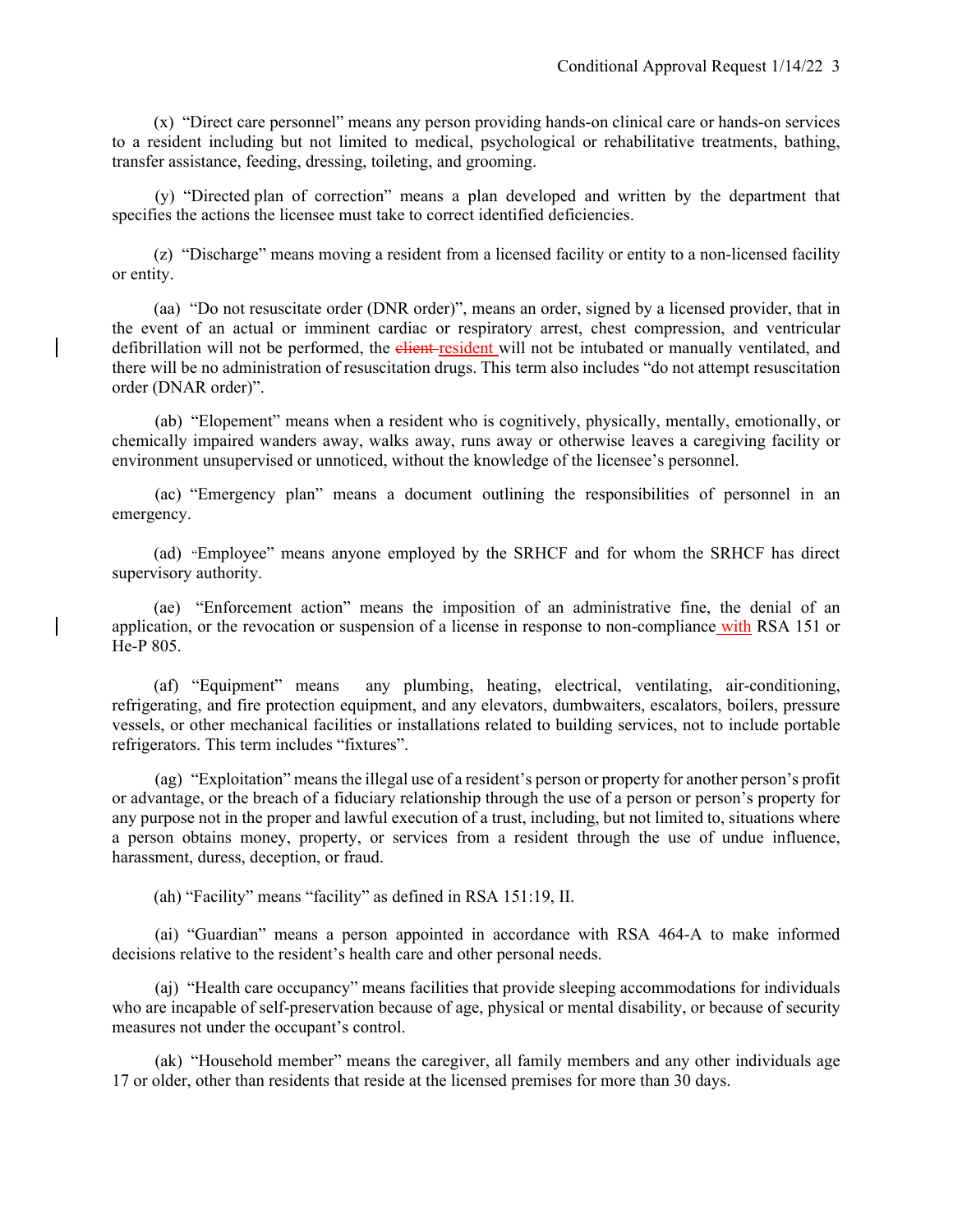(al) "Incident command system (ICS)" means a standardized on-scene emergency management system specifically designed to provide for the adoption of an integrated organizational structure that reflects the complexity and demands of single or multiple incidents, without being hindered by jurisdictional boundaries. ICS is the combination of facilities, equipment, personnel, procedures, and communications operating within a common organizational structure, designed to aid in the management of resources during incidents.

(am) "Infectious waste" means those items specified by Env-Sw 103.28Wm 2604.01.

(an) "Informed consent" means the decision by a residentelient, his or her guardian, agent, or surrogate decision-maker to agree to a proposed course of treatment, after the residentelient, guardian, agent, or surrogate decision-maker has received full disclosure of the facts, including information about risks and benefits of the treatment and available alternatives, needed to make the decision intelligently.

 (ao) "In-service" means an educational program, which is designed to increase the knowledge, skills, and overall effectiveness of personnel.

 (ap) "Inspection" means the process followed by the department to determine an applicant's or a licensee's compliance with RSA 151 and He-P 805 or to respond to allegations, pursuant to RSA 151:6, of non-compliance with RSA 151 and He-P 805.

(aq) "Laboratory" means any building, place, or mobile laboratory van, for the biological, microbiological, serological, chemical, immunohematological, biophysical, cytological, pathological or other examination of materials derived from the human body for the purpose of providing information for the diagnosis, prevention or treatment of disease.

 $(\text{arg})$  "License" means the document issued to an applicant or licensee of an SRHCF which authorizes operation in accordance with RSA 151 and He-P 805, and includes the name of the licensee, the name of the business, the physical address, the license category, the effective date and license number.

 (asr) "License certificate" means the document issued by the department to an applicant or licensee that, in addition to the information contained on a license, includes the name of the administrator, the type(s) of services authorized and the number of beds that the SRHCF is licensed for.

(ats) "Licensed practitioner" means a:

- (1) Medical doctor;
- (2) Physician's assistant;
- (3) Advanced practice registered nurse;
- (4) Doctor of osteopathy;
- (5) Doctor of naturopathic medicine; or

(6) Any other practitioner with diagnostic and prescriptive powers licensed by the appropriate state licensing board.

 (aut) "Licensed premises" means the building that comprises the physical location that the department has approved for the licensee to conduct operations in accordance with its license.

 $(ay)$  "Licensee" means any person or other legal entity to which a license has been issued pursuant to RSA 151.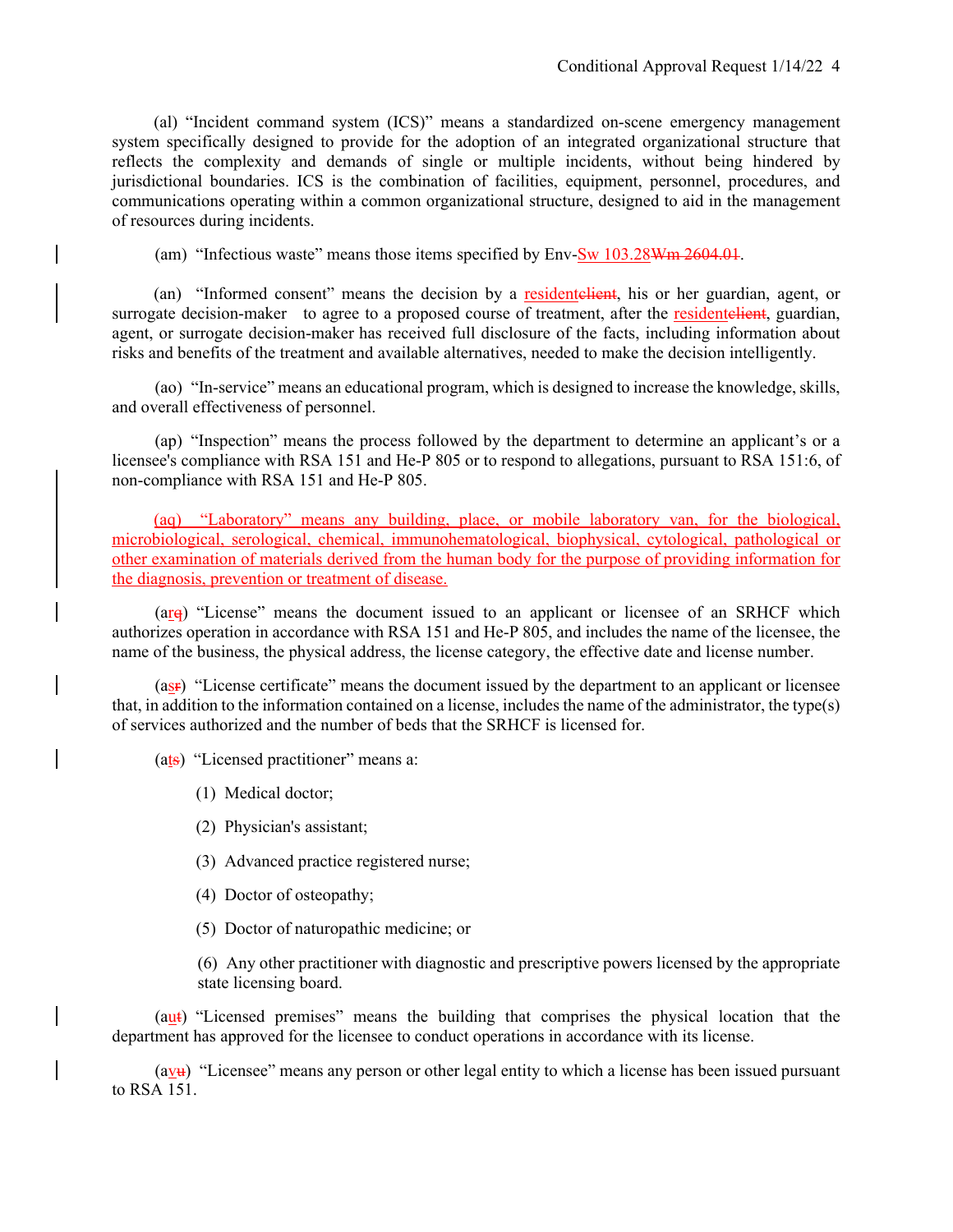$(awx)$  "Licensing classification" means the specific category of services authorized by a license.

 $(axw)$  "Life safety code" means the standardsadoption by reference of the life safety code, as published by the National Fire Protection Association and as amended by the state board of fire control and ratified by the general court pursuant to RSA 153:5.

 $\left(\frac{\text{ayx}}{\text{x}}\right)$  "Mechanical restraint" means locked, secured, or alarmed SRHCFs or units within an SRHCF, or anklets, bracelets, or similar devices that cause a door to automatically lock when approached, thereby preventing a resident from freely exiting the SRHCF or unit within.

 (azy) "Medical director" means a medical doctor, advanced practice registered nurse, doctor of osteopathy or doctor of naturopathic medicine licensed in New Hampshire in accordance with RSA 329 or 326-B who is responsible for overseeing the quality of medical care and services in an SRHCF.

 (baaz) "Medication" means a substance available with or without a prescription, which is used as a curative or remedial substance.

 $(bba)$  "Modification" means the reconfiguration of any space, the addition, relocation, elimination of any door or window, the addition or elimination of load-bearing elements, the reconfiguration or extension of any system, or the installation of any additional equipment. The term does not include "repair" or "replacement" of interior finishes.

 (bcb) "Neglect" means an act or omission that results or could result in the deprivation of essential services or supports necessary to maintain the minimum mental, emotional or physical health and safety of a resident.

 (bdc) "Notice to correct" means a report issued pursuant to RSA 151:6-a, II, following a life safety inspection when a facility is found to be out of compliance with applicable life safety rules or codes.

 (bed) "Nursing care plan" means a written guide developed by a nurse in consultation with the resident and/or guardian, agent, or personal representative, that lists the interventions necessary to meet the resident's nursing needs.

 (bfe) "One and 2 family dwelling unit" means one- and 2-family dwellings, which shall include those buildings containing not more than 2 dwelling units in which each dwelling unit is occupied by members of a single family with not more than 3 outsiders, if any, accommodated in rented rooms.

 (bgf) "Orders" means an electronic or written document, or a verbal direction, by a licensed practitioner for medications, treatments, recommendations, and referrals, and signed by the licensed practitioner using terms such as authorized by, authenticated by, approved by, reviewed by, or any other term that denotes approval by the licensed practitioner. means a document, produced verbally, electronically, or in writing, by a licensed practitioner for medications, treatments, and referrals, and signed by the licensed practitioner using terms such as authorized by, authenticated by, approved by, reviewed by, or any other term that denotes approval by the licensed practitioner.

 $(bh\theta)$  "Over-the-counter medications" means non-prescription medications.

 (bih) "Owner" means any person, corporation, association, or any other legal entity, whether organized for profit or not, holding or claiming ownership of, or title to, a license.

(b<sub>i<sup>i</sub>)</sup> "Patient rights" means the privileges and responsibilities possessed by each resident provided</sub> by RSA 151:21. This term includes "resident rights".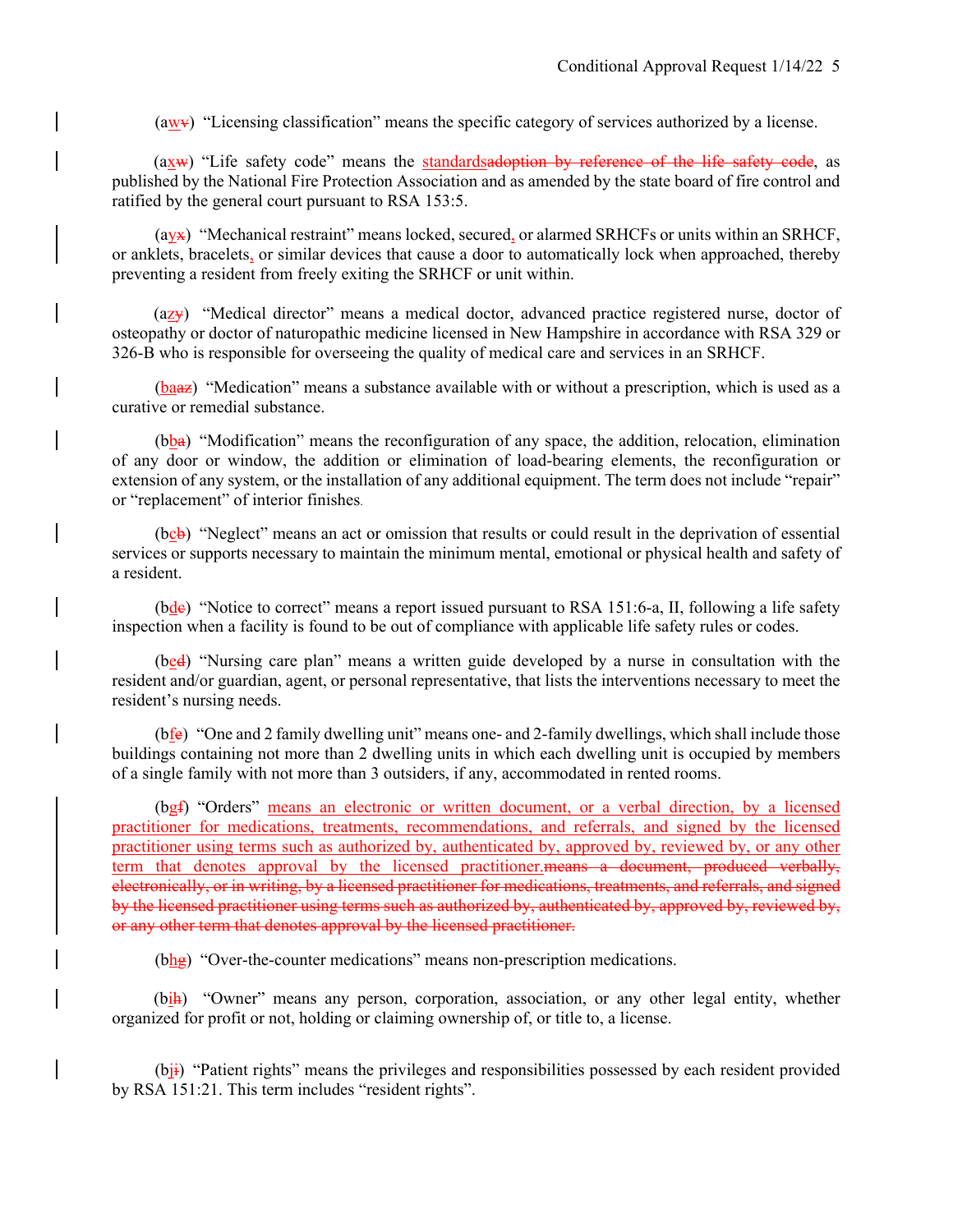$(bk)$  "Performance based design" means an engineering approach to fire protection design and construction based on:

(1) Established fire safety goals and objectives;

(2) Deterministic and probabilistic analysis of fire scenarios; and

(3) Quantitative assessment of design alternatives against the fire safety goals and objectives using accepted engineering tools, methodologies, and performance criteria.

 $(b)$ <sup>k</sup>) "Personal assistance" means providing or assisting a resident in carrying out activities of daily living.

(bml) "Personal representative" means a person designated in accordance with RSA 151:19, V to assist the resident for a specific, limited purpose or for the general purpose of assisting the resident in the exercise of any rights.

 $(bn)$  "Personnel" means individual(s), either paid or volunteer, who provide direct or indirect care or services, or both, to a resident(s).

(bon) "Physical restraint" means the use of hands-on or other physically applied technique to physically limit the resident's freedom of movement, which includes but are not limited to forced escorts, holding, prone restraints or other containment techniques.

(bpe) "Plan of correction (POC)" means a plan developed and written by the licensee, which specifies the actions that will be taken to correct areas of non-compliance with applicable rules or codes identified at the time of a clinical or life safety inspection conducted pursuant to RSA 151:6-a or during the course of a complaint investigation conducted pursuant to RSA 151:6.

(bqp) "Point of care devices" means a system of devices used to obtain medical, diagnostic results including but not limited to:

(1) A lancing or finger stick device to get blood specimen;

(2) A test strip and/or reagents to apply a specimen to for testing; or

(3) A meter or monitor to calculate and show the results, including:

a. Blood glucose meters, also called "glucometers";

b. Prothrombin Time (PT) and International Normalized Ratio (INR) anticoagulation meters; or

c. A Cholesterol meter.

(bre) "Point of care testing (POCT)" means medical diagnostic testing performed using either manual methods or hand held instruments at or near the point of care, at the time and place of patient care.

(bsr) "Pro re nata (PRN) medication" means medication taken as circumstances may require.

 (bts) "Procedure" means a licensee's written, standardized method of performing duties and providing services.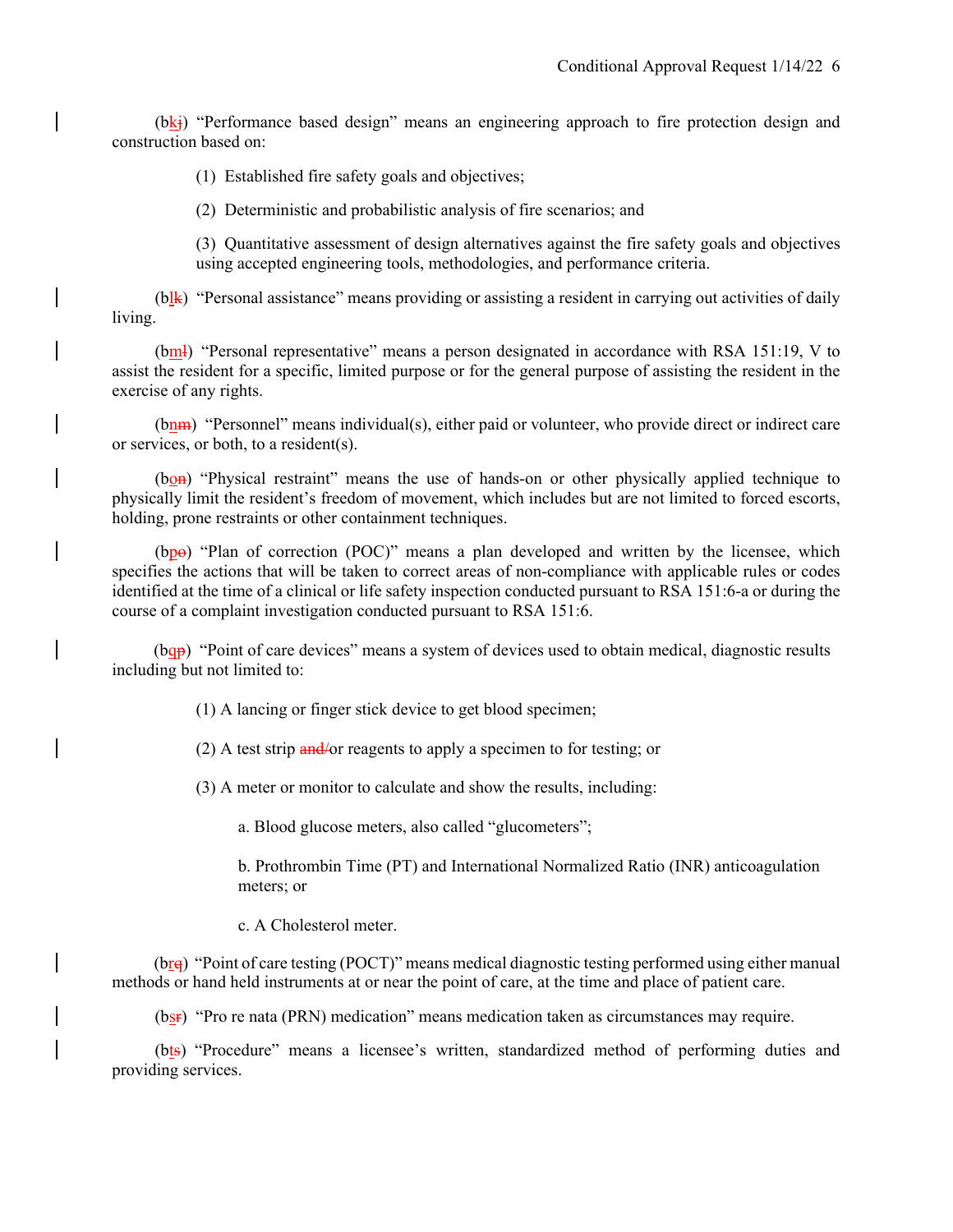- (but) "Protective care" means the provision of resident monitoring services, including but not limited
	- (1) Knowledge of resident whereabouts; and

to:

(2) Minimizing the likelihood of accident or injury.

 (bvu) "Qualified personnel" means personnel that have been trained and have demonstrated competency to adequately perform tasks which they are assigned such as, nursing staff, clinical staff, housekeeping staff trained in infection control, and kitchen staff trained in food safety protocols.

 (bwv) "Reconstruction" means the reconfiguration of a space that affects an exit or a corridor shared by more than one occupant space, or the reconfiguration of a space such that the rehabilitation work area is not permitted to be occupied because existing means of egress and fire protection systems, or their equivalent, are not in place or continuously maintained.

 (bxw) "Renovation" means the replacement in kind or strengthening of building elements, or upgrading of building elements, material, equipment, or fixtures, without involving the reconfiguration of spaces.

 $(b)$ <sup>x</sup>) "Repair" means the patching, restoration, or painting of materials, elements, equipment, or fixtures for the purpose of maintaining such materials, elements, equipment, or fixtures in good or sound condition.

 $(bz)$  "Reportable incident" means an occurrence of any of the following while the resident is either in the SRHCF or in the care of SRHCF personnel:

(1) The unanticipated death of the resident;

(2) An injury to a resident, that is of a suspicious nature of potential abuse or neglect under circumstances where the injury was not observed by any person or the cause of the injury could not be explained by the resident; or

(3) The elopement or unexplained absence of a resident from the SRHCF.

 (cabz) "Resident" means any person admitted to or in any way receiving care, services or both who resides in a SRHCF.

 $(cba)$  "Residential board and care", as defined in NFPA 101 of the fire code, means a facility where residents are provided with personal care and activities that foster continued independence and residents are trained and required to respond to fire drills to the extent they are able. These facilities are further grouped as "small", 4-16 beds or "large", over 16 beds.

 $(ccb)$  "Residential care facility", as defined in NFPA 101 of the fire code, means a long term care residence providing personal assistance at the residential care level pursuant to RSA 151:9, VII(a)(1).

 (cdc) "Resident record" means a separate file maintained for each resident, which includes all documentation required by RSA 151 and He-P 805 and as required by other federal and state law.

 (ced) "Respite care" means the admission of a person from his or her primary residence to an SRHCF, on either a planned or emergency basis, for a period not to exceed 30 days in order to relieve the primary caregiver from the demands of providing home-based care.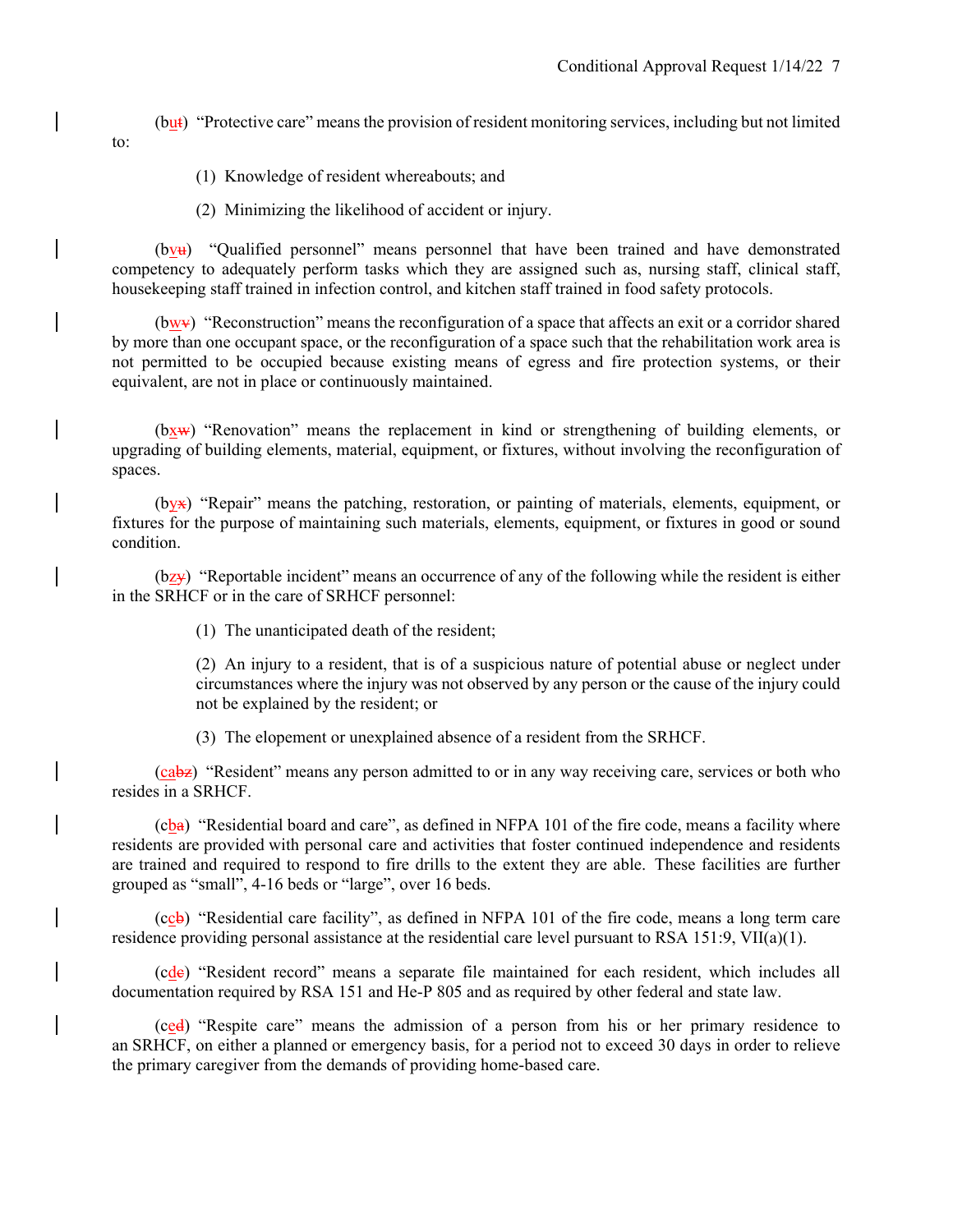(cfe) "Self administration with assistance" means the resident takes his or her own medication(s) after being prompted by personnel, but without requiring physical assistance from others.

 $(cgf)$  "Self administration without assistance" means an act whereby the resident takes his or her own medication(s) without the assistance of another person.

 $(chg)$  "Self directed medication administration" means an act whereby a resident, who has a physical limitation that prohibits him or her from self-administering, directs personnel to physically assist in the medication process.

 $(cih)$  "Service" means a specific activity performed by the licensee, either directly or indirectly, to benefit or assist a resident.

 $(c_{ij})$  "Severe mobility impairment" means the ability to move to stairs but without the ability to use them.

 $(ck<sub>i</sub>)$  "Significant change" means a decline or improvement in a resident's status that:

(1) Will not normally resolve itself without further intervention by personnel or by implementing standard disease-related clinical interventions;

(2) Impacts more than one area of the resident electricity is health status; and

(3) Requires interdisciplinary review and/or revision of the care plan.

 $(c_1 \⊂>l)$  "State monitoring" means the placement of individuals by the department at an SRHCF to monitor the operation and conditions of the facility.

 $(c_{m})$  "Stock medication" means over-the-counter medication available for use by more than one resident.

 (cnm) "Supported residential health care facility (SRHCF)" means a long-term care residence providing personal assistance at the supported residential care level pursuant to RSA 151:9, VII(a)(2).

 (con) "Therapeutic diet" means a diet ordered by a licensed practitioner or other licensed professional with prescriptive authority as part of the treatment for disease, clinical conditions, or increasing or decreasing specific nutrients in the food consumed by the resident.

 (cpo) "Underwriters Laboratories (UL) Listed" means that the global safety certification company UL has confirmed that the product is safe for use.

 (cqp) "Unexplained absence" means an incident involving a resident leaving the premises of the SRHCF without the knowledge of the SRHCF personnel in a manner that is contrary to their normal routine.

(crq) "Volunteer" means an unpaid person who assists with the provision of care services, or activities, and who does not provide direct care or assist with direct care. This term does not include visitors or those persons or organized groups who provide religious services or entertainment.

#### He-P 805.04 Initial License Application Submission.

 (a) Each applicant for a license shall comply with the requirements of RSA 151:4, I–III-a and submit the following to the department: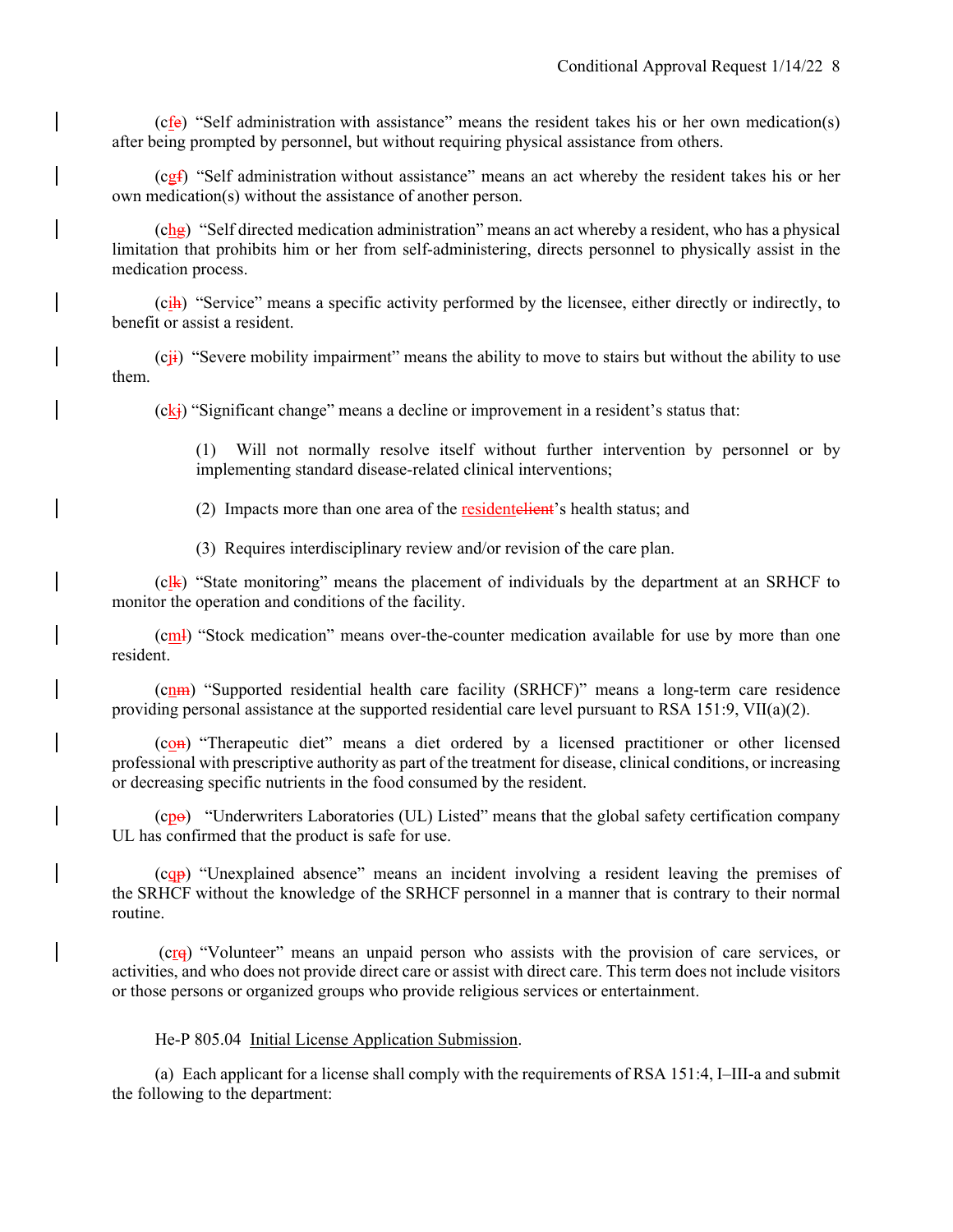(1) A completed application form entitled "Application for Residential, Health Care License or Special Health Care Services" (January 2022), signed by the applicant or 2 of the corporate officers, affirming to the following:

"I affirm that I am familiar with the requirements of RSA 151 and the rules adopted thereunder and that the premises are in full compliance. I understand that providing false information shall be grounds for denial, suspension, or revocation of the license and the imposition of a fine.";

(2) A floor plan of the prospective SRHCF;

(3) If applicable, proof of authorization from the New Hampshire secretary of state to do business in the state of New Hampshire in the form of one of the following:

- a. "Certificate of Authority," if a corporation;
- b. "Certificate of Formation," if a limited liability corporation; or
- c. "Certificate of Trade Name," where applicable;

(4) The applicable fee in accordance with RSA 151:5, IX, payable in cash or, if paid by check or money order, in the exact amount of the fee made payable to the "Treasurer, State of New Hampshire";

- (5) A resume identifying the qualifications of the SRHCF administrator;
- (6) Copies of applicable licenses for the SRHCF administrator;
- (7) Written local approvals as follows:

a. For an existing building, the following written local approvals shall be obtained no more than 90 days prior to submission of the application, from the following local officials or if there is no such official(s), from the board of selectmen or mayor:

1. The health officer verifying that the applicant complies with all applicable local health requirements and drinking water and wastewater requirements;

2. The building official verifying that the applicant complies with all applicable state building codes and local building ordinances;

3. The zoning officer verifying that the applicant complies with all applicable local zoning ordinances; and

4. The fire chief verifying that the applicant complies with the state fire code and codes adopted by reference as defined in RSA 153:1, VI-a, except as modified in Saf-FMO 300 including the health care chapter of the Life Safety Code, and local fire ordinances applicable for a health care facility; and

b. For a building under construction, the written approvals required by a. above shall be submitted at the time of application based on the local official's review of the building plans and again upon completion of the construction project; and

(8) If the SRHCF uses a private water supply, documentation that the water supply has been tested in accordance with RSA 485, Env-Dw 702.02, Env-Dw 704.02, and Env-Ws 702.02, or if a public water supply is used, a copy of a water bill; and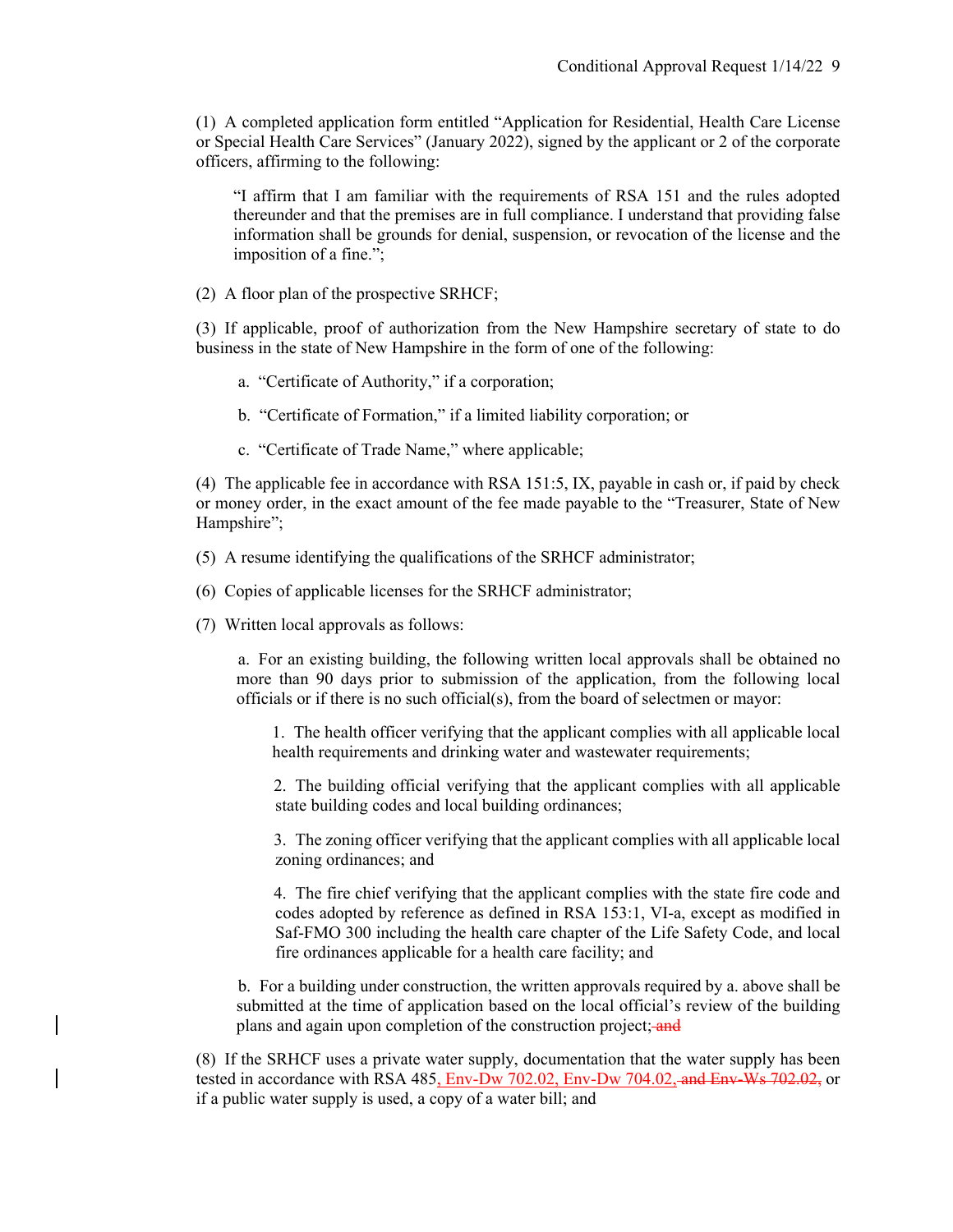(9) The results of a criminal records check from the NH department of safety for the applicant, licensee if different than the applicant, and administrator.

(b) The applicant shall mail or hand-deliver the documents to:

Department of Health and Human Services Health Facilities Administration 129 Pleasant Street Concord, NH 03301

## He-P 805.05 Processing of Applications and Issuance of Licenses.

 (a) An application for an initial license shall be complete when the department determines that all items required by He-P 805.04(a) have been received.

 (b) If an application does not contain all of the items required by He-P 805.04(a) the department shall notify the applicant in writing of the items required before the application can be processed.

 (c) Any licensing fee submitted to the department in the form of a check or money order and returned to the state for any reason, shall be processed in accordance with RSA 6:11-a.

(d) Licensing fees shall not be transferable to any other application(s).

 (e) Unless a waiver has been granted, the department shall deny a licensing request in accordance with He-P 805.13(b) if it determines that the applicant, licensee, administrator, or medical director:

(1) Has been convicted of any felony in this or any other state;

(2) Has been convicted of a sexual assault, other violent crime, assault, fraud, abuse, neglect, or exploitation;

(3) Has had a finding by the department or any other administrative agency in this or any other state for assault, fraud, abuse, neglect, or exploitation of any person; or

(4) Otherwise poses a threat to the health, safety, or well-being of patients.

 (f) Following both a clinical and life safety inspection, a license shall be issued if the department determines that an applicant requesting an initial license is in full compliance with RSA 151 and He-P 805.

(g) All licenses issued in accordance with RSA 151 shall be non-transferable by person or location.

 (h) A written notification of denial, pursuant to He-P 805.13(a), shall be sent to an applicant applying for an initial license if it has been determined by the inspection in He-P 805.05( $f_{\text{E}}$ ) and a maximum of 2 follow-up inspections that the prospective premises are not in full compliance with RSA 151 and He-P 805.

(i) A written notification of denial, pursuant to He-P  $805.13(b)(4)$ , shall be sent to an applicant applying for an initial license if the department has received no communication from the applicant within 3 months of sending written notification to the applicant that their application is complete and an inspection needs to be scheduled.

He-P 805.06 License Expirations and Procedures for Renewals.

 (a) A license shall be valid on the date of issuance and expire one year from the date of issuance, unless a completed application for renewal has been received.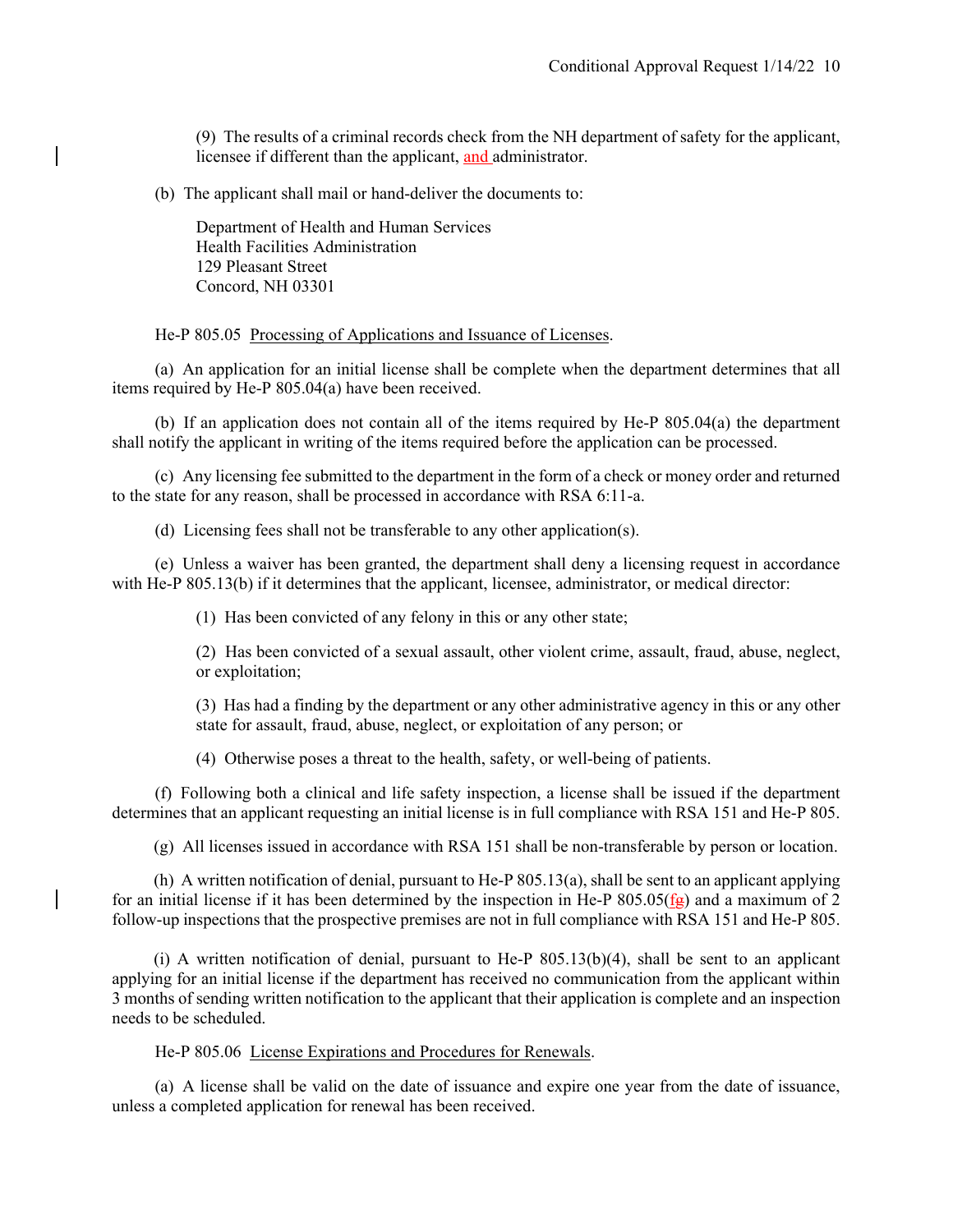(b) Each licensee shall complete and submit to the department an application form pursuant to He-P  $805.04(a)(1)$  at least 120 days prior to the expiration of the current license and include:

(1) The current license number;

(2) A request for renewal of any existing non-permanent waiver previously granted by the department, in accordance with He-P 805.10(f), if applicable. If such a request is not received, the rule(s) for which the waiver was previously requested shall not continue to be waived beyond the expiration of the current license;

(3) A list of any current employees who have a permanent waiver granted in accordance with He-P  $805.18(c)7(e)(2)$ ; and

(4) A copy of any non-permanent or new variances applied for or granted by the state fire marshal, in accordance with Saf-C 6005, or successor rules, whether adopted by the department of safety, or amended pursuant to RSA 153:5, I, by the state fire marshal, with the board of fire control.

 $(c_d)$  In addition to He-P 805.06(b), if a private water supply is used, the licensee shall provide documentation that every 3 years the water supply has been tested for bacteria and nitrates and determined to be at acceptable levels, in accordance with Env-DwWs-702 for bacteria and Env-DwWs 704.02 for nitrates.

 $(d_e)$  Following an inspection as described in He-P 805.09, a license shall be renewed if the department determines that the licensee:

> (1) Submitted an application containing all the items required by He-P 805.06(b) and (c) as applicable, prior to the expiration of the current license; and

> (2) Is found to be in compliance with RSA 151 and He-P 805, and all the federal requirements at the renewal inspections, or has submitted a POC that has been accepted by the department and implemented by the licensee if area of non-compliance were cited.

 (ef) Any licensee who does not submit a complete application for renewal prior to the expiration of an existing license and does not intend to cease operation shall be required to submit an application for an initial license pursuant to He-P 805.04(a) and shall be subject to a fine in accordance with He-P  $805.13(c)(7)$ .

He-P 805.07 SRHCF Construction, Modifications or Structural Alterations.

 (a) For new construction and for rehabilitation of an existing building, including, but not limited to, renovations, modifications, reconstruction, and additions, construction documents and shop drawings, including architectural, sprinkler, and fire alarm plans, shall be submitted to the department at least 60 days prior to the start of such work.

(b) The architectural, sprinkler, and fire alarm plans in (a) above shall accurately show the room designation(s) and exact measurements of each area to be licensed, including but not limited to window and door sizes and each room's use.

 (c) Architectural sprinkler and fire alarm plans shall be submitted to the NH state fire marshal's office as required by RSA 153:10-b,V.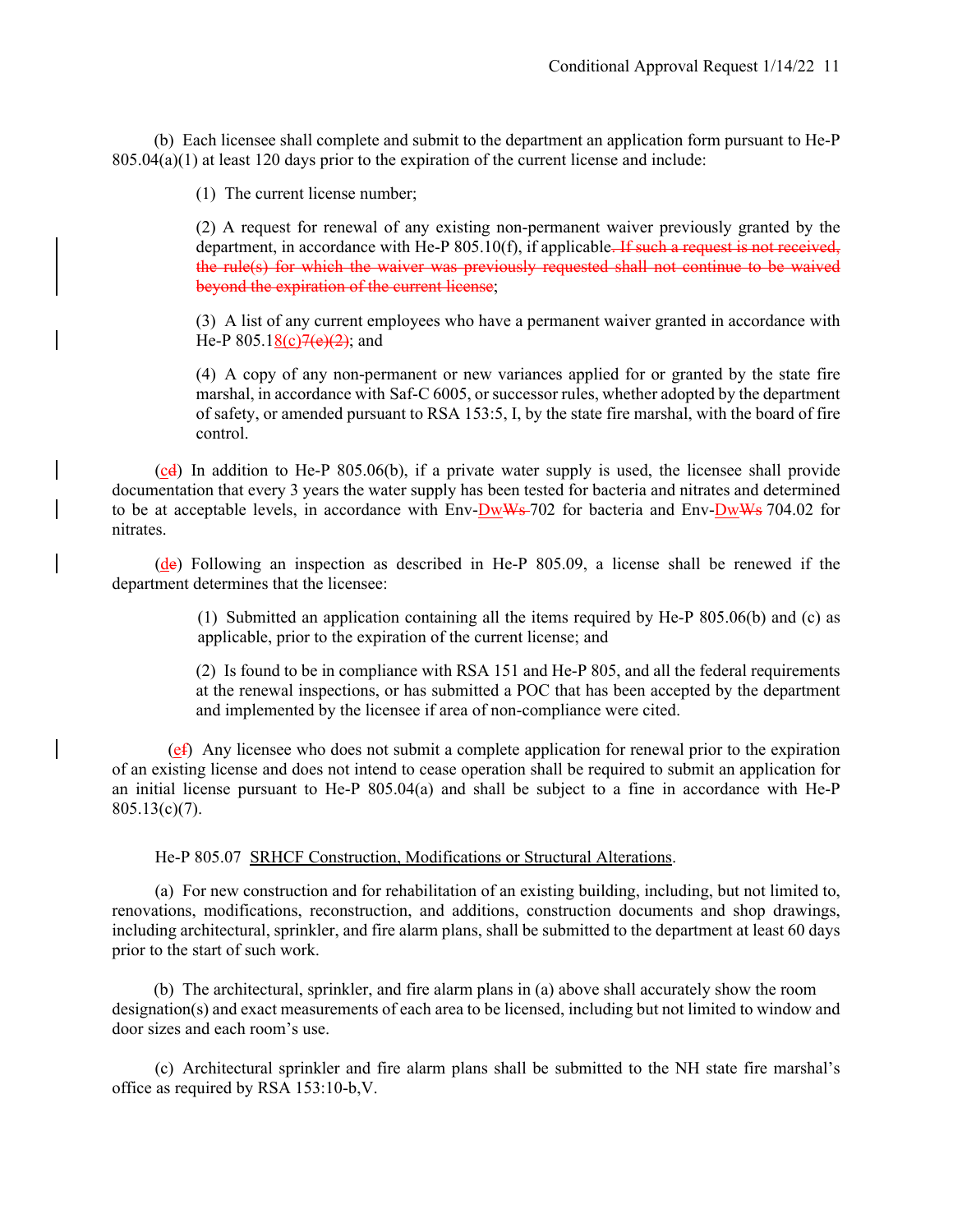(d) Any licensee or applicant who wants to use performance-based design to meet the fire safety requirements shall provide the department with documentation of fire marshal approval for such methods.

 (e) The department shall review construction documents, drawings, and plans of a newly proposed or existing facility for compliance with all applicable sections of RSA 151 and He-P 805 and notify the applicant or licensee as to whether the proposal complies with these requirements.

(f) Department approval shall not be required prior to initiating construction, renovations, or structural alterations, however an applicant or licensee who proceeds prior to receiving approval shall do so at their own risk.

 (g) The SRHCF shall comply with all applicable state laws, rules, and local ordinances when undertaking construction or rehabilitation

 (h) A licensee or applicant undertaking construction or rehabilitation of a building shall comply with the following:

> (1) Saf-C 6000 and the state fire code under RSA 153:1, VI-a, including but not limited to, NFPA 1 and NFPA 101, and as amended in Saf-FMO 300 , by the state fire marshal with the board of fire control and ratified by the general court pursuant to RSA 153:5;

> (2) The state building code as defined in RSA 155-A:1, IV, as amended by the building code review board pursuant to RSA 155-A:10, V; and

> (3) The Facility Guidelines Institutes (FGI) "Guidelines for Design and Construction of Residential Health, Care, and Support Facilities", (2018 edition), available as noted in Appendix A.

(i) All SRHCFs newly constructed or rehabilitated after the 2022 effective date of these rules shall comply with the Facility Guidelines Institutes (FGI) "Guidelines for Design and Construction of Residential Health, Care, and Support Facilities" (2018 edition), as applicable, as available as noted in Appendix A.

 (j) Where rehabilitation is done within an existing facility, all such work shall comply with applicable sections of the FGI "Guidelines for Design and Construction of Health, Care, and Support Facilities" (2018 edition), as available as noted in Appendix A.

 (k) The department shall be the authority having jurisdiction for the requirements in (h) and (i) above and shall negotiate compliance with the licensee and their representatives and grant waivers in accordance with He-P 805.10 as appropriate.

 (l) Penetrations, holes, or other openings in fire walls, fire partitions, smoke barriers, floors, and ceilings that allow the transfer of fire, heat, or smoke shall be closed and sealed using a listed or approved fire system that provides an equivalent rating as provided by the original surface.

 (m) Waivers granted by the department for construction or rehabilitation under the FGI guidelines above shall not require annual renewal unless the underlying reason or circumstances for the waivers change.

(n) Exceptions or variances pertaining to the state fire code referenced in  $(h)(1)$  above shall be granted only by the state fire marshal.

 (o) The building, including all construction and rehabilitated spaces shall be subject to an inspection pursuant to He-P 805.09 prior to its use.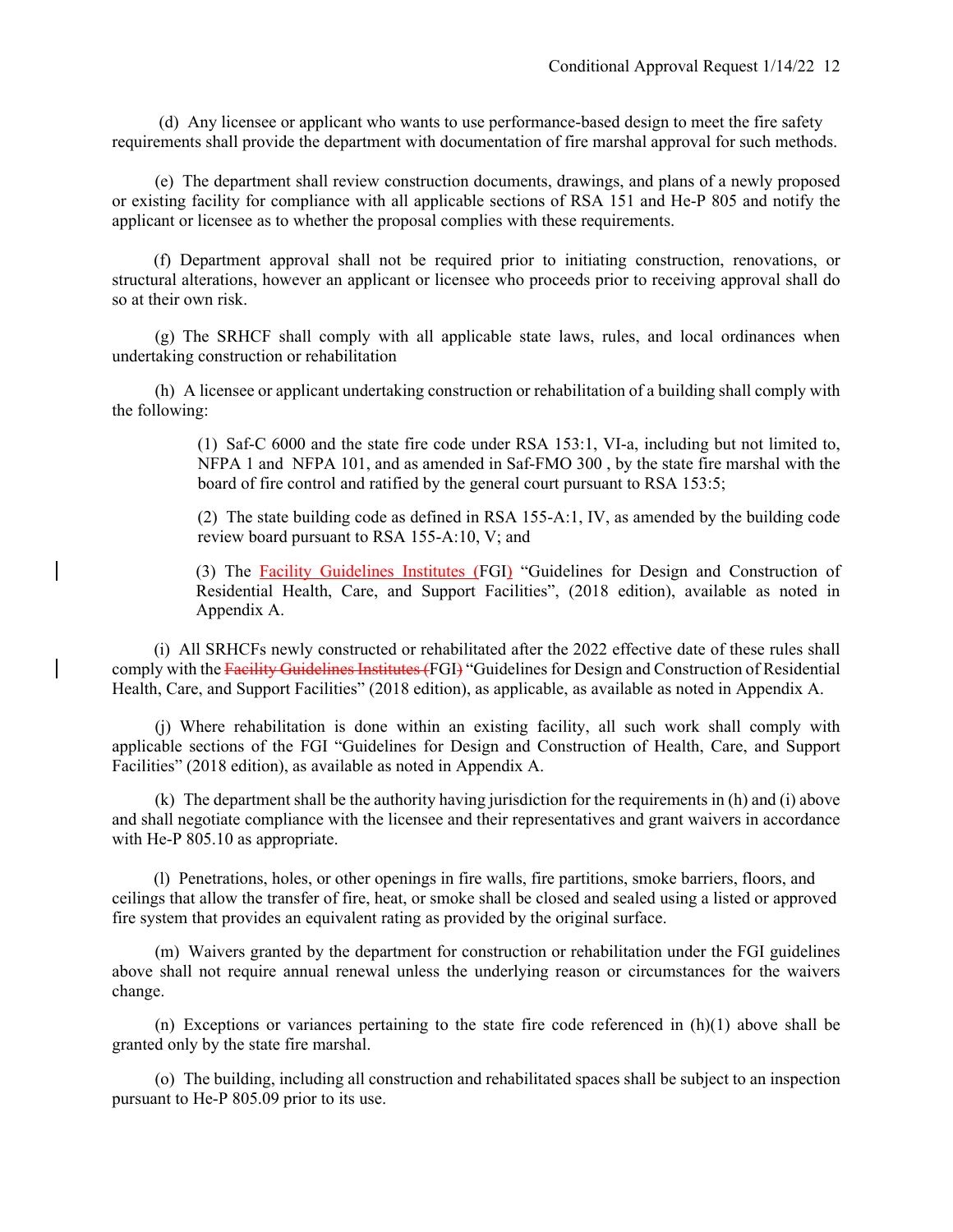He-P 805.08 SRHCF Requirements for Organizational or Service Changes.

 (a) The SRHCF shall provide the department with written notice at least 30 days prior to changes in any of the following:

- (1) Ownership;
- (2) Physical location;
- (3) Address;
- (4) Name;
- (5) Number of beds authorized under the current license; or
- (6) Services.

 (b) The SRHCF shall complete and submit a new application and obtain a new or revised license, license certificate or both, as applicable, prior to operating, for:

- (1) A change in ownership;
- (2) A change in the physical location;
- (3) An increase in the number of beds authorized under the current license; or
- (4) A change in services.

 (c) When there is a change in address without a change in location the SRHCF shall provide the department with a copy of the notification from the local, state, or federal agency that requires the change.

 (d) When there is a change in the name, the SRHCF shall submit to the department a copy of the certificate of amendment from the New Hampshire secretary of state, if applicable.

 (e) An inspection by the department shall be conducted prior to operation for changes in the following:

> (1) Ownership, unless the current licensee is in full compliance, in which case an inspection shall be conducted as soon as practical by the department:

- (2) The physical location;
- (3) An increase in the number of beds or residents authorized under the current license;
- (4) A change in license classification; or
- (5) A change that places the facility under a different life safety code occupancy chapter.

 (f) A new license and license certificate shall be issued for a change in ownership, classification, or physical location.

 (g) A revised license and license certificate shall be issued for changes in the SRHCF name or a change in address without a change in physical location.

(h) A revised license certificate shall be issued for any of the following: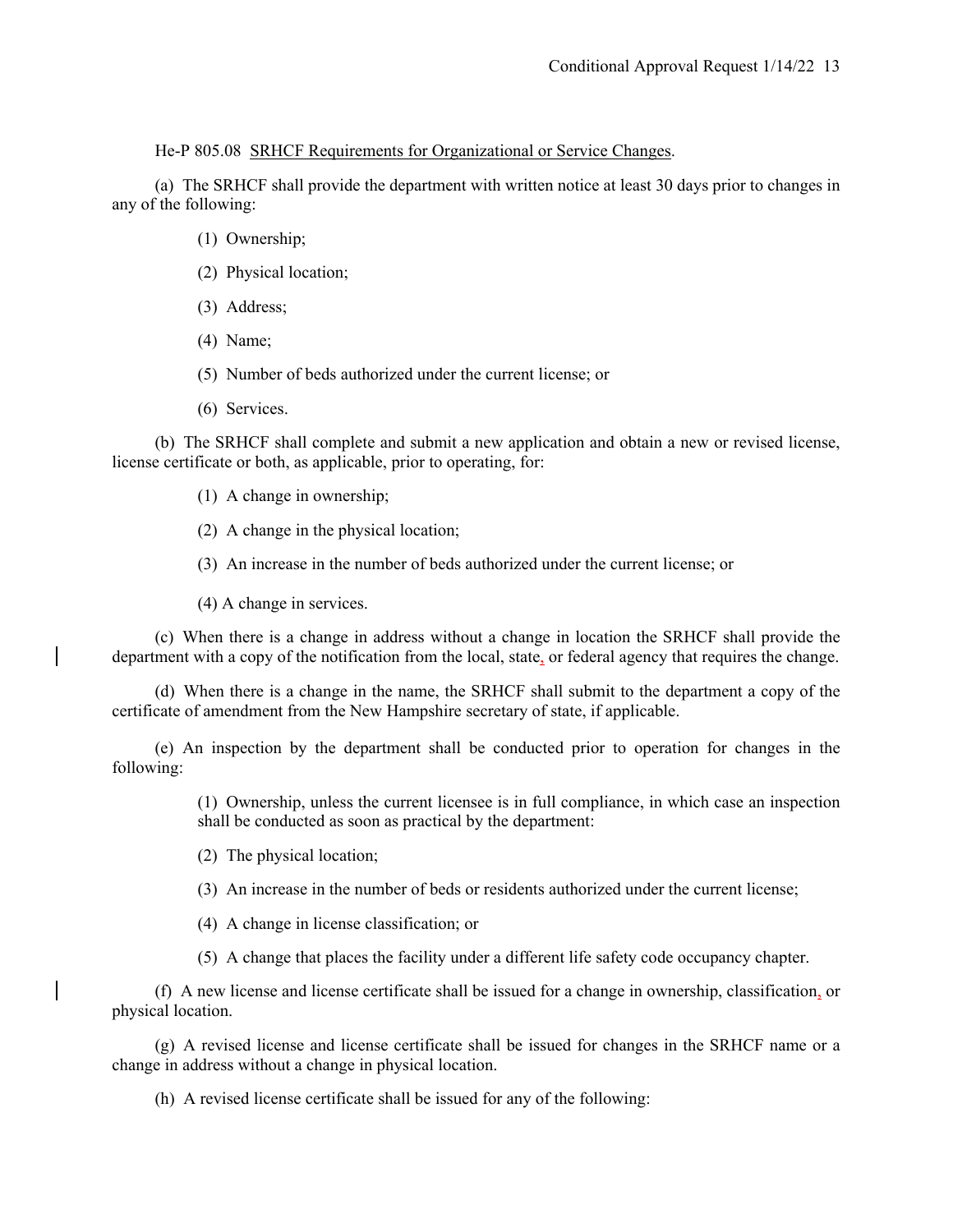(1) A change of administrator;

(2) An increase or decrease in the number of beds;

(3) A change in the scope of services provided; or

(4) When a waiver has been granted in accordance with He-P 805.10.

 (i) The SRHCF shall inform the department in writing when there is a change in administrator or medical director no later than 5 days prior to a change, or as soon as practicable in the event of a death or other extenuating circumstances requiring an administrator or medical director change, and provide the department with the following:

> (1) A resume identifying the name and qualifications of the new administrator or medical director;

(2) Copies of applicable licenses for the new administrator;

(3) The results of a NH criminal background check from the NH department of safety for the new administrator or medical director;

(4) The results of the criminal attestation as described in He-P 805.18(t); and

(5) The results of the BEAS registry check per He-P 805.18(e).

 (j) Upon review of the materials submitted in accordance with (i) above, the department shall make a determination as to whether the new administrator meets the qualifications for the position as specified in He-P 805.18(g) and (h).

 (k) If the department determines that the new administrator does not meet the qualifications, it shall so notify the program in writing so that a waiver can be sought or the program can search for a qualified candidate.

 (l) When there is to be a change in the services provided, the SRHCF shall provide the department with a description of the service change and, where applicable, identify what additional personnel will be hired and their qualifications, how the new services will be incorporated into the infection control and quality improvement programs, and describe what changes, if any, in the physical environment will be made.

 (m) The department shall review the information submitted under (l) above and determine if the added services can be provided under the SRHCF's current license.

 (n) The SRHCF shall inform the department in writing via email, fax, or mail of any change in the e-mail address no later than 10 days of the change. The department shall use email as the primary method of contacting the facility in the event of an emergency.

 (o) A restructuring of an established SRHCF that does not result in a transfer of the controlling interest of the facility, but which might result in a change in the name of the facility or corporation, shall not constitute a change in ownership and a new license shall not be required.

 (p) If a licensee chooses to cease operation of a SRHCF, the licensee shall submit written notification to the department at least 60 days in advance which shall include a written closure plan.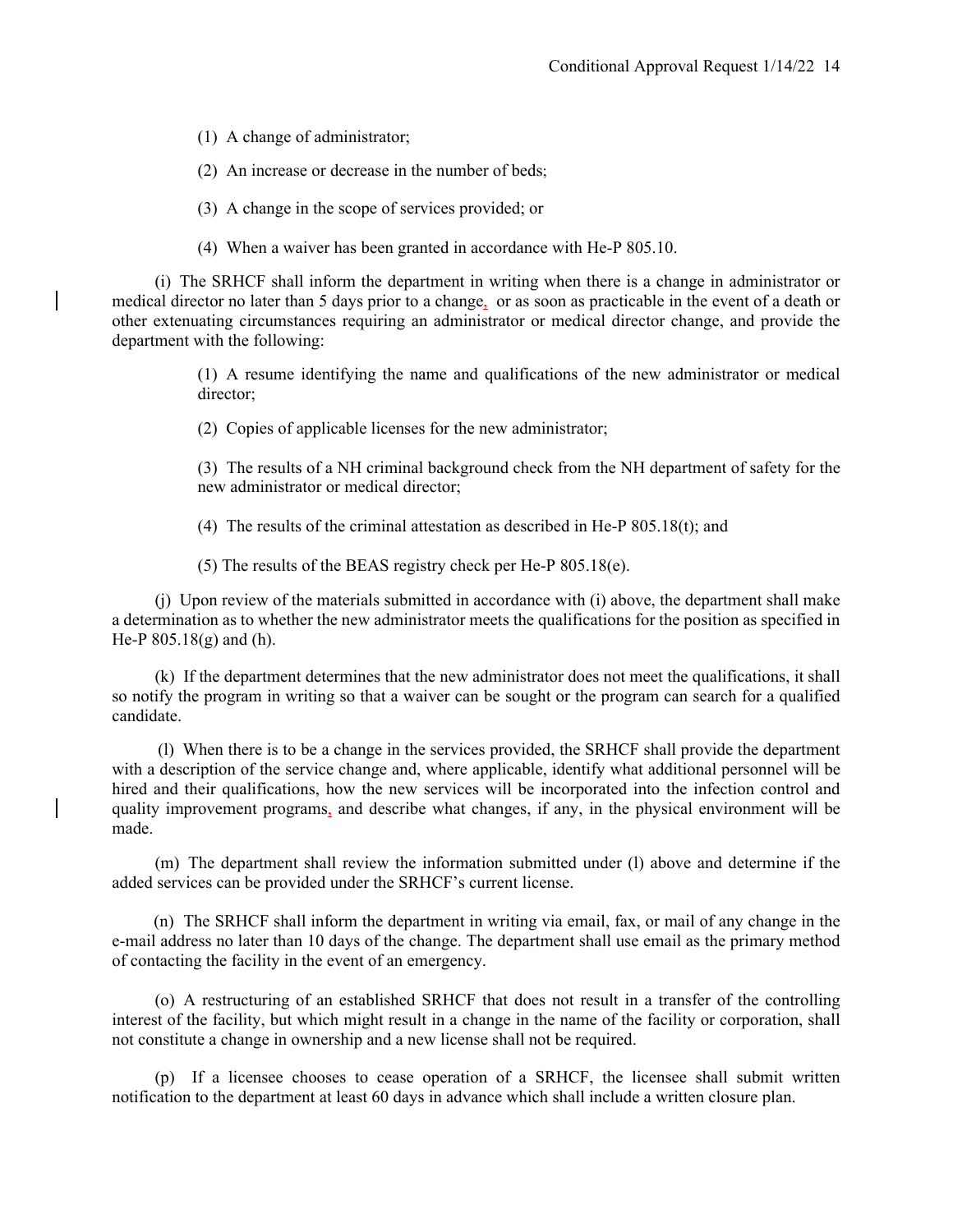He-P 805.09 Inspections.

 (a) For the purpose of determining compliance with RSA 151 and He-P 805, as authorized by RSA 151:6 and RSA 151:6-a, the licensee shall admit and allow any department representative at any time to inspect the following:

- (1) The licensed premises;
- (2) All programs and services provided by the SRHCF; and
- (3) Any records required by RSA 151 and He-P 805.

 (b) The department shall conduct a clinical and life safety code inspection, as necessary, to determine full compliance with RSA 151 and He-P 805 prior to:

- (1) The issuance of an initial license;
- (2) A change in ownership, except as allowed by He-P  $805.08(e)(1)$ ;
- (3) A change in the physical location of the SRHCF;
- (4) A change in the licensing classification;
- (5) A change in the life safety code occupancy chapter the facility is licensed under;
- (6) An increase in the number of beds;
- (7) Occupation of space after construction, renovations or alterations; or
- (8) The renewal of a license.

 (c) In addition to (b) above, the department shall conduct an inspection to verify the implementation of any POC accepted or issued by the department as part of an annual inspection, or as a follow-up inspection focused on confirming the implementation of a POC.

 (d) A statement of findings for clinical inspections or notice to correct for life safety code inspections shall be issued when, as a result of any inspection, the department determines that the SRHCF is in violation of any of the provisions of He-P 805, RSA 151, or other federal or state requirement(s).

 (e) If areas of non-compliance were cited in either a notice to correct or a statement of findings, the licensee shall submit a POC, in accordance with He-P 805, within 21 days of the date on the letter that transmits the inspection report.

He-P 805.10 Waivers.

 (a) Applicants or licensees seeking waivers of specific rules in He-P 805 shall submit a written request for a waiver to the department that includes:

(1) The specific reference to the rule for which a waiver is being sought;

(2) A full explanation of why a waiver is necessary;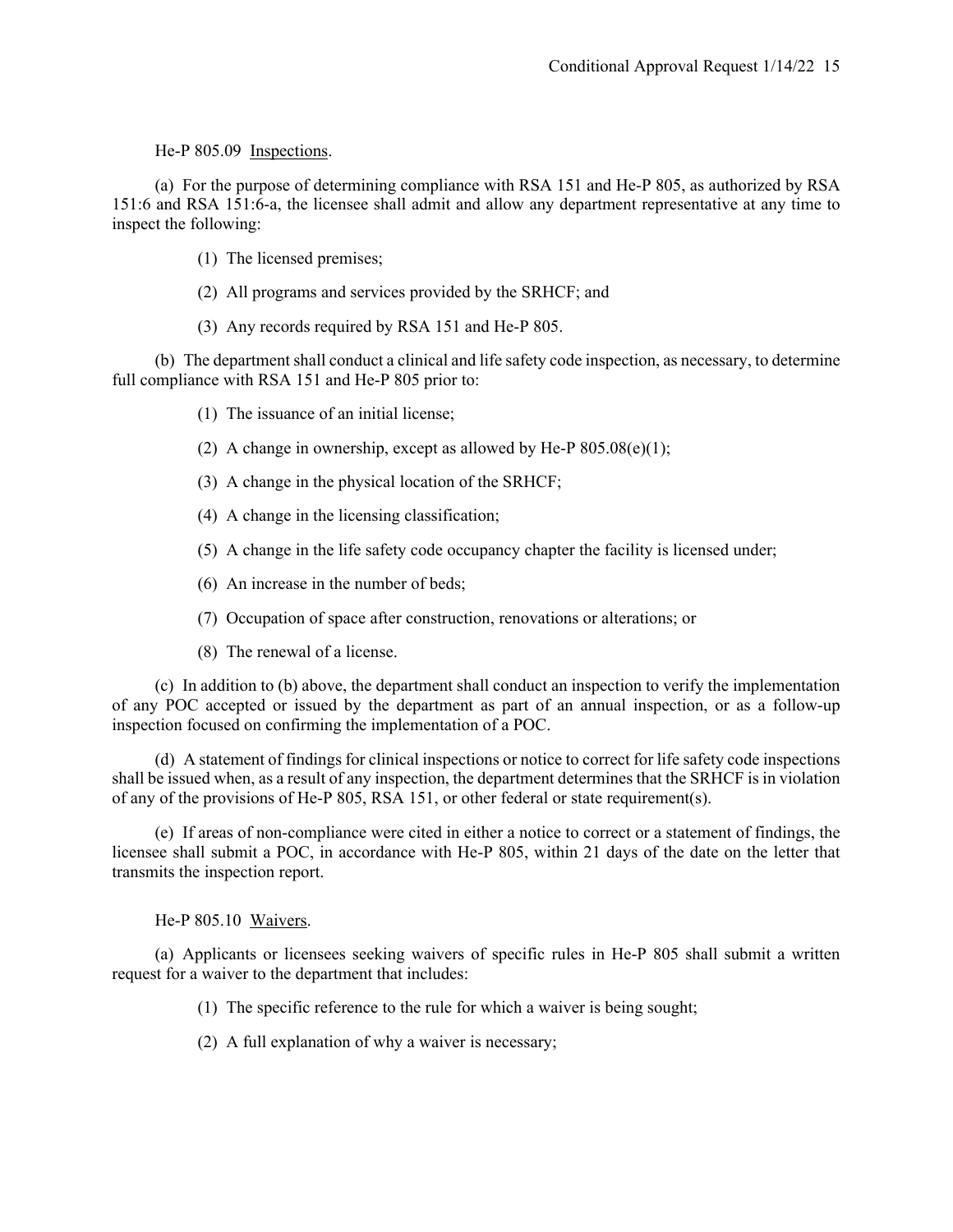(3) A full explanation of alternatives proposed by the applicant or license holder which shall be equally as protective of public health and patients as the rule from which a waiver is soughtor provide a reasonable explanation why the applicable rule should be waived; and

(4) The period of time for which the waiver is sought if less than permanent.

(b) A waiver shall be permanent unless the department specifically places a time limit on the waiver.

 (c) A request for waiver shall be granted if the department determines that the alternative proposed by the applicant or licensee:

(1) Meets the objective or intent of the rule;

(2) Does not negatively impact the health, safety, or well-being of the residents; and

(3) Does not affect the quality of resident services.

 (d) The licensee's subsequent compliance with the alternatives approved in the waiver shall be considered equivalent to complying with the rule from which waiver was sought.

(e) Waivers shall not be transferable.

 (f) When a licensee wishes to renew a non-permanent waiver beyond the approved period of time, the licensee shall apply for a new waiver with the renewal application or at least 60 days prior to the expiration of the existing waiver, as appropriate, by submitting the information required by (a) above.

 (g) If a waiver renewal request is not received, the rule(s) for which the waiver was previously requested shall not continue to be waived beyond the expiration of the current license;

 $(h_{\mathcal{B}})$  The request to renew a waiver shall be subject to (b) through (f) above.

**Edit:** period

He-P 805.11 Complaints.

(a) The department shall investigate any complaint that meets the following conditions:

(1) The alleged violation(s) occurred not more than 6 months prior to the date the department was made aware of the allegation(s);

(2) The complaint is based upon the complainant's first-hand knowledge regarding the allegation(s) or on information reported directly to the complainant by a person who has firsthand knowledge regarding the allegation(s); or

(3) There is sufficient specific information for the department to determine that the allegation(s), if proven to be true, would constitute a violation of any of the provisions of RSA 151 or He-P 805.

(b) When practicable the complaint shall be in writing and contain the following information:

(1) The name and address of the SRHCF, or the alleged unlicensed individual or entity;

(2) The name, address, and telephone number of the complainant; and

(3) A description of the situation that supports the complaint and the alleged violation(s) of RSA 151 or He-P 805.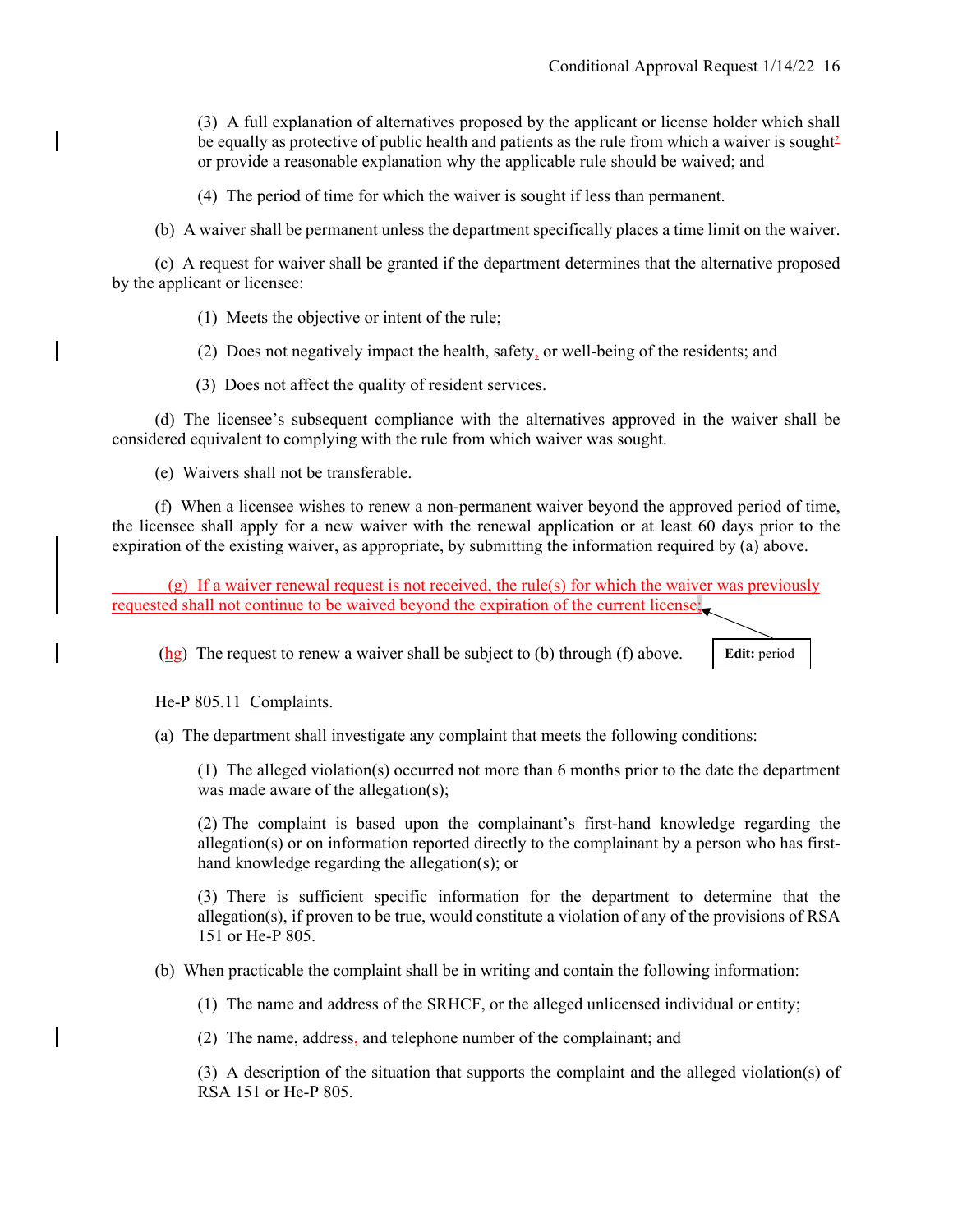(c) Investigations shall include all techniques and methods for gathering information which are appropriate to the circumstances of the complaint, including, but not limited to:

(1) Requests for additional information from the complainant or the facility;

(2) A physical inspection of the premises;

(3) Review of any relevant records; and

(4) Interviews with individuals who might have information that is relevant to the investigation.

(d) For a licensed SRHCF, the department shall:

(1) Provide written notification of the results of the investigation to the licensee along with an inspection report if areas of non-compliance were found as a result of the investigation;

(2) Notify any other federal, state, or local agencies of suspected violations of their statutes or rules based on the results of the investigation, as appropriate;

(3) Notify the licensee, in writing, and take no further action if the department determines that the complaint is unfounded, under (a) above, or does not violate any statutes or rules; and

(4) Requires the licensee to submit a POC in accordance with He-P 805.

(e) The following shall apply for the unlicensed individual or entity:

(1) In accordance with RSA 151:7-a, II, the department shall provide written notification to the owner or person responsible that includes:

a. The date of investigation;

b. The reasons for the investigation; and

c. Whether or not the investigation resulted in a determination that the services being provided require licensing under RSA 151:2, I(e);

(2) In accordance with RSA 151:7-a, II, the owner or person responsible shall be allowed 7 days from the date of receipt of the notice required by  $(e)(1)$  above to submit a written response to the findings prior to the department's issuance of a warning;

(3) In accordance with RSA 151:7-a, I, the department may issue a written warning, following an investigation conducted under RSA 151:6 or an inspection under RSA 151:6-a, to the owner or person responsible, requiring compliance with RSA 151 and He-P 805;

(4) The warning in (e)(3) above, shall include:

a. The time frame within which the owner or person responsible shall comply with the directives of the warning;

b. The final date by which the action or actions requiring licensure must cease or by which an application for licensure must be received by the department before the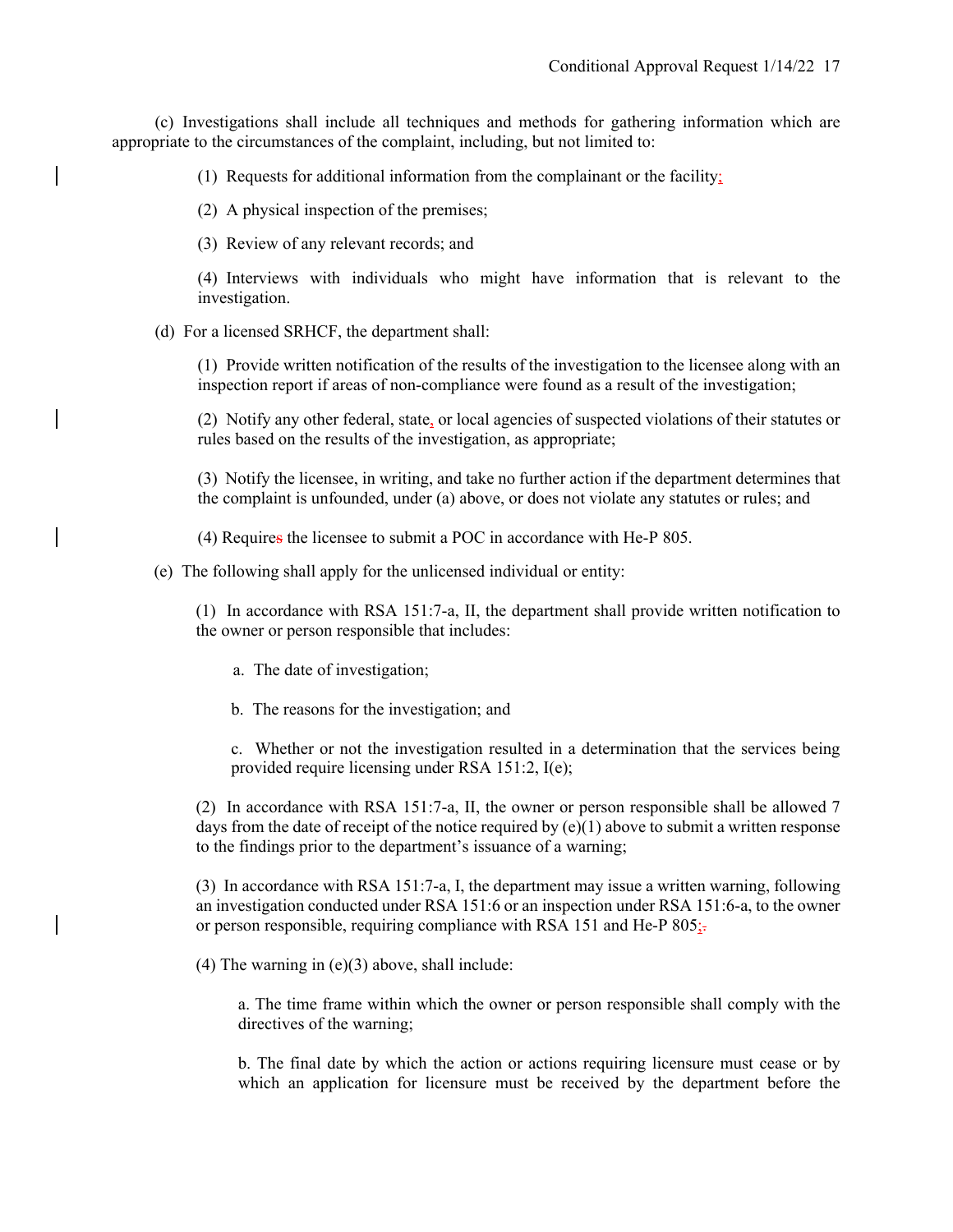department initiates any legal action available to it to cease the operation of the facility; and

c. The right of the owner or person responsible to appeal the warning under RSA 151:7 a, III, which shall be conducted in accordance with RSA 151:8 and RSA 541-A:30, III, as applicable, and

(5) Any person or entity who fails to comply after receiving a warning as described in  $(e)(3)$ above shall be subject to an action by the department for injunctive relief under RSA 151:17 and an administrative fine pursuant to He-P  $805.13$  (c)(6).

(f) Complaint investigation files shall be confidential in accordance with RSA 151:13, and shall not be disclosed publicly, but shall be released by the department on written request only:

(1) To the department of justice when relevant to a specific investigation;

(2) To law enforcement when relevant to a specific criminal investigation;

(3) When a court of competent jurisdiction orders the department to release such information; or

(4) In connection with an adjudicative proceeding relative to the licensee.

## He-P 805.12 Administrative Remedies.

 (a) The department shall impose administrative remedies for violations of RSA 151, He-P 805, or other applicable licensing rules, including:

(1) Requiring a licensee to submit a POC in accordance with (c) below;

- (2) Imposing a directed POC upon a licensee in accordance with (d) below;
- (3) Imposing conditions upon a license; or
- (4) Monitoring of a licensee.

 (b) When administrative remedies are imposed, the department shall provide written notice, as applicable, which:

> (1) Identifies each area in which the licensee is not in compliance with RSA 151, He-P 805, or other applicable licensing rules or a provision of these rules; and

(2) Identifies the specific remedy(s) that has been imposed.; and

(c) A POC shall be developed and enforced in the following manner:

(1) Upon receipt of a statement of findings, or a notice to correct, the licensee shall submit its written POC for each item, written in the appropriate space on the state notice detailing:

a. How the licensee intends to correct each area of non-compliance;

b. What measures will be put in place, or what system changes will be made to ensure that the non-compliance does not recur, to include how the measures will be evaluated for effectiveness;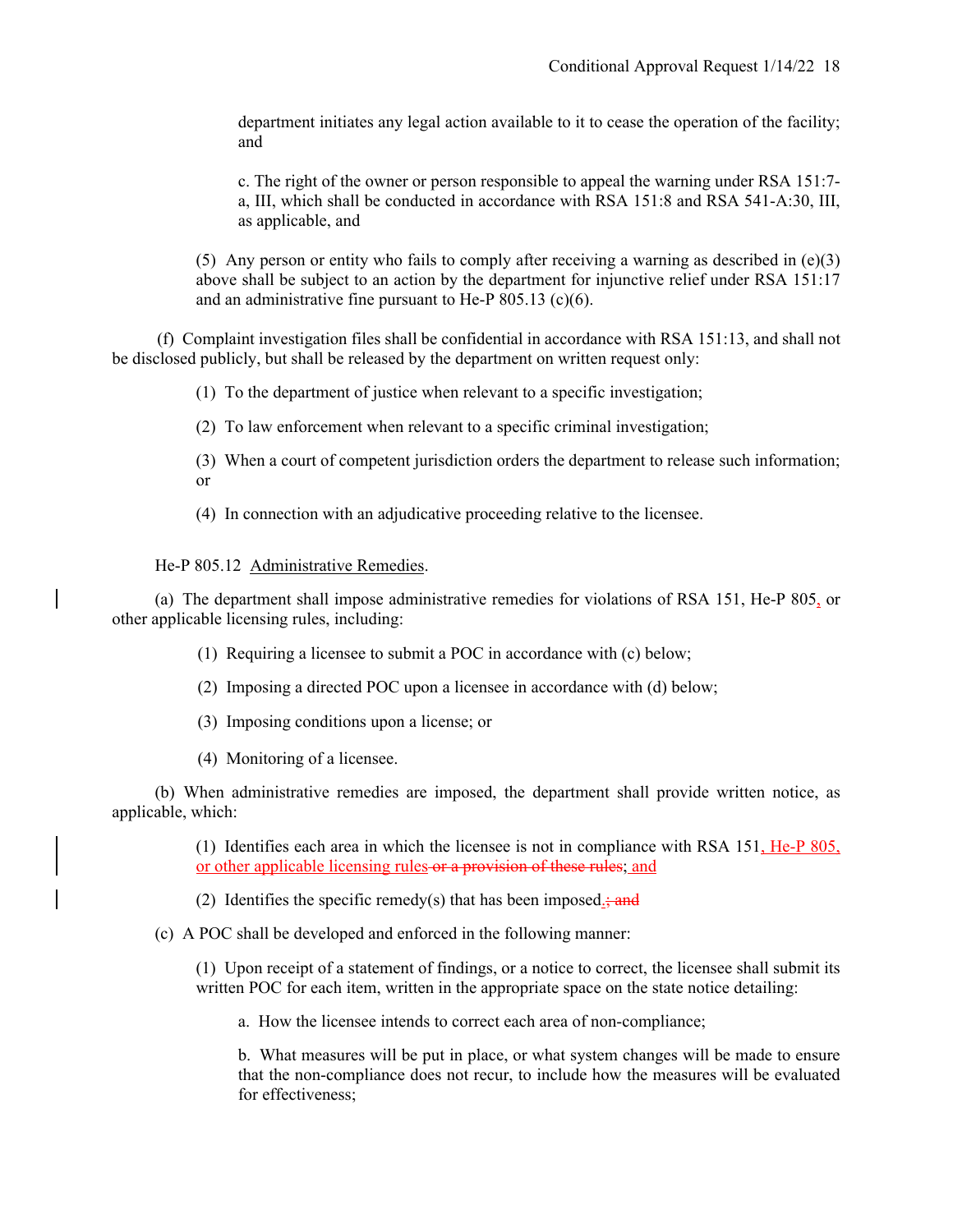- c. The date by which each area of non-compliance shall be corrected; and
- d. The position of the employee responsible for the corrective action<sub>i</sub>.

(2) The licensee shall submit a POC to the department within 21 days of the date on the letter that transmitted the statement of findings or notice to correct unless the licensee requests, either verbally or in writing, and the department agrees, to extend that deadline, based on the following criteria:

a. The licensee demonstrates that he or she has made a good faith effort to develop and submit the POC within the 21-calendar day period but has been unable to do so; and

b. The department determines that the health, safety, or well-being of a resident will not be jeopardized as a result of granting the extension;

(3) The department shall review and accept each POC that:

a. Achieves compliance with RSA 151 and He-P 805;

b. Addresses all areas of non-compliance as cited in the statement of findings or notice to correct.:

c. Prevents a new violation of RSA 151 or He-P 805 as a result of the implementation of the POC; and

d. Specifies the date upon which the areas of non-compliance will be corrected;

(4) If the POC is acceptable, the department shall issue a license certificate or provide written notification of acceptance of the POC, whichever is applicable;

(5) If the POC is not acceptable, the department shall notify the licensee in writing within 14 days of the reason for rejecting the POC; **Edit:** delete hyphen

(6) The licensee shall develop and submit a revised POC within 14- days of the date of the written notification from the department that states the original POC was rejected, unless, within the 14 day period, the licensee requests an extension, either via telephone or in writing, and the department grants the extension, based on the following criteria:

#### **Edit:** hyphen

a. The licensee demonstrates that he or she has made a good faith effort to develop and submit the POC within the 14--day period but has been unable to do so; and

b. The department determines that the health, safety, or well-being of a resident shall not be jeopardized as a result of granting the extension;

(7) The revised POC shall comply with  $(c)(1)$  above and be reviewed in accordance with  $(c)(3)$ above;

(8) If the revised POC is not acceptable to the department or is not submitted within 14 days of the date of the written notification from the department that states the original POC was rejected, the licensee shall be subject to a directed POC in accordance with He-P 805.12(d) and a fine in accordance with He-P  $805.13(c)(13)$ ;

(9) The department shall verify the implementation of any POC that has been submitted and accepted by: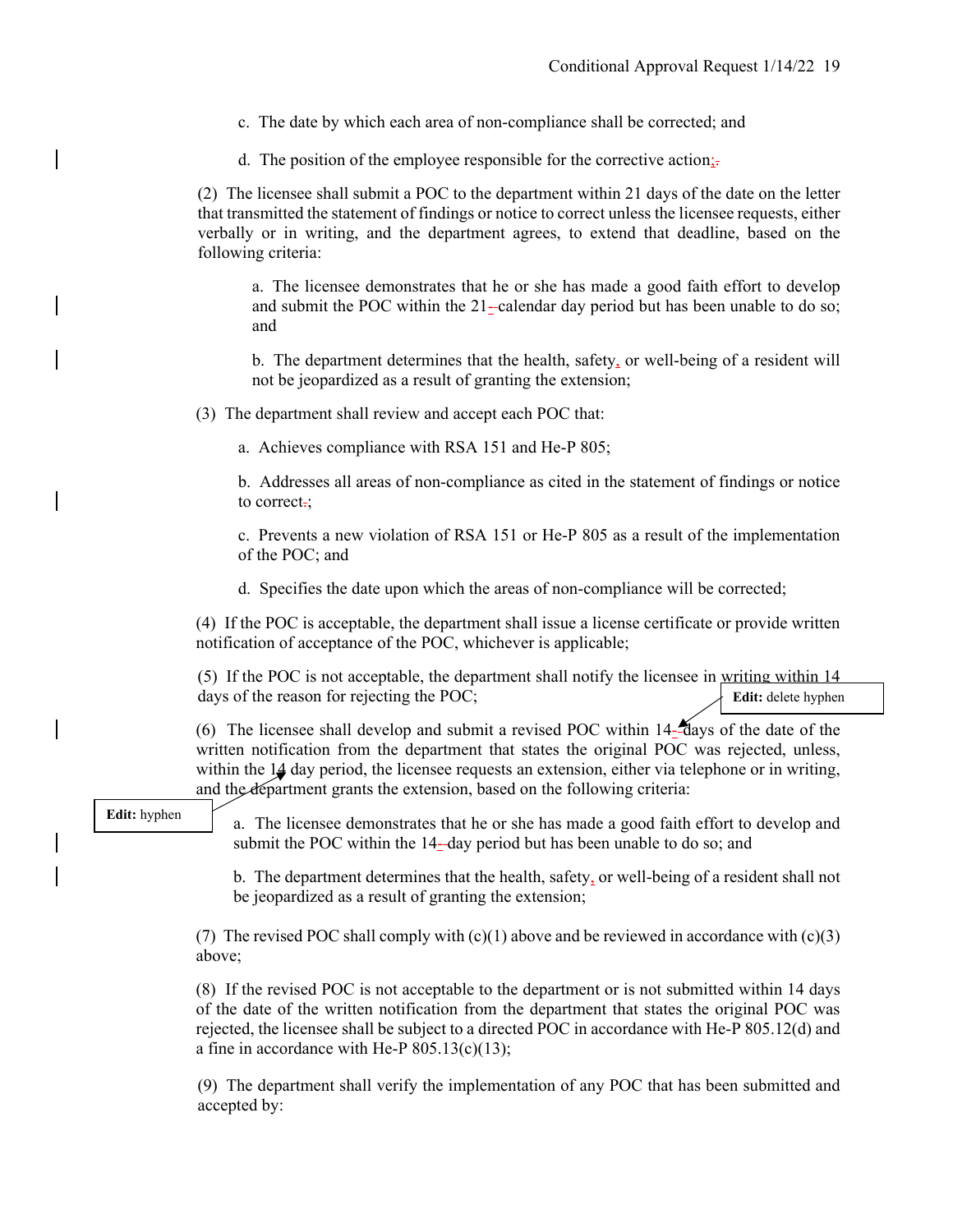a. Reviewing materials submitted by the licensee;

b. Conducting a follow-up inspection; or

c. Reviewing compliance during the next annual inspection;

(10) Verification of the implementation of any POC shall only occur after the date of completion specified by the licensee in the plan; and

(11) If the POC or revised POC has not been implemented by the completion date at the time of the next inspection, the licensee shall be:

a. Notified by the department in accordance with He-P 805.12(b); and

b. Issued a directed POC in accordance with (d) below and shall be subject to a fine, as appropriate, in accordance with He-P 805.13(c)(14) below.

 (d) The department shall develop and impose a directed POC that specifies corrective actions for the applicant or licensee to implement when:

> (1) As a result of an inspection, areas of non-compliance were identified that require immediate corrective action to protect the health and safety of the residents and personnel;

> (2) A revised POC is not submitted within 14 days of the written notification from the department or such other date as applicable if an extension was granted by the department; or

(3) A revised POC submitted by the licensee or administrator has not been accepted.

 (e) If at the time of the next inspection the directed POC referenced in (d) above has not been implemented by the completion date stated in the directed POC, the department shall, as appropriate:

(1) Issue a warning that enforcement action will be taken if the POC is not implemented.

(2) Impose a fine in accordance with He-P 805.13(c);

(3) Deny the application for a renewal of a license in accordance with He-P 805.13(b); or

(4) Revoke the license in accordance with He-P 805.13(b).

 (f) The department shall offer an opportunity for informal dispute resolution to any applicant or licensee who disagrees with an area or areas of non-compliance cited by the department on a statement of findings, provided that the applicant or licensee submits a written request for an informal dispute resolution.

 (g) The informal dispute resolution shall be requested in writing by the applicant, licensee, or program director no later than 14 days from the date the statement of findings was issued by the department.

 (h) The department shall change the statement of findings if, based on the evidence presented, the statement of findings is determined to be incorrect. The department shall provide a written notice to the applicant or licensee of the determination.

 (i) The deadline to submit a POC in accordance with (c) above shall not apply until the notice of the determination in (h) above has been provided to the applicant or licensee.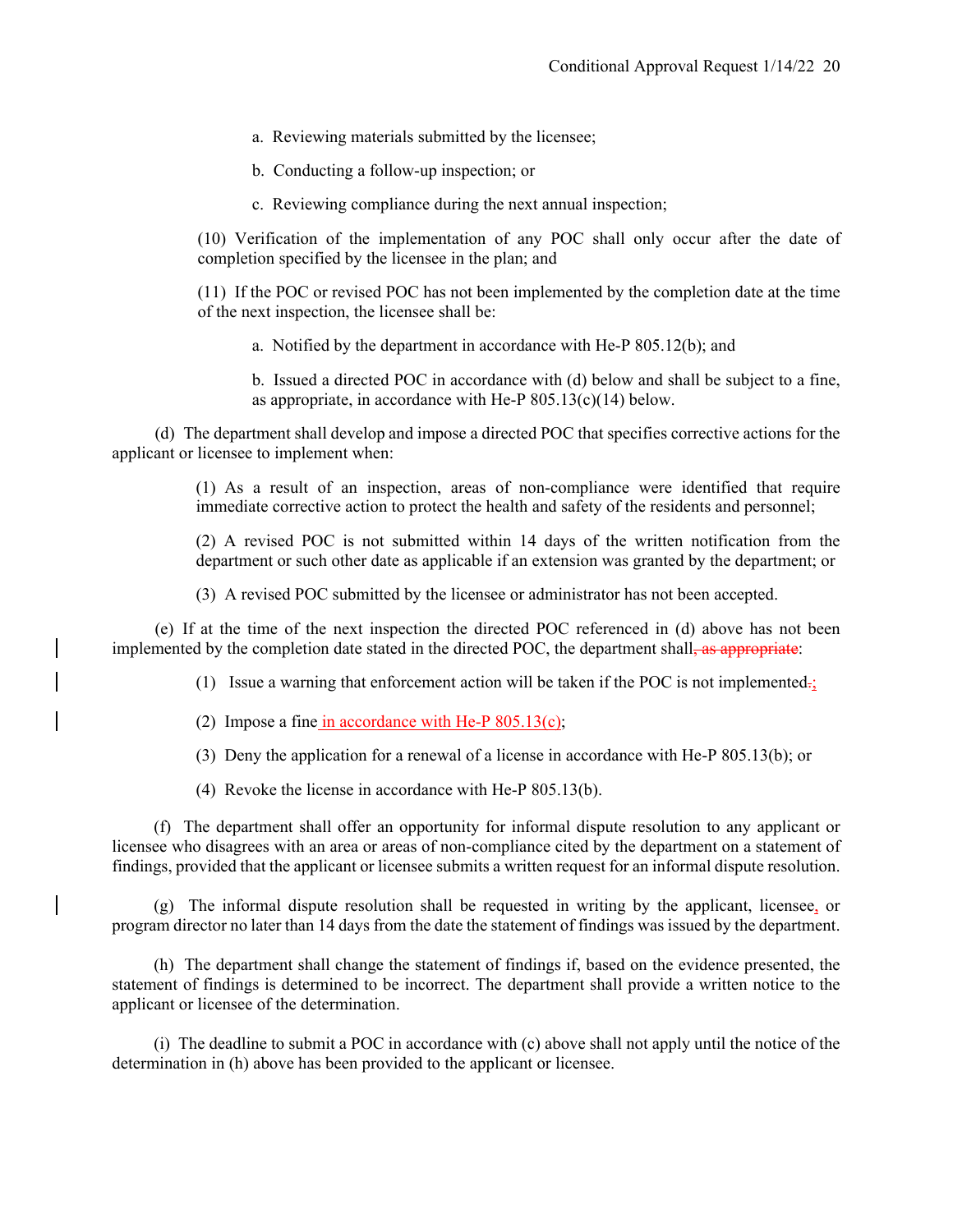(j) Any violations cited for the state fire code may be appealed to the New Hampshire state fire marshal and shall not be the subject of informal dispute resolutions as described in this section.

 (k) An informal dispute resolution shall not be available for any applicant or licensee against whom the department has imposed an administrative fine or initiated action to suspend, revoke, deny, or refuse to issue or renew a license.

(l) The department shall impose state monitoring under the following conditions:

(1) Repeated non-compliance on the part of the facility in areas that impact health, safety, or well-being of patients; or

(2) The presence of conditions in the SRHCF that negatively impact the health, safety, or wellbeing of patients.

He-P 805.13 Enforcement Actions and Hearings.

 (a) Prior to taking enforcement action against an applicant or licensee, the department shall send to the applicant or licensee a written notice that sets forth:

(1) The reasons for the proposed action;

(2) The action to be taken by the department;

(3) If a fine is imposed, the automatic reduction of the fine by 25% if the fine is paid within 10 days of the date on the written notice from the department and the area of non-compliance has been corrected, or a POC has been accepted and approved by the department; and

(4) The right of an applicant or licensee to an administrative hearing in accordance with RSA 151:8 or RSA 541-A:30, III, as applicable, before the enforcement action becomes final.

(b) The department shall deny an application or revoke a license if:

(1) An applicant or a licensee violated a provision of RSA 151 or He-P 805 which poses a risk of harm to a resident's health, safety, or well-being;

(2) An applicant or licensee has failed to pay an administrative fine imposed by the department;

(3) An applicant or licensee had a check returned to the department for insufficient funds and has not re-submitted the outstanding fee in the form of cash, money order, or certified check;

(4) After being notified of and given an opportunity to supply missing information, the applicant or licensee fails to submit an application that meets the requirements of He-P 805.04;

(5) The applicant, licensee, or any representative or employee of the applicant or licensee:

a. Provides false or misleading information to the department;

b. Prevents, interferes or fails to cooperate with any inspection or inspection conducted by the department; or

c. Fails to provide requested files or documents to the department;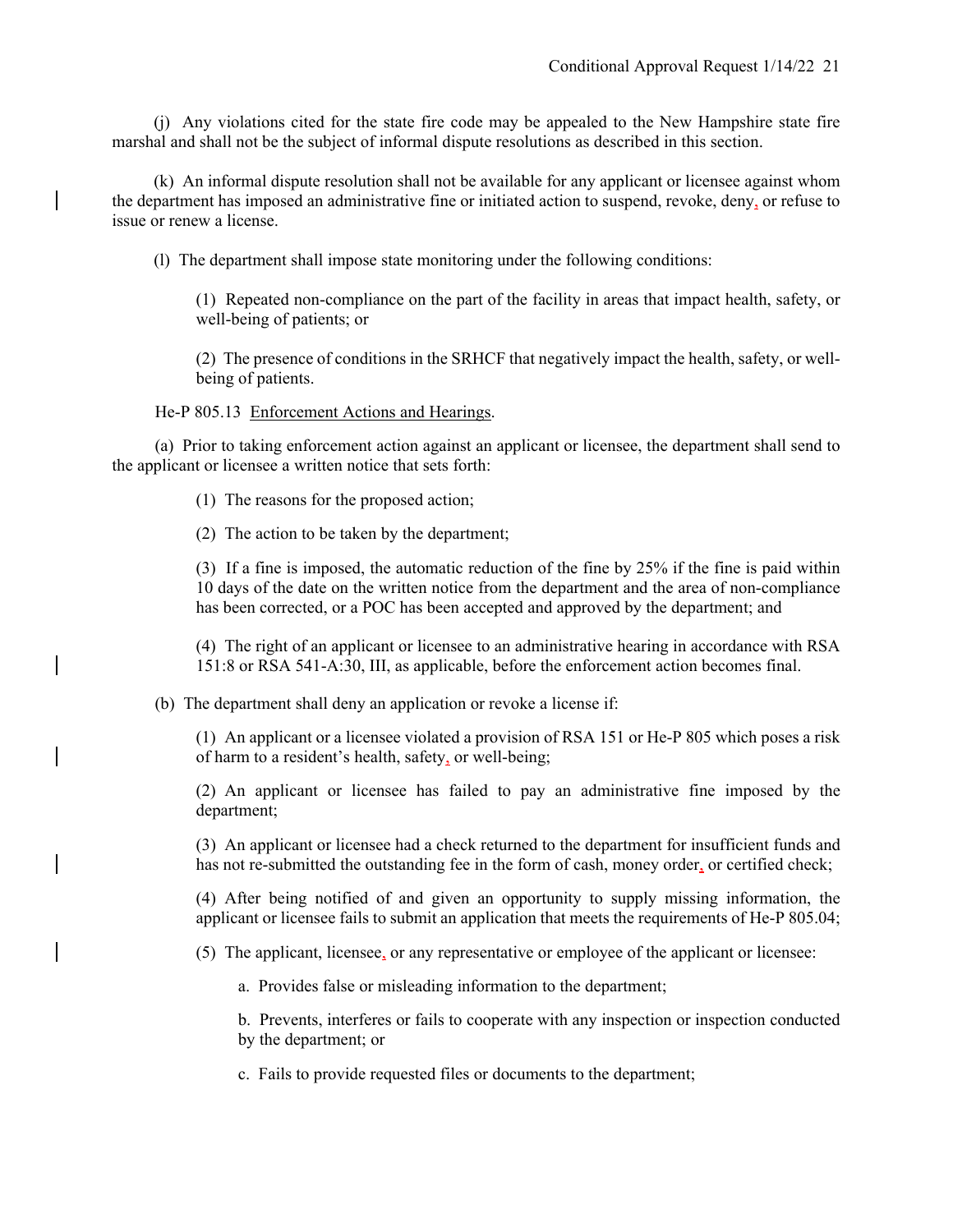(6) The licensee failed to implement or continue to implement a POC that has been accepted or imposed by the department in accordance with He-P  $805.12(c)$ , (d), and (e);

(7) The licensee is cited a third time under RSA 151 or He-P 805 for the same violation within the last 5 inspections;

(8) A licensee, or its corporate officers, has had a license revoked and submits an application during the 5-year prohibition period specified in (i) below;

(9) Unless a waiver has been granted, upon inspection, the applicant's premise is not in compliance with RSA 151 or He-P 805;

(10) Unless a waiver has been granted, the department makes a determination that the applicant, administrator, licensee, or a household member has been found guilty of or pled guilty to a felony assault, fraud, theft, abuse, neglect, or exploitation adjudicated and founded by the department or any administrative agency in this or any other state;-

(11) The applicant or licensee employs an administrator who does not meet the qualifications for the position under circumstances in which the department has not granted a waiver; or

(12) The applicant has had a license revoked by any division or unit of the department within 5 years prior to the application.

(c) The department shall impose fines as follows:

(1) For a failure to cease providing unlicensed services after being notified by the department of the need for a license, in violation of RSA 151:2, the fine shall be \$2000.00 for an applicant or unlicensed provider;

(2) For a failure to cease operations after a denial of a license or after receipt of an order to cease and desist immediately, in violation of RSA 151:2 and RSA 541-A:30, the fine for an applicant, unlicensed provider, or a licensee shall be \$2000.00;

(3) For advertising services or otherwise representing themselves as having a license to provide services that they are not licensed to provide, in violation of RSA 151:2, III, the fine for an applicant, licensee, or unlicensed provider shall be \$500.00;

(4) For a failure to transfer a resident whose needs exceed the services or programs provided by the SRHCF, in violation of RSA 151:5-a, the fine for a licensee shall be \$500.00;

(5) For admission of a resident whose needs exceed the services or programs authorized by the SRHCF licensing classification, in violation of RSA 151:5-a, II, and He-P 805.15(a) and (b), the fine for a licensee shall be \$1,000.00;

(6) For a failure to comply with the directives of a warning issued by the department, in violation of RSA 151:7-a and He-P 805.11(e)(5), the fine for an unlicensed provider or a licensee shall be \$500.00;

(7) For a failure to submit a renewal application for a license at least 120 days prior to the expiration date, in violation of He-P 805.06(b), the fine for a licensee shall be \$100.00;

(8) For a failure to notify the department prior to a change of ownership, in violation of He-P 805.08(a), the fine for a licensee shall be \$500.00;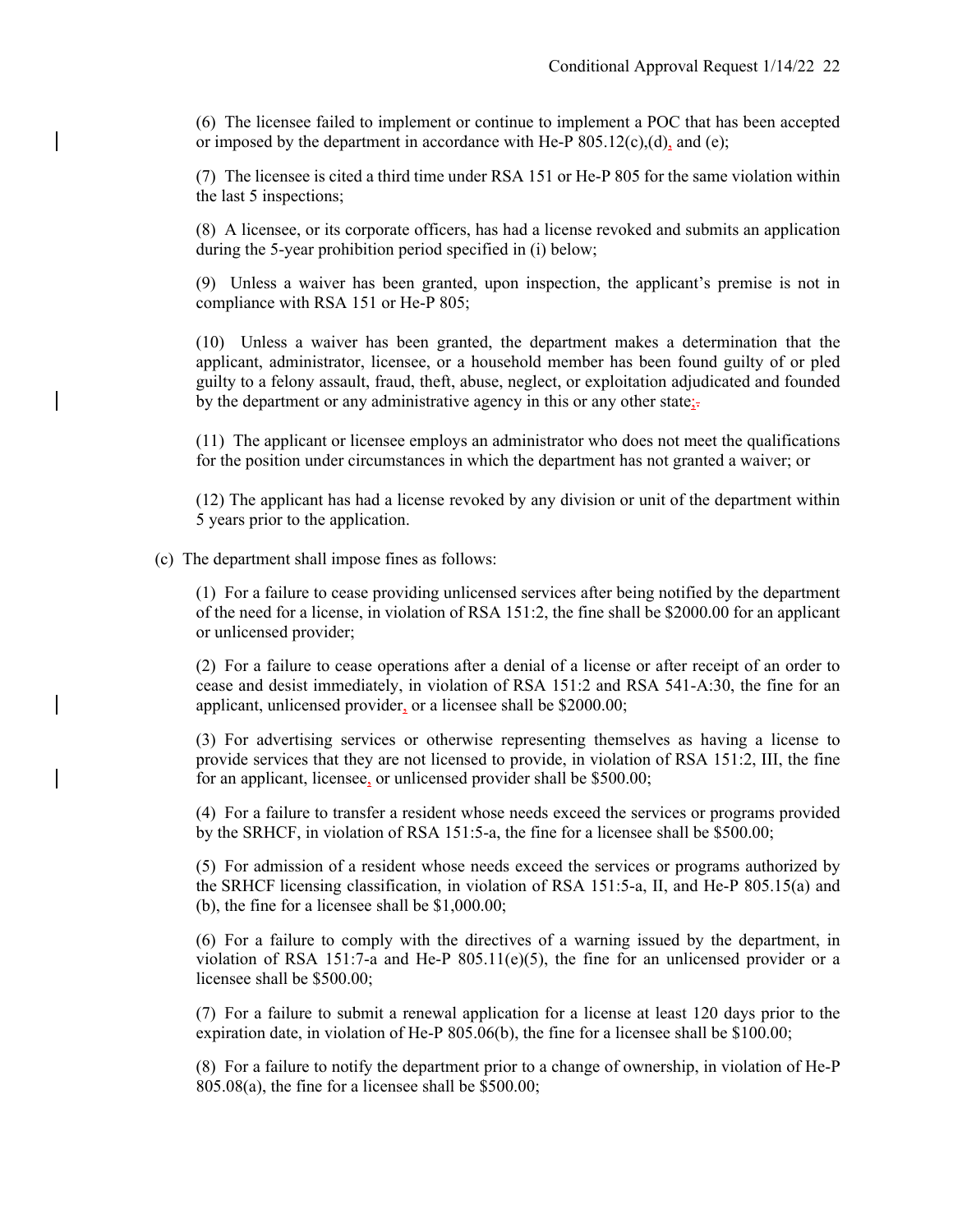(9) For a failure to notify the department prior to a change in the physical location, in violation of He-P  $805.08$ ( $eb$ )(2), the fine for a licensee shall be \$500.00;

(10) For a failure to notify the department of a change in e-mail  $\frac{a}{x}$  address as required by He-P 805.08(n), the fine for a licensee shall be \$100.00;

(11) For a failure to allow access by the department to the SRHCF's premises, programs, services, or records, in violation of He-P 805.09(a)(1)-(3), the fine for an applicant, unlicensed individual, or licensee shall be \$2000.00;

(12) For a failure to notify the department prior to a change in the administrator or medical director, in violation of He-P 805.08(i), the fine for a licensee shall be \$100.00;

(13) For a failure to submit a POC or revised POC, within 21 or 14 days, respectively, of the date on the letter that transmits the inspection report, in violation of He-P  $805.12(c)(2)$  and (6), the fine for a licensee shall be \$100.00;

(14) For a failure to implement or maintain the corrective action set forth in any POC that has been accepted or issued by the department, in violation of He-P  $805.12(c)(11)$  and (e), the fine for a licensee shall be \$1000.00;

(15) For a failure to establish, implement, or comply with licensee policies, as required by He-P 805.16(i) and He-P 805.19(d), the fine for a licensee shall be \$500.00;

(16) For a failure to provide services or programs required by the licensing classification and specified by He-P 805.14(b), the fine for a licensee shall be \$500.00;

(17) For exceeding capacity, in violation of He-P 805.14(l), the fine for a licensee shall be \$500.00, per day;

(18) For providing false or misleading information or documentation, in violation of He-P 805.14 $(\frac{r3}{r^3})$  the fine for shall be of \$1000.00 per offense;

(19) For a failure to meet the needs of the resident, in violation of He-P 805.15(a), the fine for a licensee shall be \$500.00, per resident;

(20) For employing an administrator or other personnel who do not meet the qualifications for the position, in violation of He-P  $805.18(g)$ -(h), under circumstances where the department has not granted a waiver in accordance with He-P 805.10, the fine for a licensee shall be \$500.00;

(21) For failure to cooperate with the inspection or investigation conducted by the department, in violation of He-P 815.09(a), the fine shall be \$2000.00;

(22) For failure to submit architectural plans or drawings, when applicable, prior to undertaking construction or renovation of the licensed facility in violation of He-P 805.07(a), the fine for a licensed facility shall be \$500.00;

(23) For occupying a renovated area of a licensed facility or a new construction prior to approval by local and state authorities; as required by He-P  $805.09(b)(75)$ , the fine shall be \$500.00 which shall be assessed daily if the facility fails to vacate the renovated area immediately upon receiving notice from the department;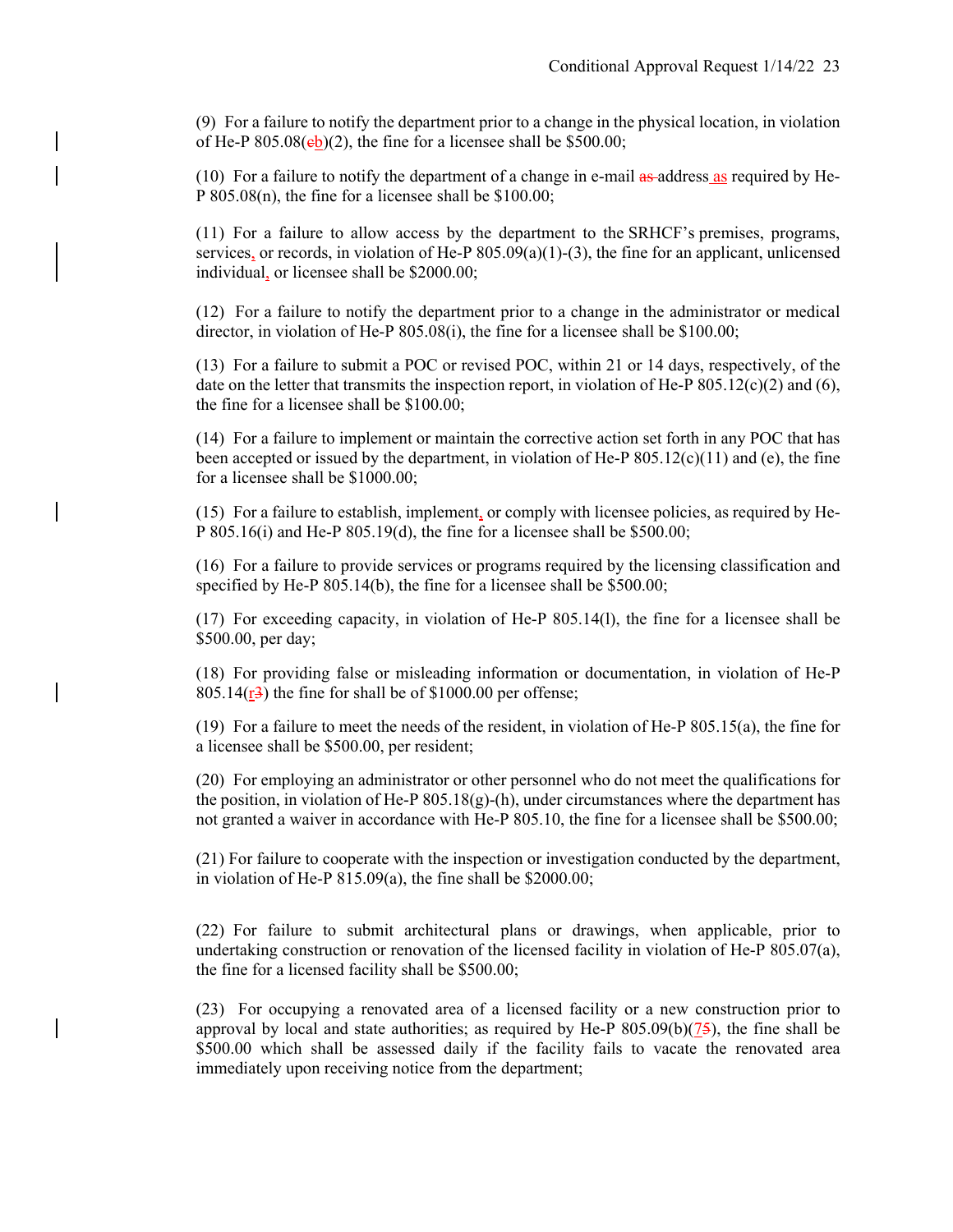(24) When an inspection determines that a violation of RSA 151 or He-P 805 has the potential to jeopardize the health, safety, or well-being of a resident, in addition to any other enforcement actions taken by the department, the fines assessed shall be as follows:

a. If the same area of non-compliance is cited within 2 years of the original deficiency the fine for a licensee shall be \$1000.00; or

b. If the same area of non-compliance is cited a third time within 2 years of being fined in a. above the fine for a licensee shall be \$2000.00;

(25) Each day that the individual or licensee continues to be in violation of the provisions of RSA 151 or He-P 805 shall constitute a separate violation warranting additional fines in accordance with He-P  $805.132(c)$ , provided that if the applicant or licensee is making good faith efforts to comply with the provisions of RSA 151 or He-P 805, as verified by documentation or other means, the department shall not issue a daily fine.

(d) Payment of any imposed fine to the department shall meet the following requirements:

(1) Payment shall be made in the form of check or money order made payable to the "Treasurer, State of New Hampshire" or cash in the exact amount due; and

(2) Cash, money order, or certified check shall be required when an applicant or licensee has issued payment to the department by check, and such check was returned for insufficient funds.

(e) The department shall impose state monitoring under the following conditions:

(1) Repeated poor compliance on the part of the facility in areas that may impact the health, safety or well-being of residents; or

(2) Concern that the conditions in the SRHCF have the potential to worsen.

 (f) An applicant or licensee shall have 30 days after receipt of the notice of enforcement action to appeal.

(g) If a written request is not made pursuant to  $(f<sub>H</sub>)$  above, the action of the department shall become final.

 (h) The department shall order the immediate suspension of a license and the provision of services when it finds that the health, safety, or well-being of a resident is in jeopardy and requires emergency action in accordance with RSA 541:A-30, III.

 (i) If an immediate suspension is upheld, the licensee shall not resume operating until the department determines through inspection that compliance with RSA 151 and He-P 805 is achieved.

(j) Hearings under this section shall be conducted in accordance with RSA 541-A and He-C 200.

(k) RSA 541 shall govern further appeals of department decisions under this section.

 (l) When a SRHCF's license has been denied or revoked, the applicant, licensee, administrator, or medical director shall not be eligible to reapply for a license, or be employed as an administrator or medical director, for at least 5 years, if the enforcement action pertained to their role in the SRHCF.

(m) The 5-year period referenced in (1) above shall begin on: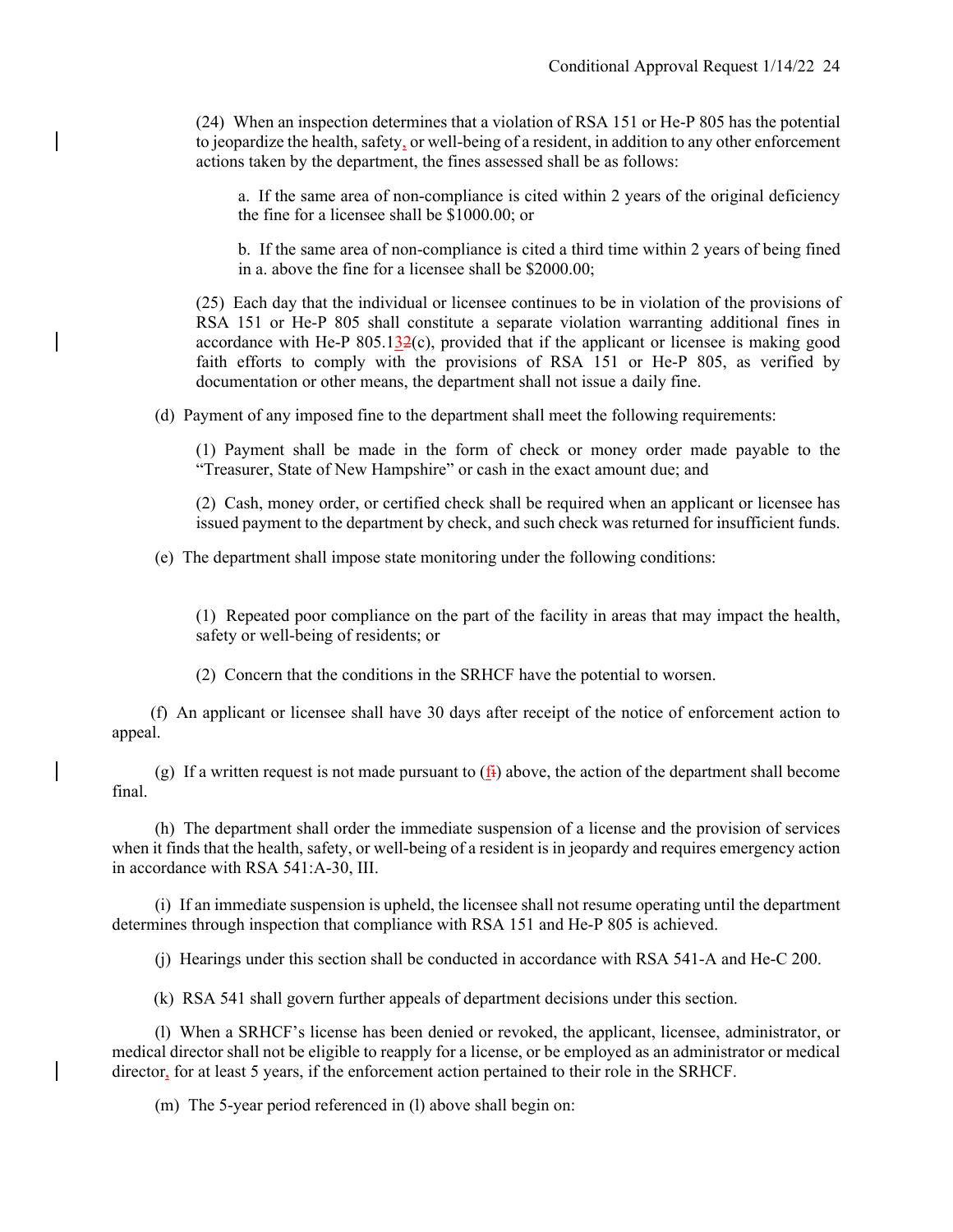(1) The date of the department's decision to revoke or deny the license, if no appeal is filed; or

(2) The date a final decision upholding the action of the department is issued, if a request for an administrative hearing is made and a hearing is held.

 (n) Notwithstanding (l) above, the department shall consider an application submitted after the decision to revoke or deny becomes final, if the applicant demonstrates that circumstances have changed to the extent that the department now has good cause to believe that the applicant has the requisite degree of knowledge, skills, and resources necessary to maintain compliance with the provisions of RSA 151 and He-P 805.

(o) If the department has reasonable information or evidence that a licensee, applicant, administrator, or others are circumventing rule (l) above by applying for a license through an agent or other person and will retain ownership, management authority, or both, the department shall deny the application.

 (p) No ongoing enforcement action shall preclude the imposition of any remedy available to the department under RSA 151, RSA 541-A, or He-P 805.

# **Readopt with amendment He-P 805.16, effective 4-21-15 (Document #10813), to read as follows:**

He-P 805.16 Required Services.

 (a) The licensee shall provide administrative services that include the appointment of a full-time, onsite administrator who:

(1) Is responsible for the day-to-day operations of the SRHCF;

(2) Works no less than 35 hours per week at the SRHCF, which may include day, evening, night, and weekend hours;

(3) Meets the requirements of He-P  $805.18(g)$  and (h); and

(4) Designates, in writing, an alternate administrator who shall assume the responsibilities of the administrator in his or her absence.

 (b) At the time of application for admission, the licensee shall provide the resident and legal agent, if any or personal representative, a written copy of the residential service agreement pursuant to RSA 161- J, except that a copy of the residential service agreement shall not be required if the facility admission contract includes all of the provisions of a residential service agreement.

 (c) In addition to (b) above, at the time of admission, the licensee shall provide a written copy to the resident and legal agent, if any, or personal representative, and receive written verification of receipt for the following:

(1) An admissions contract including the following information:

a. The basic daily, weekly, and monthly fee;

b. A list of the core services required by He-P 805.14(b) that are covered by the basic fee;

c. Information regarding the timing and frequency of cost of care increases;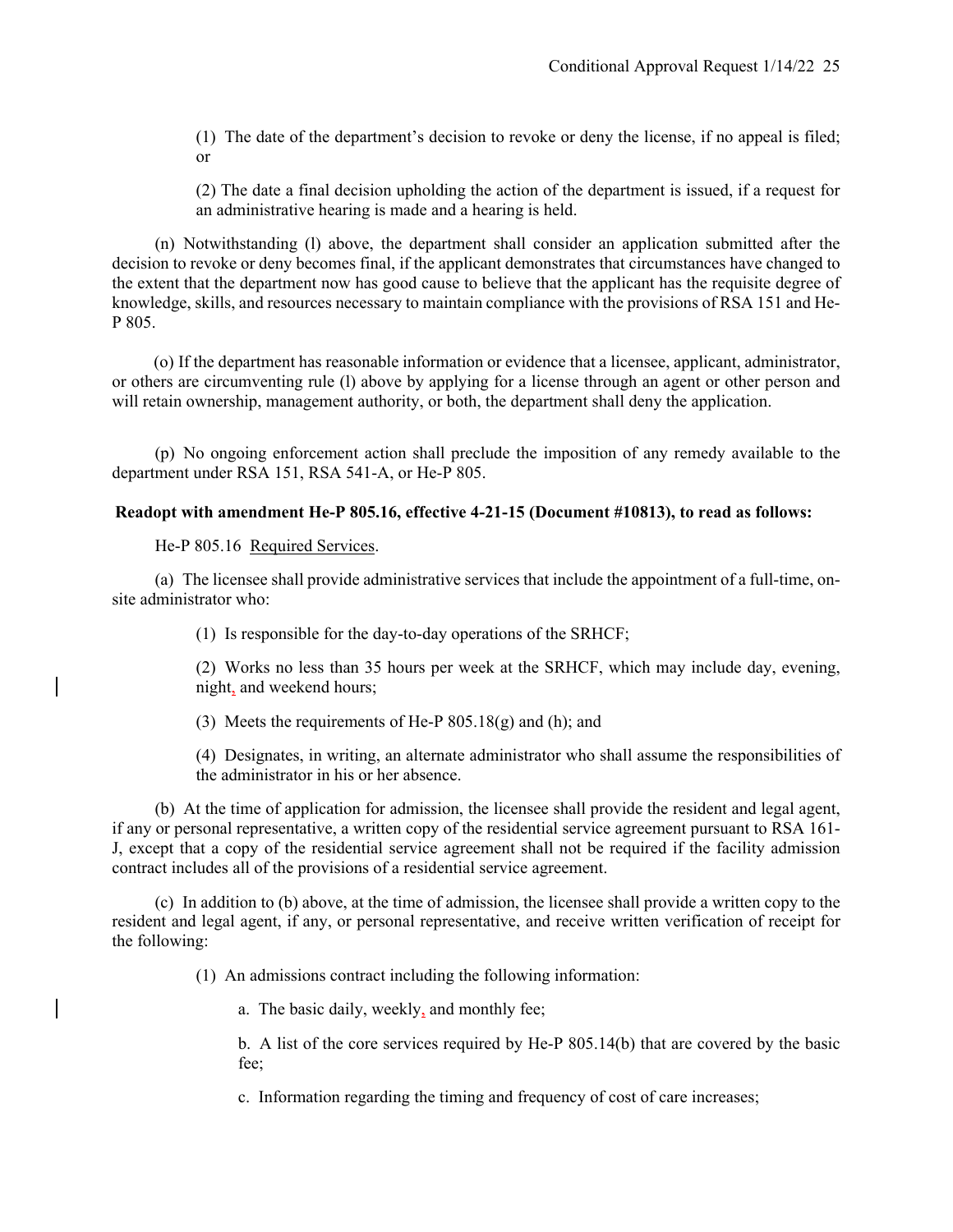d. The time period covered by the admissions contract;

e. The SRHCF's house rules;

f. The reasons a resident may be transferred or discharged in accordance with RSA 151:5-a, II, or RSA 151:21, V;

g. The SRHCF's responsibility for resident discharge planning;

h. Information regarding nursing, other health care services or supplies not provided in the core services, to include:

- 1. The availability of services;
- 2. The SRHCF's responsibility for arranging services; and
- 3. The fee and payment for services, if known;
- i. The licensee's policy regarding:

1. Arranging for the provision of transportation;

2. Arranging for the provision of third party services, such as a hairdresser or cable television;

3. Acting as a billing agent for third party services;

4. Monitoring third party services contracted directly by the resident and provided on the SRHCF premises;

5. Handling of resident funds pursuant to RSA 151:24 and He-P 805.14(q);

6. Bed hold, in compliance with RSA 151:25;

- 7. Storage and loss of the resident's personal property; and
- 8. Smoking;

j. If the facility is not constructed to meet the health care occupancy chapter of NFPA 101, the admission agreement shall note that the resident may need to be discharged or transferred when the facility can no longer meet the resident's evacuation needs as required by the approved fire safety and emergency plan approved by the local fire department;

k. The licensee's medication management services and associated costs; and

l. The list of grooming and personal hygiene supplies provided by the SRHCF as part of the basic daily, weekly, or monthly rate;

(2) A copy of the most current version of the patients' bill of rights under RSA 151:21 and the SRHCF's policy and procedure for implementing the bill of rights pursuant to RSA 151:20, II;

(3) A copy of the resident's right to appeal an involuntary transfer or discharge under RSA 151:26, II(5);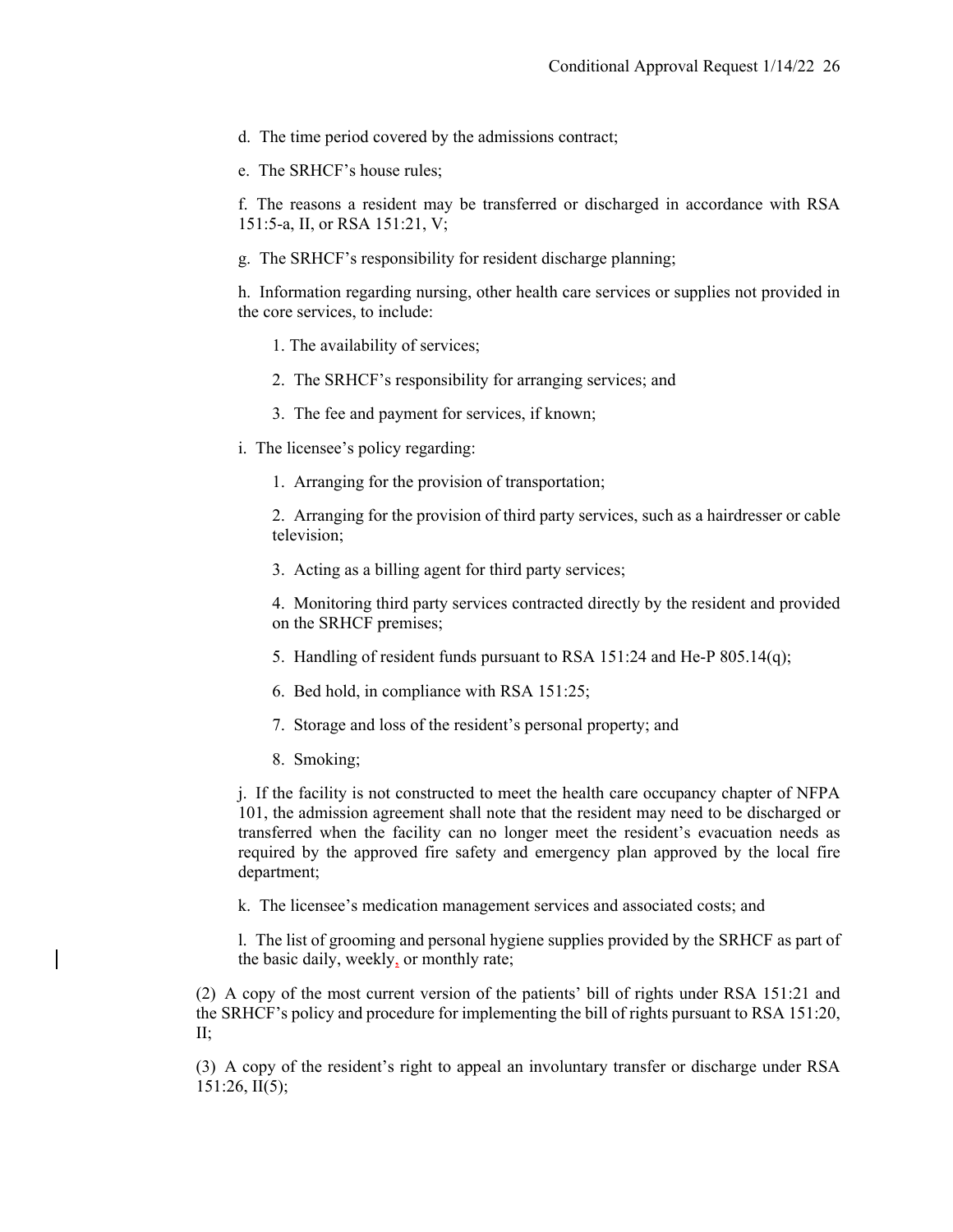(4) The SRHCF's policy and procedure for handling reports of abuse, neglect or exploitation which shall be in accordance with RSA 161-F:46 and RSA 169-C:29;

(5) Information on accessing the long-term care ombudsman;

(6) Information on advanced directives;

(7) Whether or not personnel are trained in cardiopulmonary resuscitation (CPR), first aid, or both; and

(8) Whether or not the facility has an automatic electronic defibrillator (AED) onsite and available for use in an emergency.

 (d) The SRHCF shall assess each resident's needs using the "Care Assessment for Residential Services (CARES) Tool" (January 2022).

 (e) All personnel who administer the CARES tool shall be trained to complete the CARES tool by the department or entities listed in RSA  $151:5$ -ae, III.

(f) The assessment described in (d) above shall:

(1) Be completed no more than 30 days prior to admission to the SRHCF;

(2) Be completed in consultation with the resident and guardian or agent, if any; and

(3) Be repeated every 6 months or after any significant change as defined in He-P  $805.03(c<sub>ij</sub>)$ ;

(4) Be signed and dated by the individual who completed the CARES tool; and

(5) Be signed by the resident and guardian, agent, or personal representative, acknowledging that the CARES tool was completed as directed in (2) above.

 (g) If the guardian, agent, or personal representative, if any, is unable to sign the CARES tool, the facility shall have documented evidence that the guardian, agent, or personal representative has had an opportunity to take part in completing and reviewing the completed CARES tool.

 (h) If the CARES tool identifies the need for a nursing assessment, the nursing assessment shall be completed within 72 hours of the completion of the CARES tool.

(i) If the CARES tool identifies a need for a care plan, the care plan shall be:

(1) Completed within 24 hours of the resident's admission for the initial CARES tool and within 24 hours of the completion of all subsequent CARES tools;

(2) Made available to personnel who assist residents;

(3) Be completed in consultation with the resident and guardian or agent, if any; and

(4) If the resident and guardian or agent are unable or unwilling to participate as required by (3) above, it shall be documented in the resident record.

(j) The care plan identified in (i) above shall include on an ongoing basis:

(1) The date the problem or need was identified;

(2) A description of the problem or need;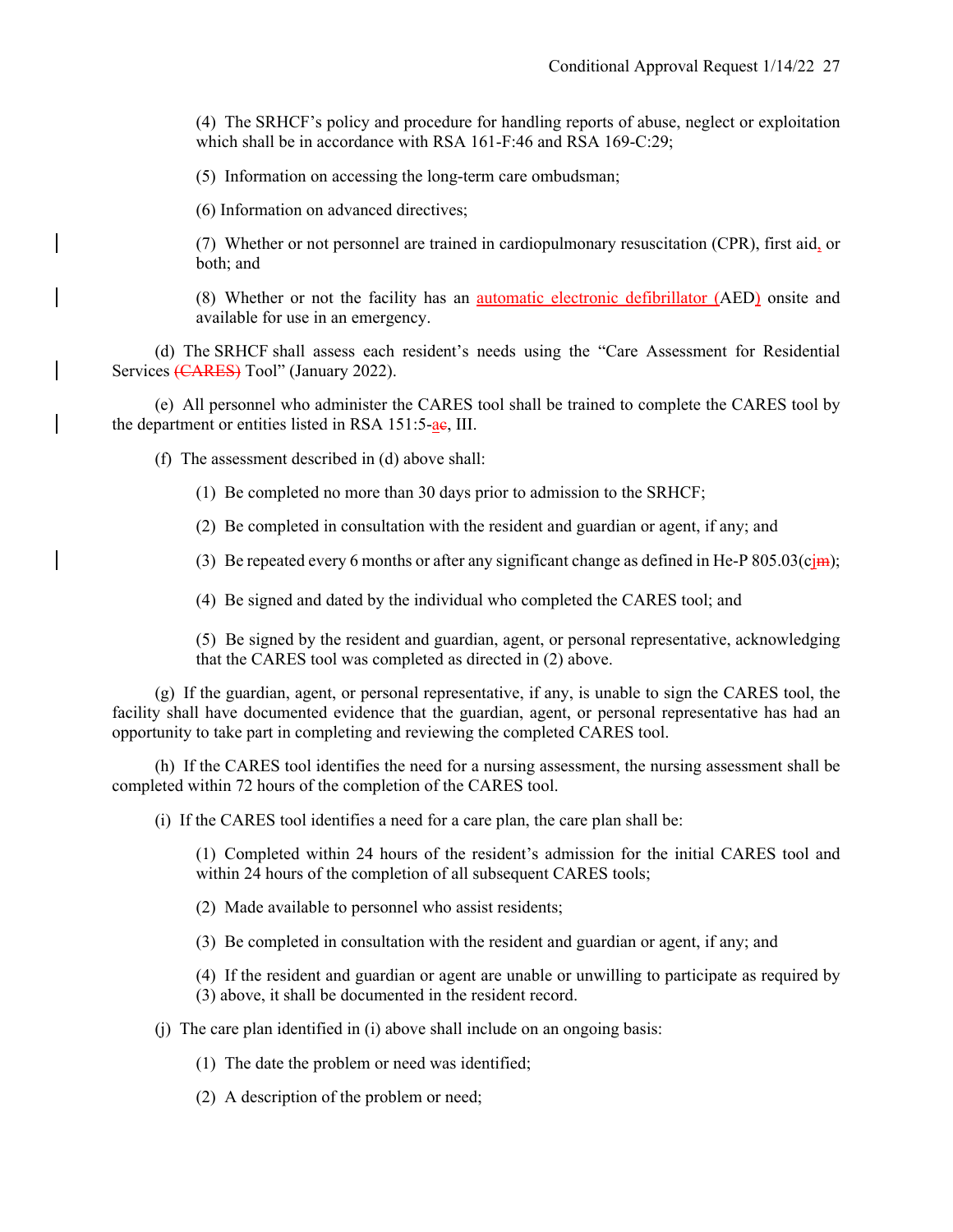- (3) The goal or objective of the plan;
- (4) The action or approach to be taken;
- (5) The responsible person(s) or position; and
- (6) The date of reevaluation, review, or resolution.
- (k) All care plans shall be reviewed at least every 6 months to determine if:
	- (1) The care plan will be continued for another 6 months;
	- (2) The care plan will be revised to meet the needs of the resident;  $\frac{and}{or}$
	- (3) The care plan will be discontinued because the plan is no longer needed.
- (l) Progress notes shall be written at least every 90 days and include, at a minimum:
	- (1) Care plan outcomes if a care plan was developed as identified by the CARE tool;
	- (2) The resident's physical, functional, and mental abilities; and
	- (3) Changes in behavior, such as eating habits, sleeping pattern, and relationships.

 (m) At the time of a resident's admission, the licensee shall obtain written and signed orders from a licensed practitioner for medications, treatment, and special diet.

 (n) The licensee shall have each resident obtain a health assessment by a licensed practitioner within one year prior to admission or within 72 hours following admission to the SRHCF.

(o) The health assessment referenced in (n) above shall include:

- (1) Diagnoses, if any;
- (2) The medical history;

(3) A list of current medications including over-the-counter medications, treatments, and special diets, if applicable; and

(4) Allergies.

 (p) Each resident shall have at least one health assessment every 12 months, unless the primary care licensed practitioner determines annually that a health assessment is not necessary and specifies in writing an alternative time frame, or the resident annually refuses in writing.

(q) A resident may refuse all care and services.

 (r) When a resident refuses care or services that could result in a threat to their health, safety, or wellbeing, or that of others, the licensee or their designee shall:

(1) Inform the resident of the potential results of their refusal;

(2) Notify the licensed practitioner and guardian, if any, of the resident's refusal of care; and

(3) Document in the resident's record the refusal of care and the resident's reason for the refusal.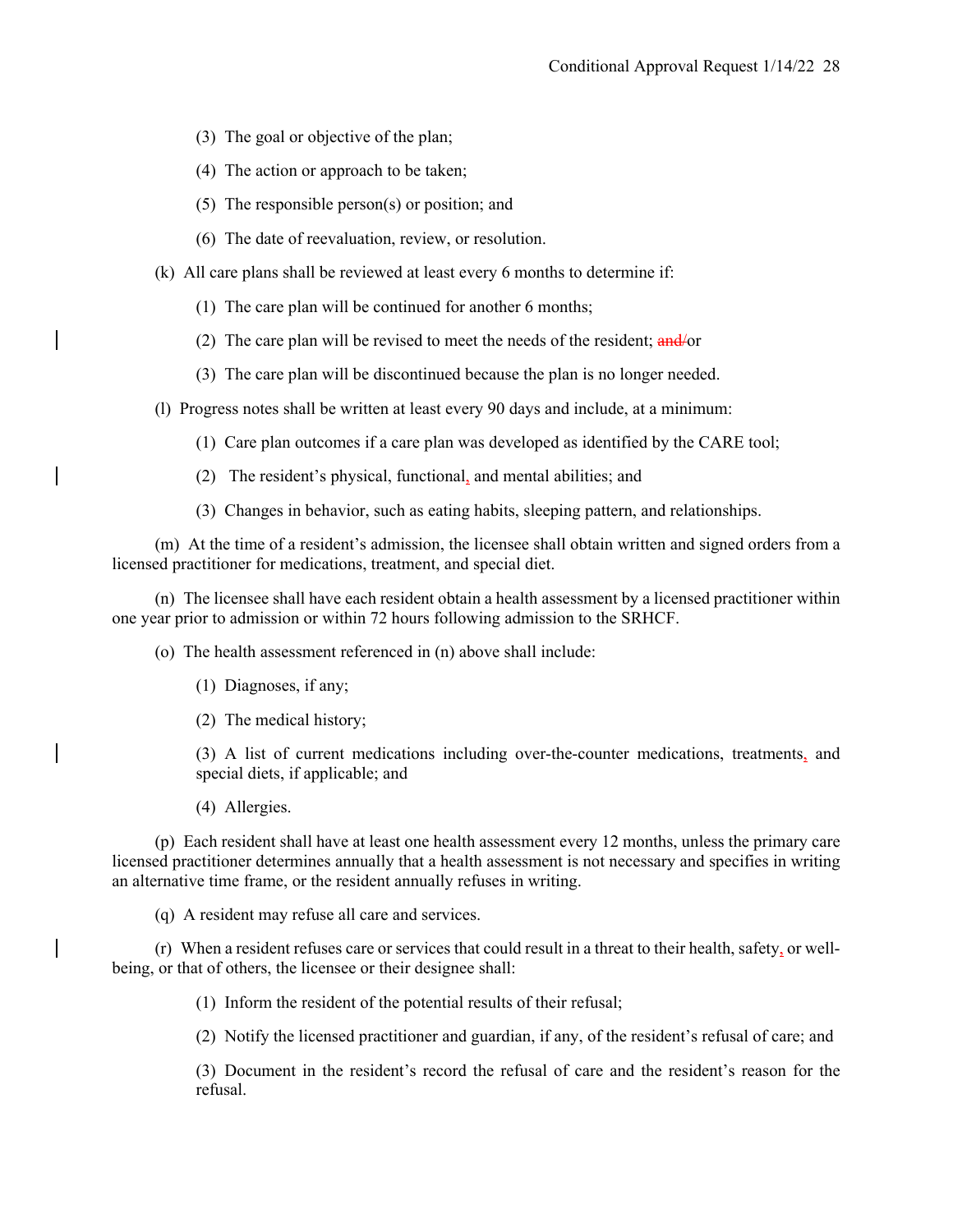(s) The licensee shall maintain an information data sheet in the resident's record and promptly give a copy to emergency medical personnel in the event of an emergency transfer to another medical facility.

(t) The information data sheet referenced in (s) above shall include:

(1) Full name and the name the resident prefers, if different;

(2) Name, address, and telephone number of the resident's next of kin, guardian, or agent, if any;

- (3) Diagnosis;
- (4) Medications, including last dose taken and when the next dose is due;
- (5) Allergies;
- (6) Functional limitations;
- (7) Date of birth;
- (8) Insurance information;
- (9) Advanced directives; and
- (10) Any other pertinent information not specified in (1)-(9) above.

(u) The licensee may only perform POCT, that are waived complexity as designated by the federal drug administration (FDA) and known as CLIA-waived laboratory tests, unless the facility is also licensed by the State of New Hampshire as a laboratory under He-P 808.

(v) If CLIA-waived laboratory testing is performed by personnel, the licensee shall:

(1) Obtain the appropriate CLIA certificate as per 42 CFR Part 493.15; and

(2) Develop and implement a point of care testing policy, which educates and provides procedures for the proper handling and use of POCT devices, including the documentation of training and demonstrated competency of all testing personnel.

(w) The Llicensee shall have current copies of manufacturer's instructions and package inserts and shall follow all manufacturer's instructions and recommendations for the use of POCT meters and devices to include, but not limited to:

(1) Storage requirements for POCT meters and devices, test strips, test cartridges, and test kits;

(2) Performance of test specimen requirements, testing environment, test procedure, troubleshooting error codes and messages, reporting results; and

(3) All recommended and required quality control procedures for POCT meters and devices.

(x) Licensee's performing CLIA-waived laboratory testing or specimen collection shall be incompliance with He-P 808, He-P 817, and 42 CFR 493, as applicable.

#### **Readopt with amendment He-P 805.18, effective 4-21-15 (Document #10813), to read as follows:**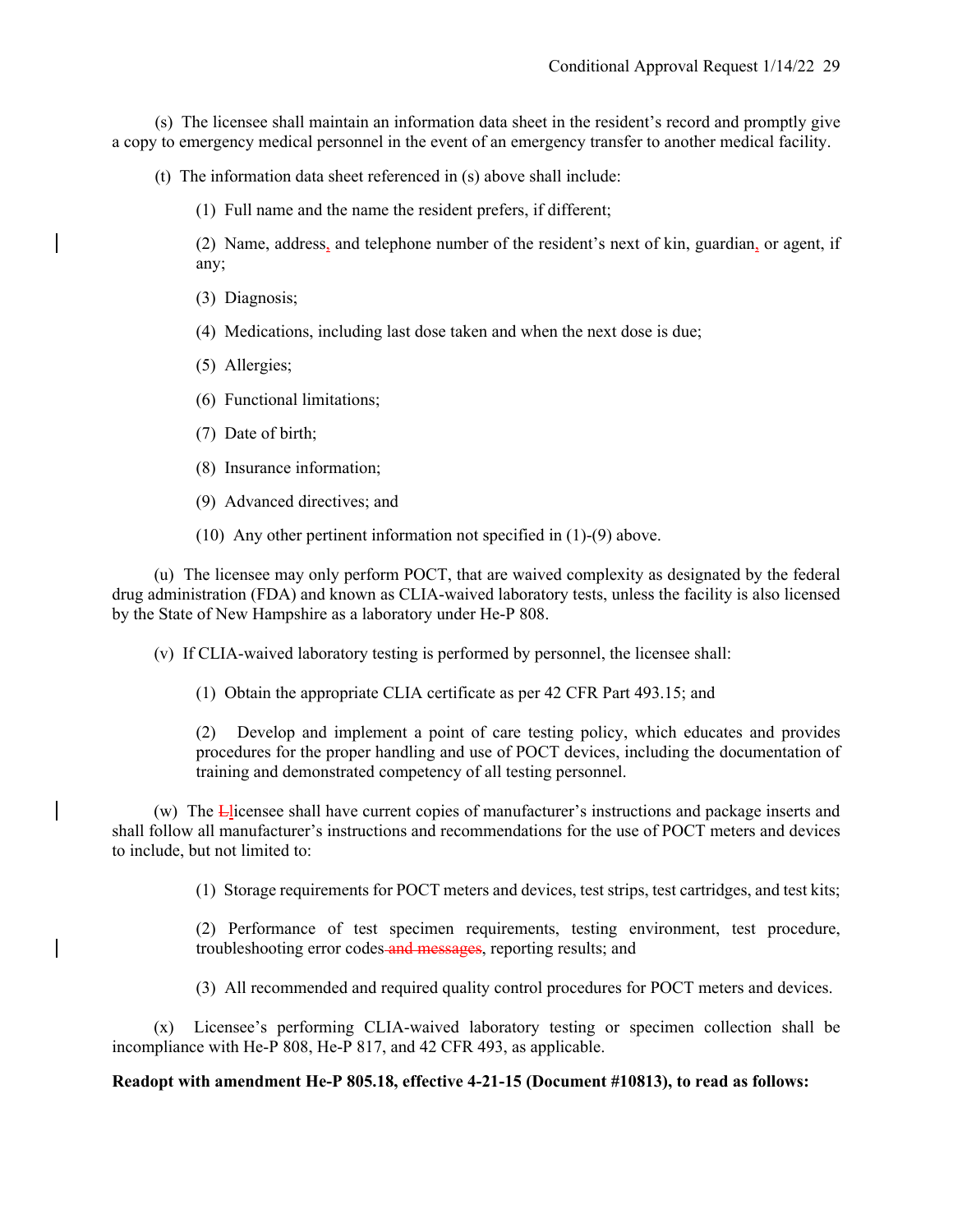He-P 805.18 Personnel.

 (a) For all applicants for employment, except those licensed by the New Hampshire board of nursing, and for all household members 17 years of age or older, the licensee shall:

(1) Obtain and review a criminal records check from the New Hampshire department of safety;

(2) Review the results of the criminal records check in accordance with (b) below; and

(3) Verify the qualifications of all applicants prior to employment.

 (b) Unless a waiver is granted in accordance with (c) below, the licensee shall not offer employment for any position or allow a household member to continue to reside in the residence if the individual:

(1) Has been convicted of a felony in this or any other state;

(2) Has been convicted of a sexual assault, other violent crime, assault, fraud, abuse, theft, neglect, or exploitation;

(3) Has been found by the department or any administrative agency in this or any other state to have committed assault, fraud, abuse, neglect, or exploitation of any person; or

(4) Otherwise poses a threat to the health, safety, or well-being of the residents.

 (c) The department shall grant a waiver of (b) above if, after reviewing the underlying circumstances, it determines that the person does not pose a threat to the health, safety, or well-being of residents.

 (d) No employee shall be permitted to maintain their employment, and no household member shall be permitted to remain residing in the facility, if he or she has been convicted of a felony, sexual assault, other violent crime, assault, fraud, abuse, neglect, or exploitation of any person in this or any other state by a court of law or has had a complaint investigation for abuse, neglect, or exploitation adjudicated and founded by the department unless a waiver has been granted by the department.

 (e) The licensee shall check, prior to hiring, the names of all prospective employees against the bureau of elderly and adult services (BEAS) state registry maintained pursuant to RSA 161-F:49 and He-EW 720, and the NH board of nursing, nursing assistant registry maintained pursuant RSA 326-B:26 and 42 C.F.R. section 483.156.

 (f) The licensee shall not make a final offer of employment to any prospective employee listed on the BEAS state registry or the NH board of nursing, nursing assistant registry unless a waiver is granted by the bureau of elderly and adult services or the NH board of nursing, respectively.

 (g) For an SRHCF licensed for 17 or more beds, all administrators shall be at least 21 years of age and have one of the following combinations of education and experience:

> (1) A bachelor's degree from an accredited institution and 2 years of relevant experience working in a health care setting;

> (2) A New Hampshire license as an RN, with at least 2 years of relevant experience working in a health care setting;

> (3) An associate's degree from an accredited institution plus 4 years of relevant experience working in a health care setting; or

> (4) A New Hampshire license as an LPN, with at least 4 years of relevant experience working in a health care setting.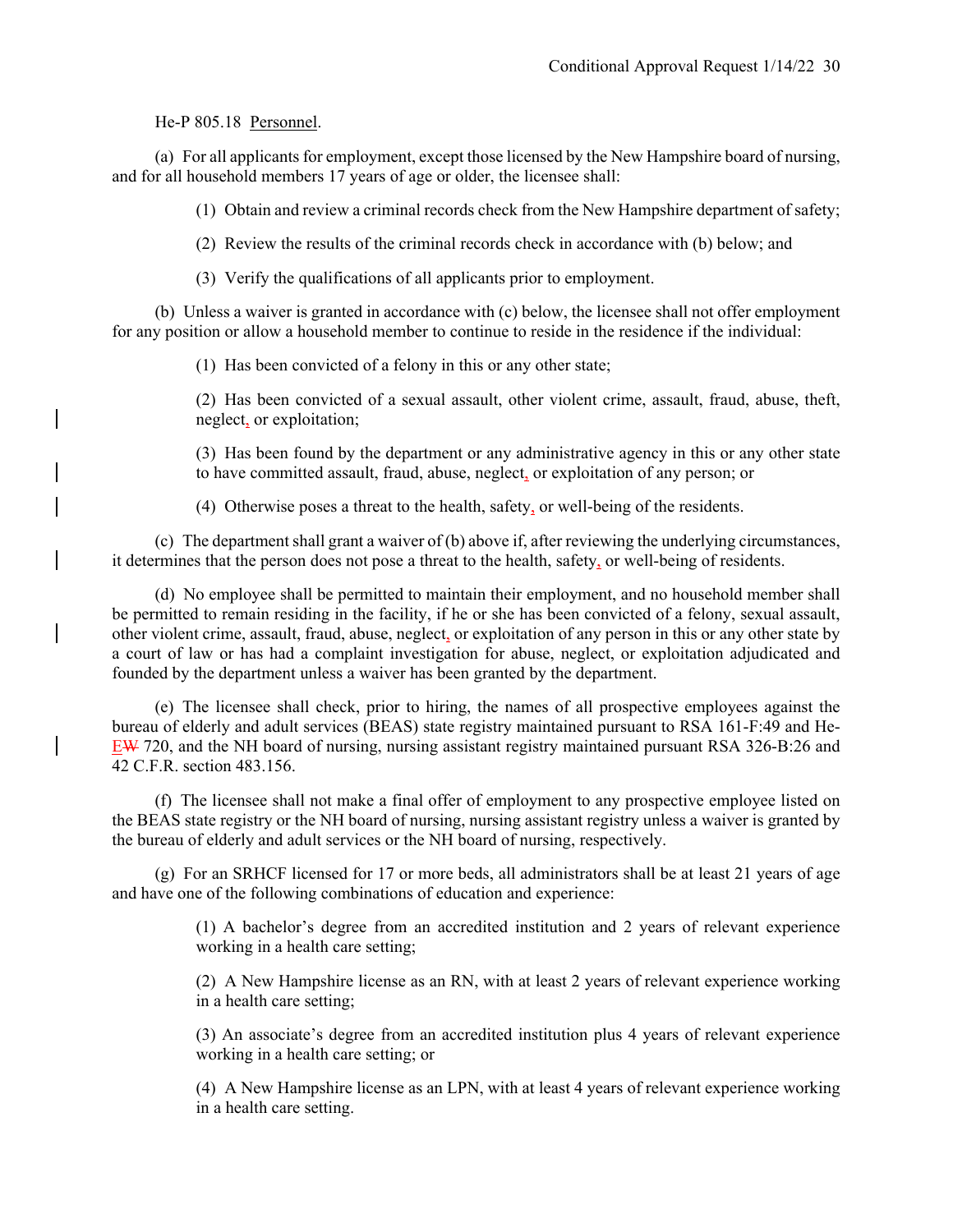(h) For an SRHCF licensed for 16 or fewer beds, all administrators shall be at least 21 years of age and have one of the following combinations of education and experience:

> (1) A bachelor's degree from an accredited institution and one year of relevant experience working in a health care setting;

> (2) A New Hampshire license as an RN, with at least one year of relevant experience working in a health care setting;

> (3) An associate's degree from an accredited institution plus 2 years of relevant experience working in a health care setting;

> (4) New Hampshire license as an LPN, with at least 2 years of relevant experience working in a health care setting; or

> (5) Be a high school graduate or have a GED with 6 years of relevant experience working in a health care setting with at least 2 of those years as direct care personnel in a long-term care setting within the last 5 years.

(i) All administrators shall obtain and document in accordance with  $(sq)(7)$  and (8) below, 12 hours of continuing education related to the operation and services of the SRHCF each annual licensing period.

(j) All personnel shall be at least 18 years of age if working as direct care personnel unless they are:

(1) A licensed nursing assistant working under the supervision of a nurse in accordance with Nur 700; or

(2) Involved in an established educational program working under the supervision of a nurse.

(k) The licensee shall inform personnel of the line of authority at the SRHCF.

 (l) The licensee shall educate personnel about the needs and services required by the residents under their care.

 (m) Prior to having direct care contact with residents, personnel, including volunteers and independent contractors shall:

> (1) Submit to the licensee the results of a 2-step tuberculosis (TB) test, Mantoux method, or other method approved by the Centers for Disease Control, conducted not more than 12 months prior to employment and for personnel other than volunteers and independent contractors, submit the results of a physical examination or a health screening;

> (2) Be allowed to work while waiting for the results of the second step of the TB test when the results of the first step are negative for TB;

> (3) Comply with the requirements of the Centers for Disease Control and Prevention "Guidelines for Preventing the Transmission of *M. tuberculosis* in Health-Care Settings" (2005 edition), available as noted in Appendix A, if the person has either a positive TB test, or has had direct contact or potential for occupational exposure to M. tuberculosis through shared air space with persons with infectious tuberculosis; and

> (4) In lieu of (1) above, independent contractors hired by the facility may provide the facility with a signed statement that they have complied with  $(1)$  and  $(3)$  above for their employees working at the SRHCF.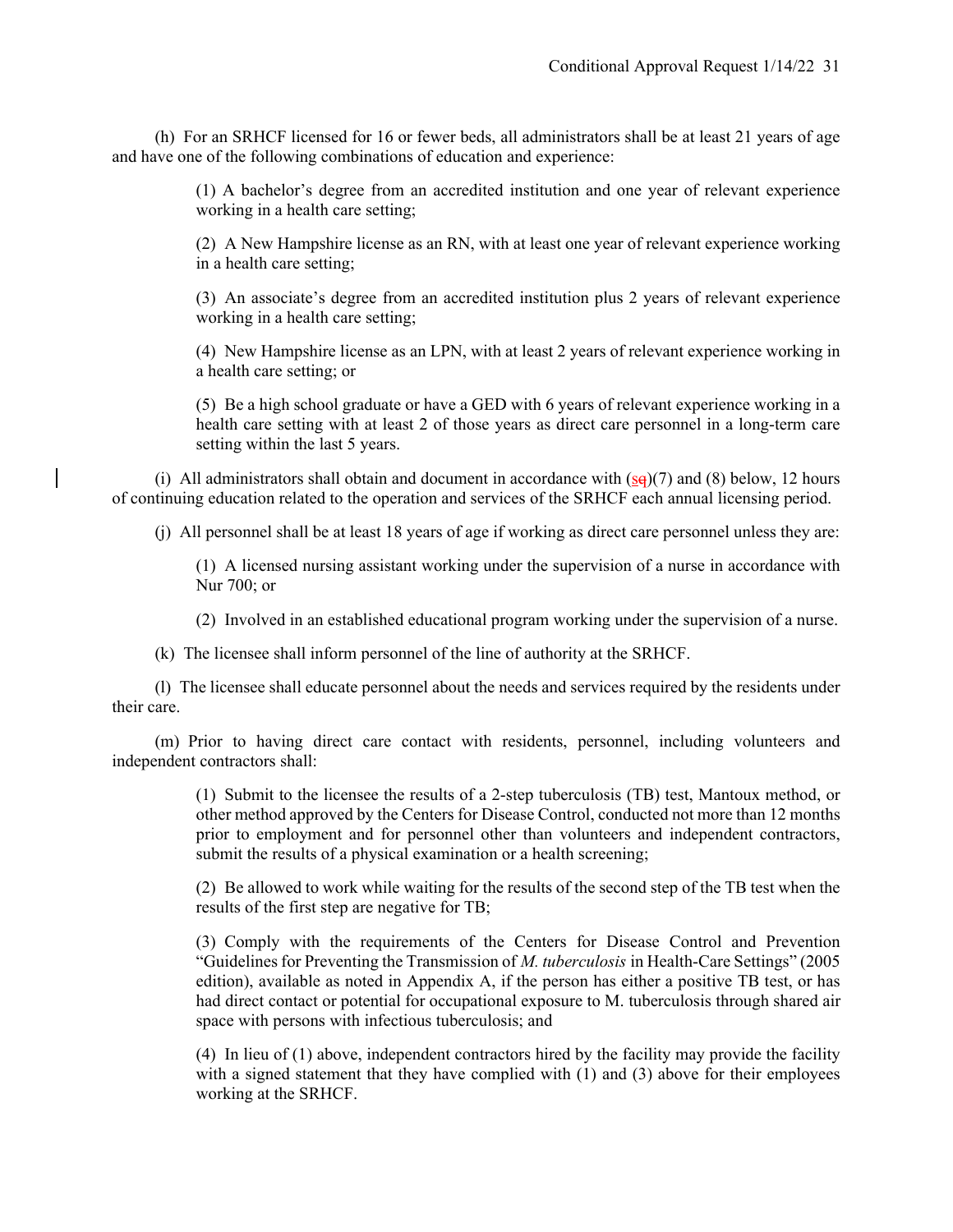(n) Within the first 7 days of employment, all personnel who have direct or indirect contact with residents, to include volunteers who have direct care contact or who prepare and serve food shall receive a tour of the SRHCF and an orientation that includes the following:

(1) The residents' rights in accordance with RSA 151:21;

(2) The SRHCF's complaint procedures;

(3) The duties and responsibilities of the position;

(4) The medical emergency procedures;

(5) The emergency and evacuation procedures;

(6) The infection control procedures as required by He-P 805.22;

(7) The procedures for food safety for personnel involved in preparation, serving, and storing of food; and

(8) The mandatory reporting requirements including RSA 161-F:46 and RSA 169-C:29.

 (o) The licensee shall provide all personnel with an annual continuing education or in-service education training, which at a minimum contains the following:

(1) The licensee's resident's rights and complaint procedures required under RSA 151;

(2) The licensee's infection control program;

(3) The licensee's written emergency plan; and

(4) The mandatory reporting requirements including RSA 161-F:46 and RSA 169-C:29. $\pm$ 

(p) The licensee shall comply with all dementia training requirements pursuant to RSA 151:47-49 including continuing education.

(q) Such continuing education shall include new information on best practices in the treatment and care of persons with dementia and be provided for:

> (1) A minimum of 6 hours for initial continuing education to covered administrative staff members and covered direct service staff members; and

(2) A minimum of 4 hours of ongoing training each calendar year.

 (r) The licensee shall provide an annual review of its policies and procedures for self-administration of medication without assistance, self-administration of medication with assistance, and self-directed medication administration to all direct care personnel.

(s) The personnel file for each individual shall include the following:

(1) A completed application for employment or a resume;

(2) Proof that the individual meets the minimum age requirements;

(3) A statement signed by each individual that he or she has received a copy of and received training on the implementation of the licensee's policy setting forth the residents rights and responsibilities as required by RSA 151:21;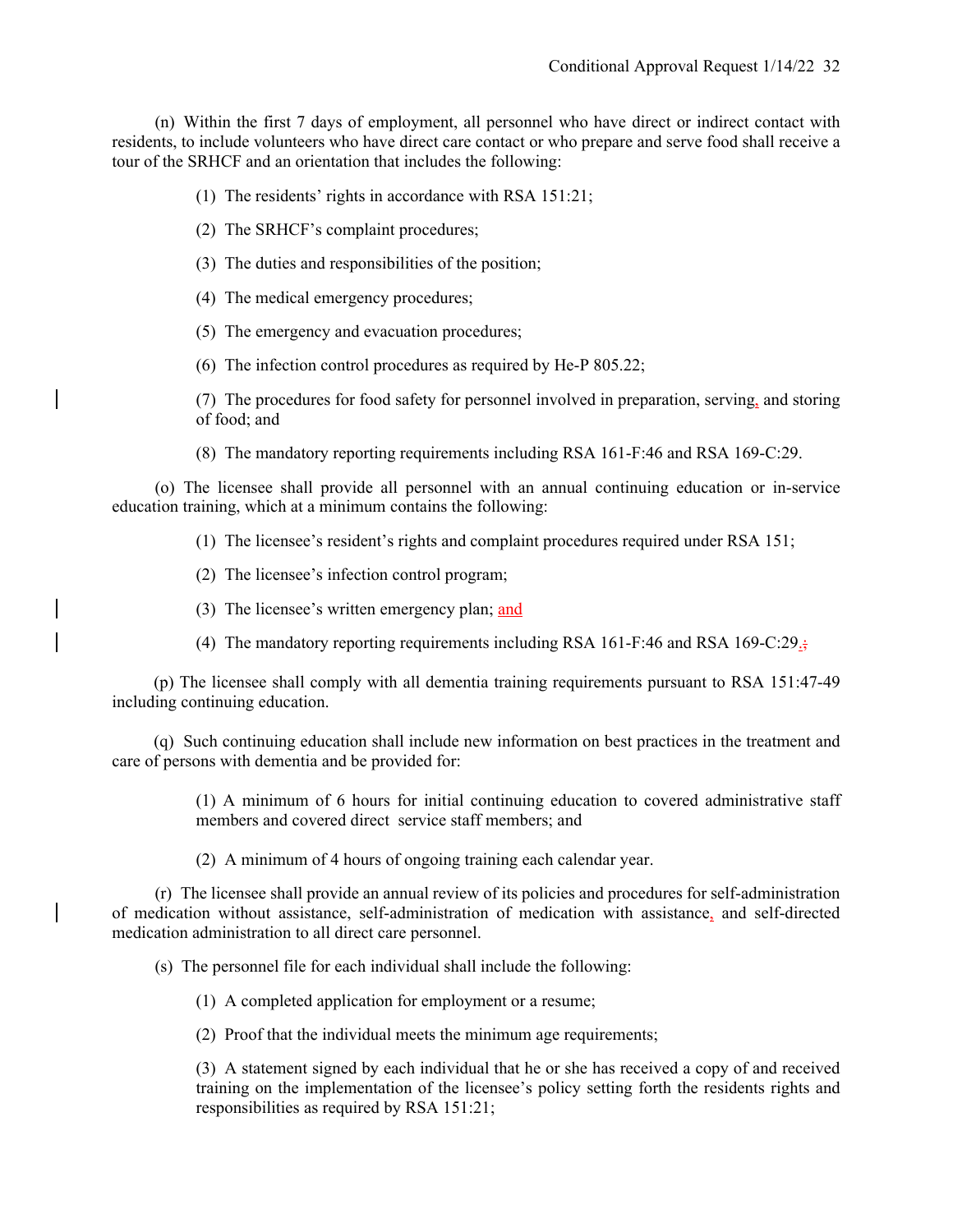(4) A copy of the results of the criminal record check as described in (a) above;

(5) A job description signed by the individual that identifies the:

a. Position title;

b. Qualifications and experience; and

c. Duties required by the position;

(6) Record of satisfactory completion of the orientation program required by (n) above;

(7) Information as to the general content and length of all in-service or educational programs attended;

(8) Record of satisfactory completion of all required education programs and demonstrated competencies that is signed and dated by the employee;

(9) Documentation that the required physical examinations, health screenings, TB test results, and radiology reports of chest x-rays, if required, have been completed by the appropriate health professionals; and

(10) The statement required by  $(\text{ts})$  below.

 (t) All personnel shall sign a statement at the time the initial offer of employment is made and then annually thereafter stating that they:

(1) Do not have a felony conviction in this or any other state;

(2) Have not been convicted of a sexual assault, other violent crime, assault, fraud, abuse, neglect, or exploitation or pose a threat to the health, safety ,or well-being of a resident; or

(3) Have not had a finding by the department or any administrative agency in this or any other state for assault, fraud, abuse, neglect, or exploitation of any person.

(u) The licensee shall maintain separate personnel records that:

(1) Contain the information required by  $(s_f)$  above; and

(2) Are protected and stored in a secure and confidential manner.

## **Readopt with amendment He-P 805.20, effective 4-21-15 (Document #10813), to read as follows:**

He-P 805.20 Respite Care in SRHCF.

 (a) The licensee shall only admit an individual for respite care services when the needs of the individual are compatible with the services and programs offered by the facility and the facility can meet the needs of the individual in accordance with He-P 805.15.

 (b) When a temporary admission to an SRHCF occurs and the individual is scheduled for a stay of no more than 30 consecutive days as agreed upon by the individual and the licensee as part of a discharge plan, the licensee shall:

> (1) Obtain written verification signed by the resident, guardian or agent, if any, or personal representative, indicating they have been given a copy of the resident rights and responsibilities as required by RSA 151:20, I;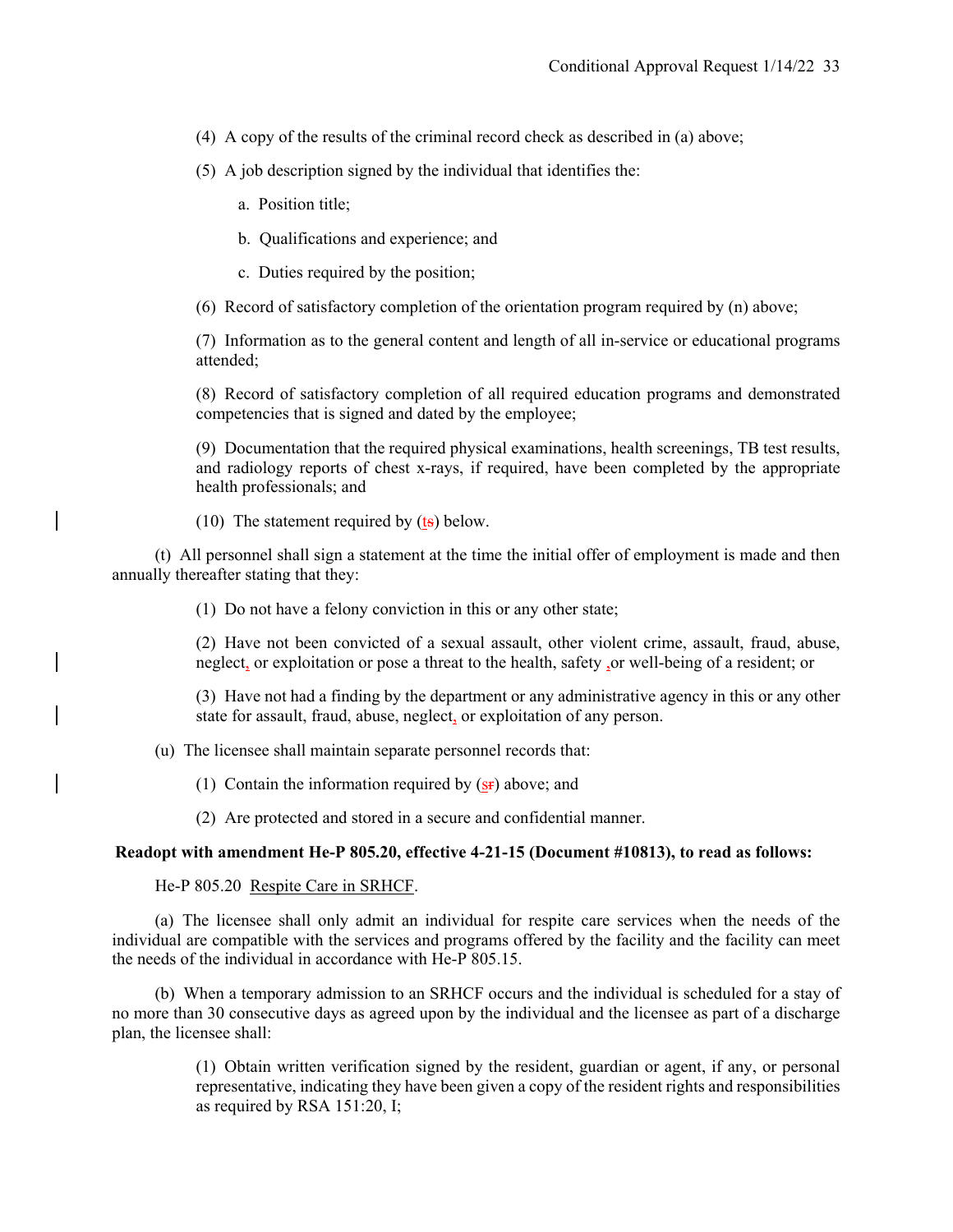(2) Obtain a signed admissions contract listing the services that shall be provided;

(3) Obtain information regarding allergies, diagnoses, if any, and written and signed orders for medications, treatments, and special diets within 72 hours from the licensed practitioner;

(4) Be permitted to use the prescription label on the medication container supplied by the individual as the licensed practitioner's order provided that:

a. The medication is in the original bottle as dispensed by the pharmacy;

- b. The pharmacy label has not been altered in any manner; and
- c. The prescription label indicates that the medication is still current;
- (5) Complete the CARES tool prior to or immediately on admission;
- (6) Identify the resident's history of wandering or unexplained absences; and
- (7) Obtain advanced directives information, if available.

 (c) For planned recurrent respite care the resident shall be discharged but may be readmitted using the same admission documents completed within the previous 6 months, as long as there are no identified changes in the resident's condition or care needs.

 (d) If the resident exceeds the 30-day time period, they shall no longer be considered respite care and a complete admission shall occur within 72 hours.

# **Readopt with amendment He-P 805.24 and He-P 805.25, effective 4-21-15 (Document #10813), to read as follows:**

He-P 805.24 Physical Environment.

 (a) The physical environment shall be maintained, inside and outside, so as to provide for the health, safety, well-being and comfort of resident(s) and personnel, including reasonable accommodations for residents and personnel with disabilities.

 (b) Equipment providing heat within an SRHCF including, but not limited to, gas furnace or boiler, oil furnace or boiler, wood stove or pellet stove shall:

> (1) Maintain a temperature as follows, except where residents have control of the thermostat in their own room:

- a. Be at least 65 degrees Fahrenheit at night; and
- b. Be at least 70 degrees Fahrenheit during the day if the resident(s) are present; and

(2) Be serviced once a year or as recommended by the manufacturer with written documentation of such service retained for at least 4 years.

(c) Electric heating systems shall be exempt from  $(ba)(2)$  above.

(d) Portable space heating devices shall be prohibited, unless the following are met:

(1) Such devices are used only in employee areas where personnel are present and awake at all times; and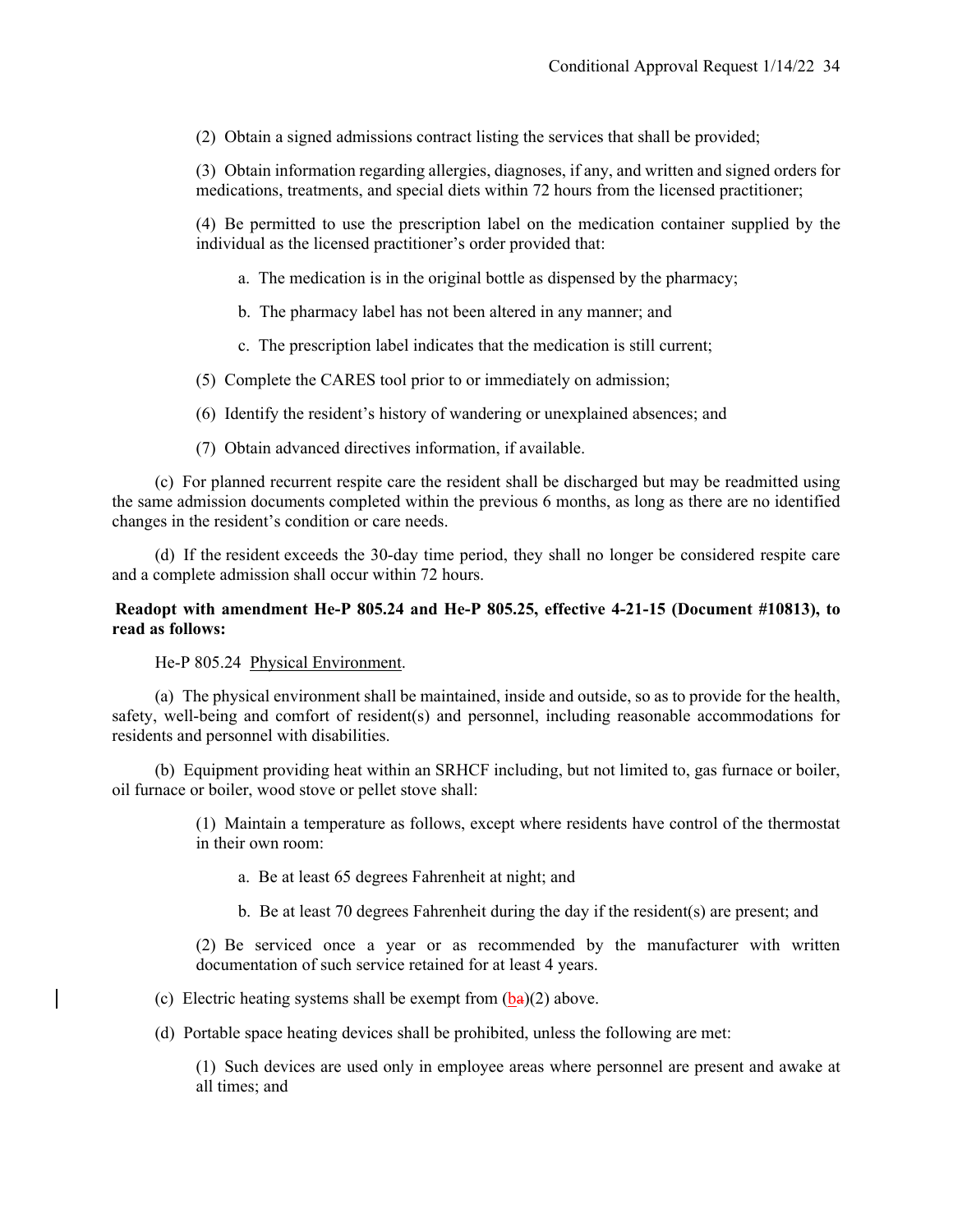(2) The heating elements of such devices do not exceed 212 degrees Fahrenheit.;

(e) Unvented fuel-fired heaters shall not be used in any SRHCF.

 (f) Plumbing shall be sized, installed, and maintained in accordance with the state plumbing code as adopted under RSA 329-A:15 and RSA 155-A.

 (g) Ventilation shall be provided in all enclosed living areas by means of a mechanical ventilation system or one or more screened windows that can be opened.

 (h) Each resident bedroom shall have natural lighting provided by at least one operable window with a screen to the outside, which is of a size equivalent to or greater than 8% of the room's gross square footage.

 (i) The number of sinks, toilets, tubs or showers shall be in a ratio of one for every 6 individuals, unless household members and personnel have separate bathroom facilities not used by residents.

 (j) All showers and tubs shall have slip resistant floors and surfaces which are intact, easily cleanable, and impervious to water.

(k) All hand-washing facilities shall be provided with hot and cold running water.

 (l) In an SRHCF licensed for 16 or fewer residents, there shall be at least 80 square feet per room with a single bed and 160 square feet per room with 2 beds, exclusive of space required for closets, wardrobe, and toilet facilities.

 (m) In an SRHCF licensed for 17 or more residents, there shall be at least 100 square feet for each resident in each private-bedroom and at least 80 square feet for each resident in a semi- private bedroom, exclusive of space required for closets, wardrobes, and toilet facilities;

 (n) The space requirements in (l), (m), and (n) above shall be exclusive of space required for closets, wardrobes, and bathroom.

(o) Each bedroom shall:

(1) Contain no more than 2 beds;

(2) Have its own separate entry to permit the resident to reach his  $or/$  her bedroom without passing through the room of another resident;

(3) Have a side hinge door and not a folding or sliding door or a curtain;

(4) Not be used simultaneously for other purposes;

(5) Be separated from halls, corridors, and other rooms by floor to ceiling walls;

(6) Be located on the same level as the bathroom facilities, if the resident has impaired mobility as identified by the CARES toolRAT; and

(7) If a licensed bedroom is temporarily being utilized for another purpose, it shall retain the capability of being restored to meet the requirements of a licensed bedroom without requiring additional construction or renovation.

 (p) The licensee shall provide the following for the residents' use, as needed, except as requested by the resident or guardian and documented in their resident record: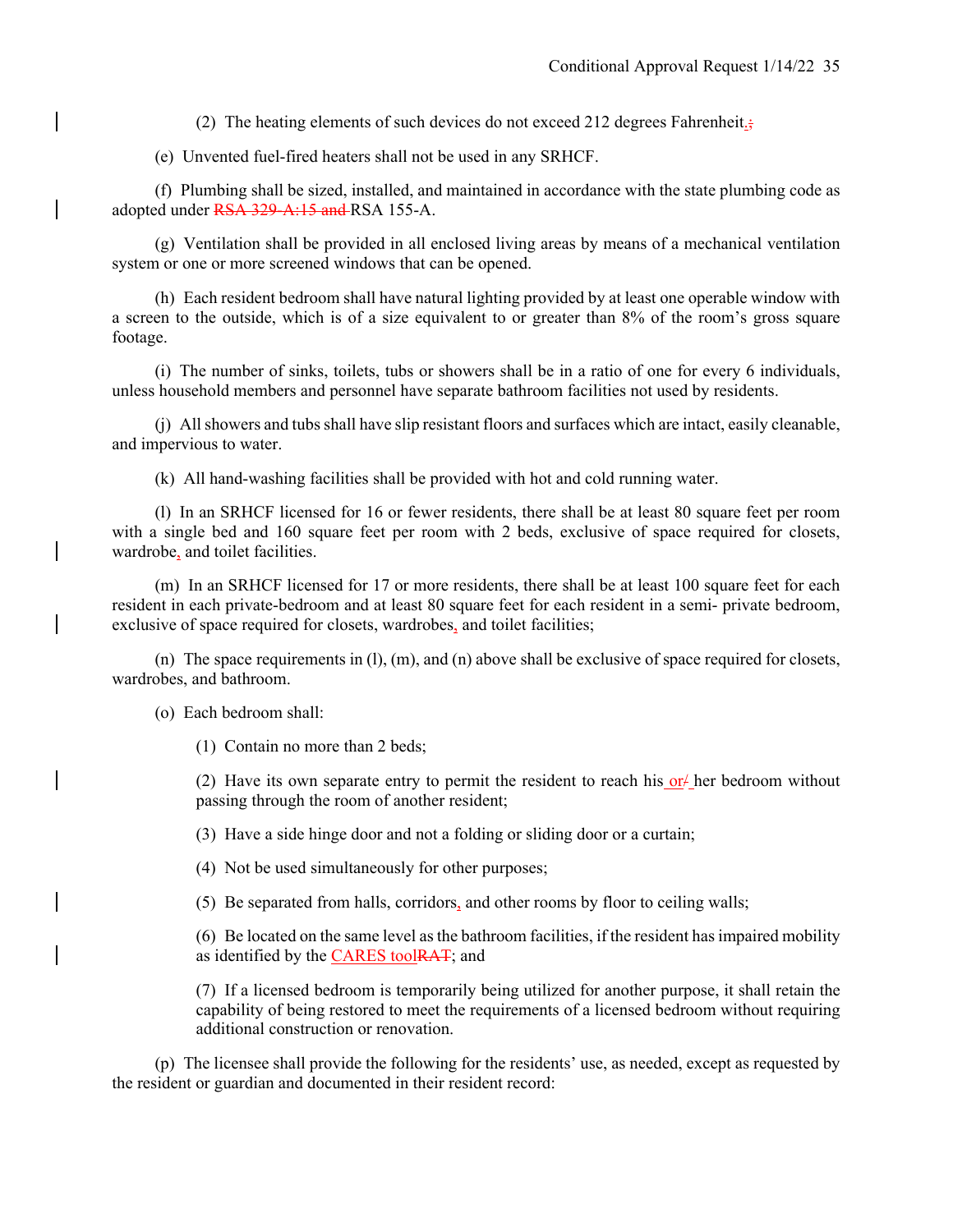(1) A bed appropriate to the needs of the resident;

(2) A firm mattress that complies with the state fire code and codes adopted by referenced as defined in RSA 153:1, VI-a, except as modified in Saf-FMO 300;

(3) Clean linens, blankets, and a pillow;

(4) A bureau;

(5) A mirror;

(6) A bedside table;

(7) A lamp;

(8) A chair;

(9) A closet or storage space for personal belongings; and

(10) Window blinds, shades, or curtains that provide privacy.

 (q) The resident may use his or her own personal possessions provided they do not pose a risk to the resident or others.

(r) The licensee shall provide the following rooms to meet the needs of residents:

(1) One or more living rooms or multi-purpose rooms; and

(2) Dining facilities with a seating capacity capable of meeting the needs of all residents.

 (s) Each licensee shall have an Underwriters Laboratories (UL) Listed communication system in place so that all residents can effectively contact personnel when they need assistance with care or in an emergency.

 (t) Lighting shall be available to allow residents to participate in activities such as reading, needlework, or handicrafts.

 (u) All bathroom, bedroom, and closet door latches or locks shall be designed for easy opening from the inside and outside in an emergency.

(v) During seasons when insects are active, screens shall be provided for:

(1) Doors;

(2) Windows; and

(3) Other openings to the outside.

 (w) Doors that are self-closing and remain closed when not in use shall be exempt from the requirement in (w) above.

He-P 805.25 Fire Safety.

(a) SRHCFs shall meet one of the following requirements: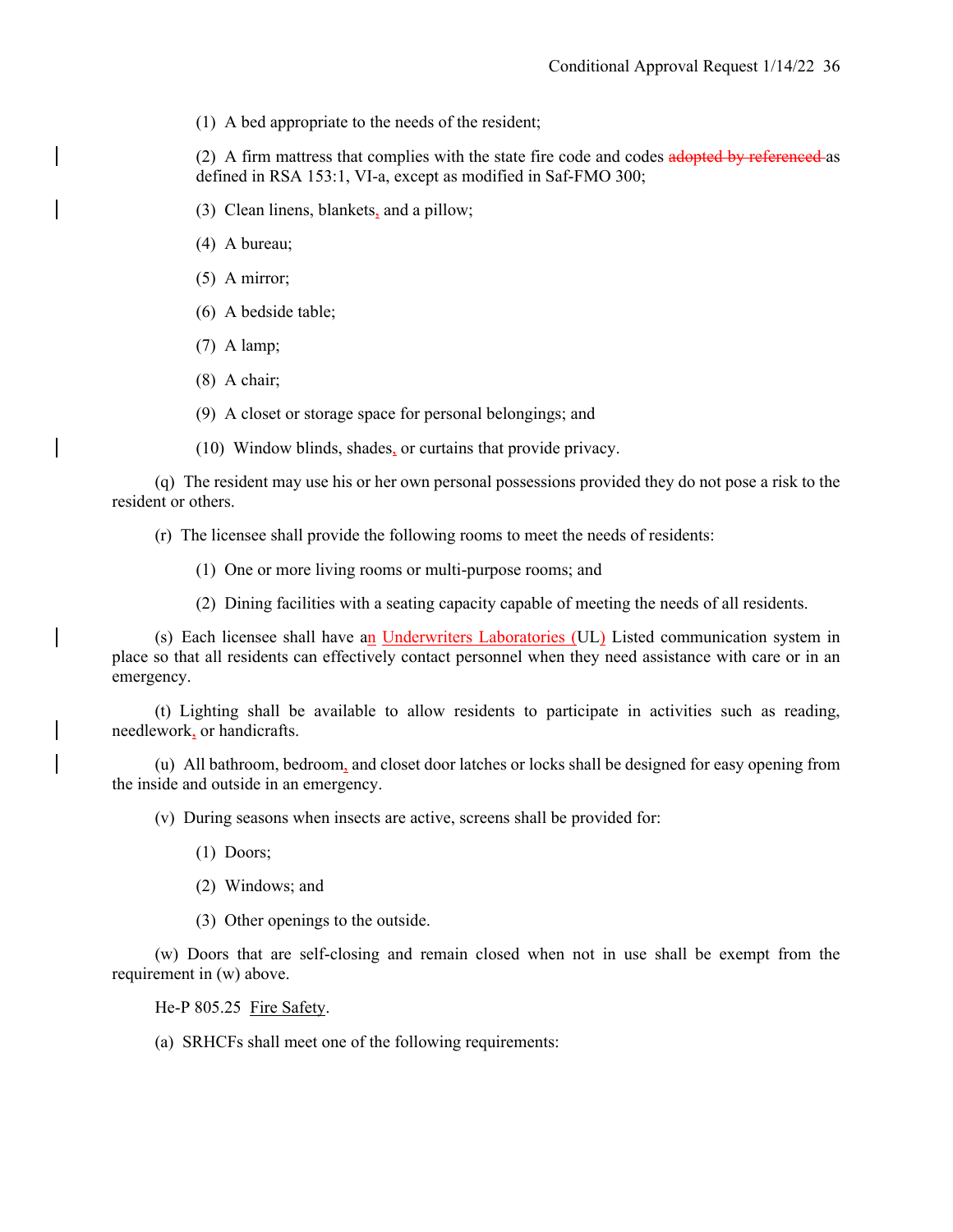(1) All SRHCFs established after October 25, 2006, shall meet the Health Care Occupancy Chapter of NFPA 101-adopted by reference as defined in RSA 153:1, VI-a, except as modified in Saf- FMO 300; or

(2) All SRHCFs established prior to October 25, 2006, shall meet at a minimum the Residential Board and Care Chapter of NFPA 101 adopted by reference as defined in RSA 153:1, VI-a, except as modified in Saf- FMO 300..

(b) All SRHCFs shall have:

(1) Smoke detectors on every level and in every bedroom that are interconnected and either hardwired, powered by the SRHCF's electrical service, or wireless, as approved by the state fire marshal for the SRHCF;

(2) At least one ABC type fire extinguisher on every level or every 75 feet of corridor as required by NFPA 10 and:

a. Be manually inspected when initially placed in service;

b. Be inspected either manually or by means of an electronic monitoring device or /system at intervals not exceeding 31 days; and

c. Be inspected at least once per calendar month $\frac{1}{2}$  and documentation of manual fire extinguisher inspections shall must be maintained on-site in accordance with NFPA 10 and available at the time of the inspection or investigation. Documentation of electronically monitored fire extinguishers shall must be provided to the department within 2 business days of the completion of the inspection or investigation; and

(3) An approved carbon monoxide monitor on every level.

 (c) Immediately following any fire or emergency situation, licensees shall notify the department by phone to be followed by written notification within 72 hours, with the exception of:

> (1) A false alarm or emergency medical services (EMS) transport for a non-emergent reason; or

(2) Emergency EMS transport related to pre-existing conditions.

(d) The written notification required by (c) above shall include:

(1) The date and time of the incident;

(2) A description of the location and extent of the incident, including any injury or damage;

(3) A description of events preceding and following the incident;

(4) The name of any personnel or residents who were evacuated as a result of the incident, if applicable;

(5) The name of any personnel or residents who required medical treatment as a result of the incident, if applicable; and

(6) The name of the individual the licensee wishes the department to contact if additional information is required.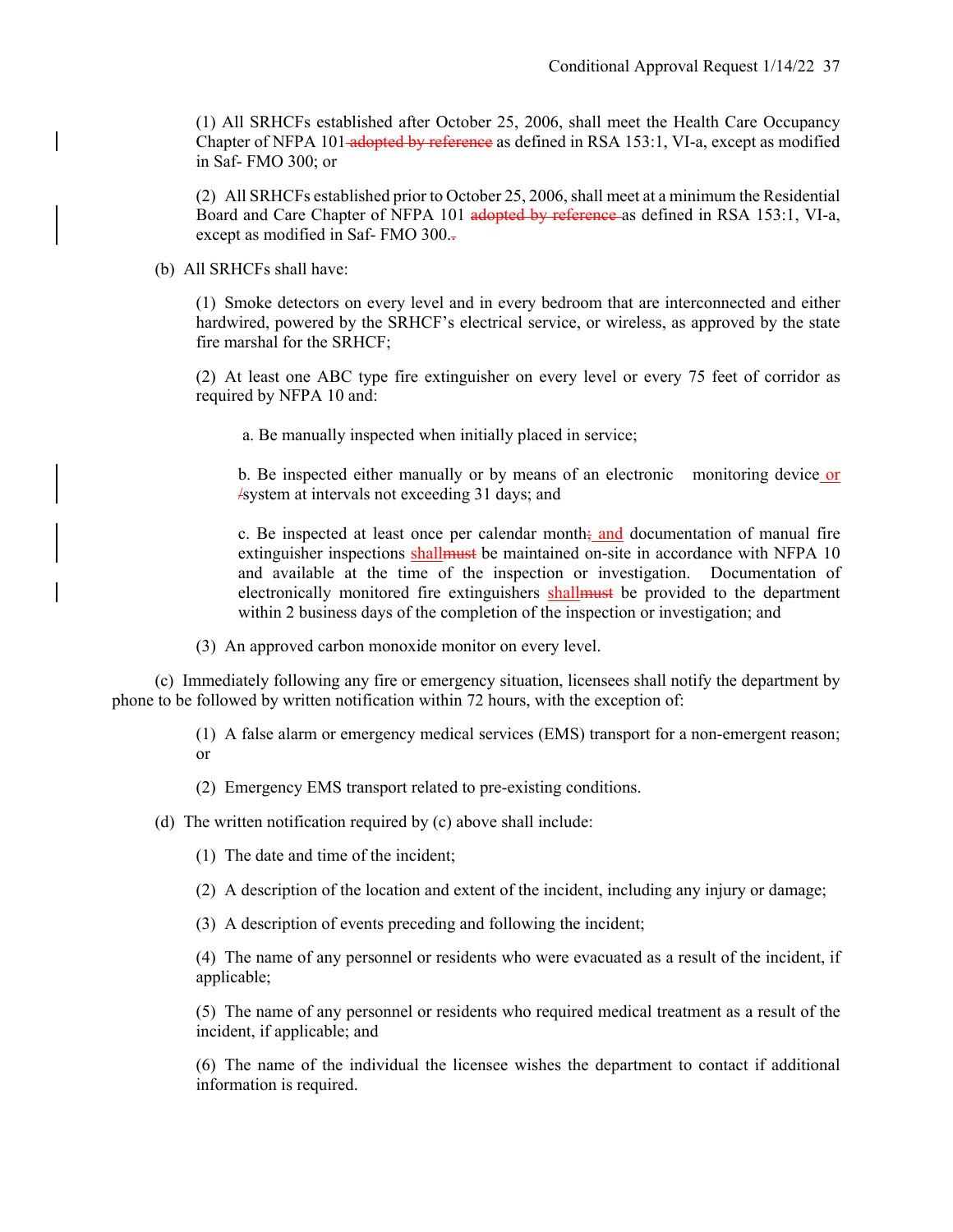(e) If the licensee has chosen to allow smoking, a designated smoking area shall be provided which has, at a minimum:

> (1) A dedicated ventilation system, so that smoke or odors cannot escape or be detected outside the designated smoking room;

(2) Walls and furnishings constructed of non-combustible materials; and

(3) Metal waste receptacles and safe ashtrays.

 (f) A copy of the fire safety plan including fire drill actions shall be made available to and reviewed with the resident, or the resident's guardian or a person with durable power of attorney (DPOA), at the time of admission and a summary of the resident's responsibilities shall be provided to the resident. Each resident shall receive an individual fire drill walk-through within 5 days of admission, as appropriate.

(g) The fire safety plan shall be reviewed and approved as follows:

(1) A copy of the fire safety plan shall be made available, annually and whenever changes are made, to the local fire chief for review and approval;

(2) The local fire chief shall give written approval initially to all fire safety plans; and

(3) If changes are made to the plan, they shall be submitted to the local fire chief for review and approval, as appropriate, prior to the change.

(h) Fire drills shall be conducted as follows:

(1) For buildings constructed to the Residential Board and Care or One and Two Family Dwelling Chapters of the Life Safety Code (NFPA 101), the following shall be required:

a. The administration of every residential board and care facility shall have, in effect and available to all supervisory personnel, written copies of a plan for protecting all persons in the event of fire, for keeping persons in place, for evacuating persons to areas of refuge, and for evacuating persons from the building when necessary;

b. Residents shall be trained to assist each other in case of fire or emergency to the extent that their physical and mental abilities permit them to do so, without additional personal risk;

c. All SRHCF facilities shall conduct fire drills not less than 6 times per year on a bimonthly basis, with not less than 2 drills conducted during the night when residents are sleeping. Actual exiting from windows shall not be required, however opening the window and signaling for help shall be an acceptable alternative;

d. The drills shall involve the actual evacuation of all residents to an assembly point, as specified in the emergency plan, and approved by the department and the local fire authority based on construction of the building and shall provide residents with experience in egressing through all exits and means of escape;

e. Facilities shall complete a written record of fire drills that includes the following:

1. The date and time, including  $AM_0r/M$ , the drill was conducted and if the actual fire alarm system was used;

2. The location of exits used;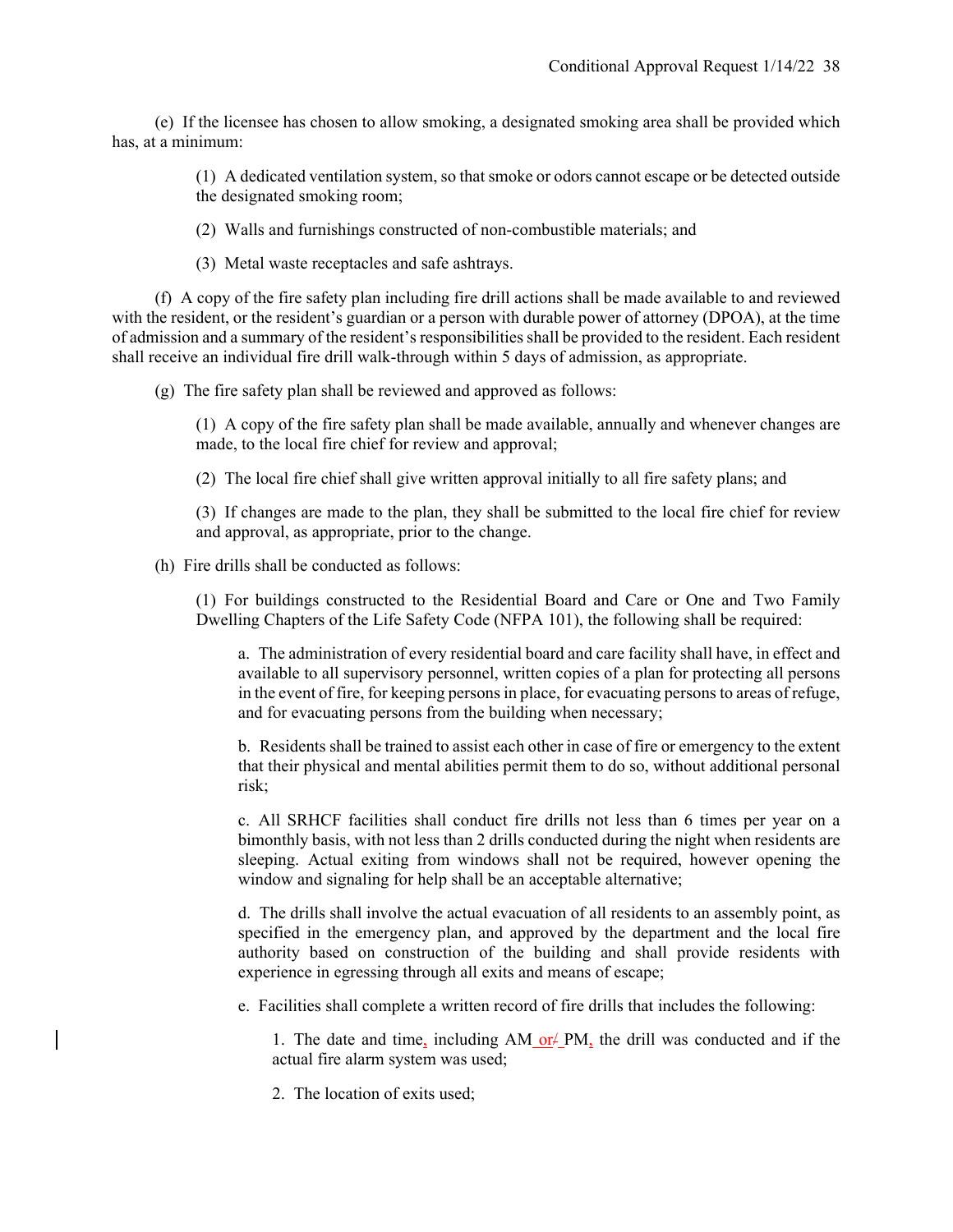3. The number of people, including residents, personnel, and visitors, participating at the time of the drill;

4. The amount of time taken to completely evacuate the facility;

5. The name and title of the person conducting the drill;

6. A list of problems and issues encountered during the drill;

7. A list of improvements and resolution to the issues encountered during the fire drill; and

8. The names of all staff members participating in the drill;

f. At no time shall a staff member who has not participated in a fire drill be the only staff member on duty within the facility;

g. At least annually, the facility shall conduct a resident Fire Safety Evacuation Scoring System (FSES) as listed in NFPA 101A, Alternatives to Life Safety, to determine the residents needs during a fire drill including, but not limited to, mobility, assistance to evacuate, staff needed, risk of resistance, residents ability to evacuate on their own and choose an alternate exit; and

h. The fire drills for facilities built to the Residential Board and Care chapter of the Life Safety Code (NFPA 101), shall be permitted to be announced, in advance, to the residents just prior to the drill;

(2) For all SRHCFs that were originally constructed to meet the Health Care Occupancy Chapter of Life Safety Code, NFPA 101-adopted by reference as defined in RSA 153:1, VI-a, except as modified in Saf- FMO 300, and the rules and regulations adopted and enforced by the state fire marshal's office and/or the municipality or have been physically evaluated, renovated, and approved by a New Hampshire licensed fire protection engineer, the NH state fire marshal's office and the department to meet the Health Care Occupancy Chapter, the following shall be required:

**Edit:** delete

a. The facility shall develop a fire safety plan, which provides for the following:

- 1. Use of alarms;
- 2. Transmission of alarms to fire department;
- 3. Emergency phone call to fire department;
- 4. Response to alarms;
- 5. Isolation of fire;
- 6. Evacuation of immediate area;
- 7. Evacuation of smoke compartment;
- 8. Preparation of floors and building for evacuation;
- 9. Extinguishment of fire; and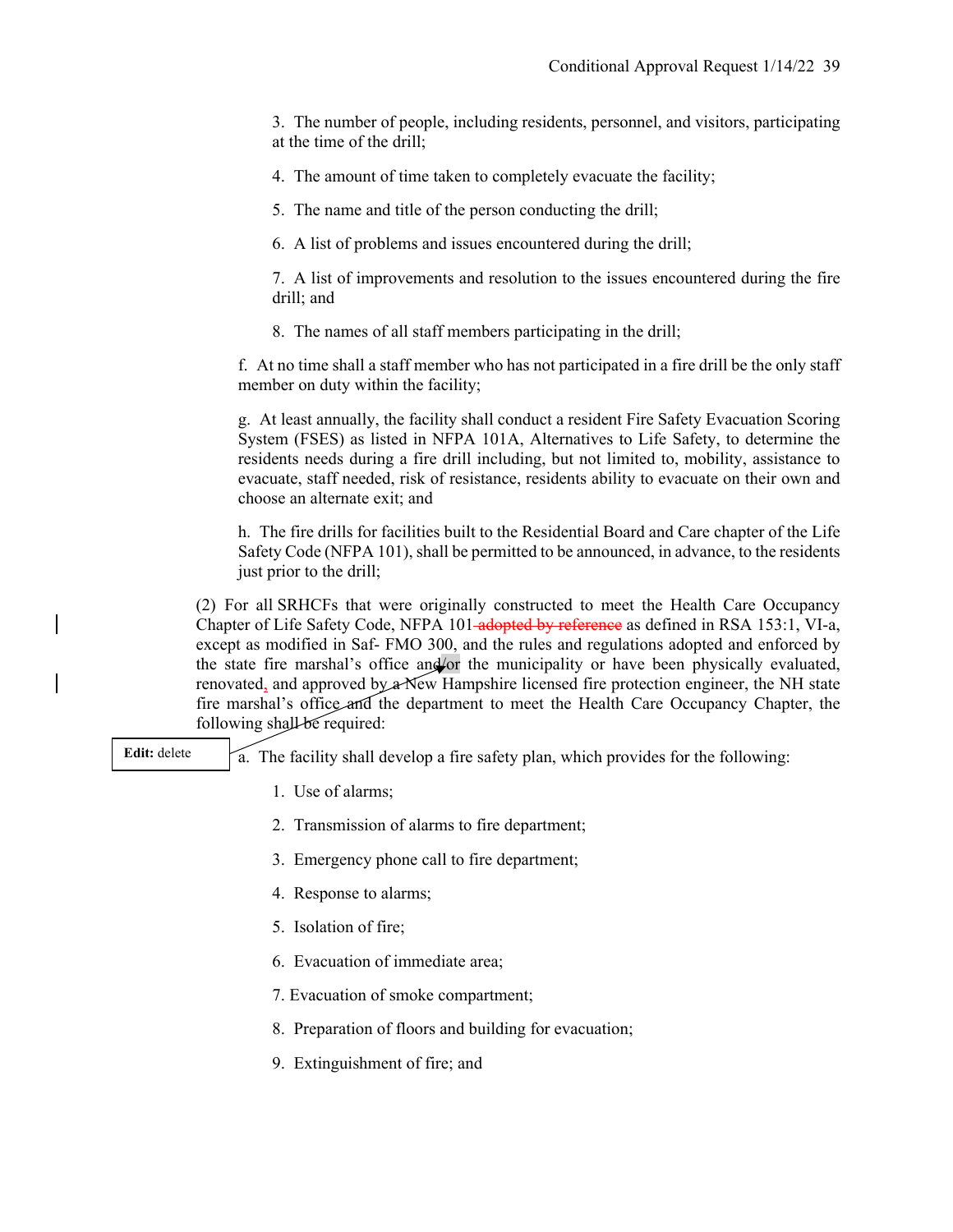10. Written emergency telephone numbers for key staff, fire and police departments, poison control center, 911, and ambulance service(s);

b. Fire drills shall be conducted quarterly on each shift to familiarize facility personnel including, but not limited to, medical personnel, maintenance engineers, and administrative staff, with the signals and emergency action required under varied conditions;

c. Fire drills shall include the transmission of a fire alarm signal and simulation of emergency fire conditions;

d. Buildings that have a shelter in place, also known as defend in place, shall have this plan approved by the department and their local fire chief and shall be constructed to meet the Health Care Occupancy Chapter of the Life Safety Code;

e. When drills are conducted between 9:00 p.m. and 6:00 a.m., a coded announcement shall be permitted to be used instead of audible alarms;

f. If the facility has an approved defend or  $\angle$  shelter in place plan, then all personnel, residents, and visitors shall evacuate to that appropriate location or to the outside of the building to a selected assembly point and drills shall be designed to ensure that residents shall be given the experience of evacuating to the appropriate location or exiting through all exists;

g. Facilities shall complete a written record of fire drills and include the following:

1. The date and time, including  $AM\frac{1}{r}$  or PM, the drill was conducted and if the actual fire alarm system was used;

2. The location of exits used;

3. The number of people, including residents, personnel, and visitors, participating at the time of the drill;

4. The amount of time taken to completely evacuate the facility, evacuate-or to an approved area of refuge, or evacuate through a horizontal exit;

5. The name and title of the person conducting the drill;

6. A list of problems and issues encountered during the drill;

7. A list of improvements and resolution to the issues encountered during the fire drill;

8. The names of all staff members participating in the drill; and

9. Written records of the fire drills shall be maintained on site and available to the department during an inspection or investigation conducted in accordance with RSA 151:6 and RSA 151:6-a; and

h. At no time shall a staff member who has not participated in a fire drill be the only staff member on duty within the facility; and

(3) The facility shall conduct a fire drill in the presence of a representative of the department, state fire marshal's office, or the local fire department upon request.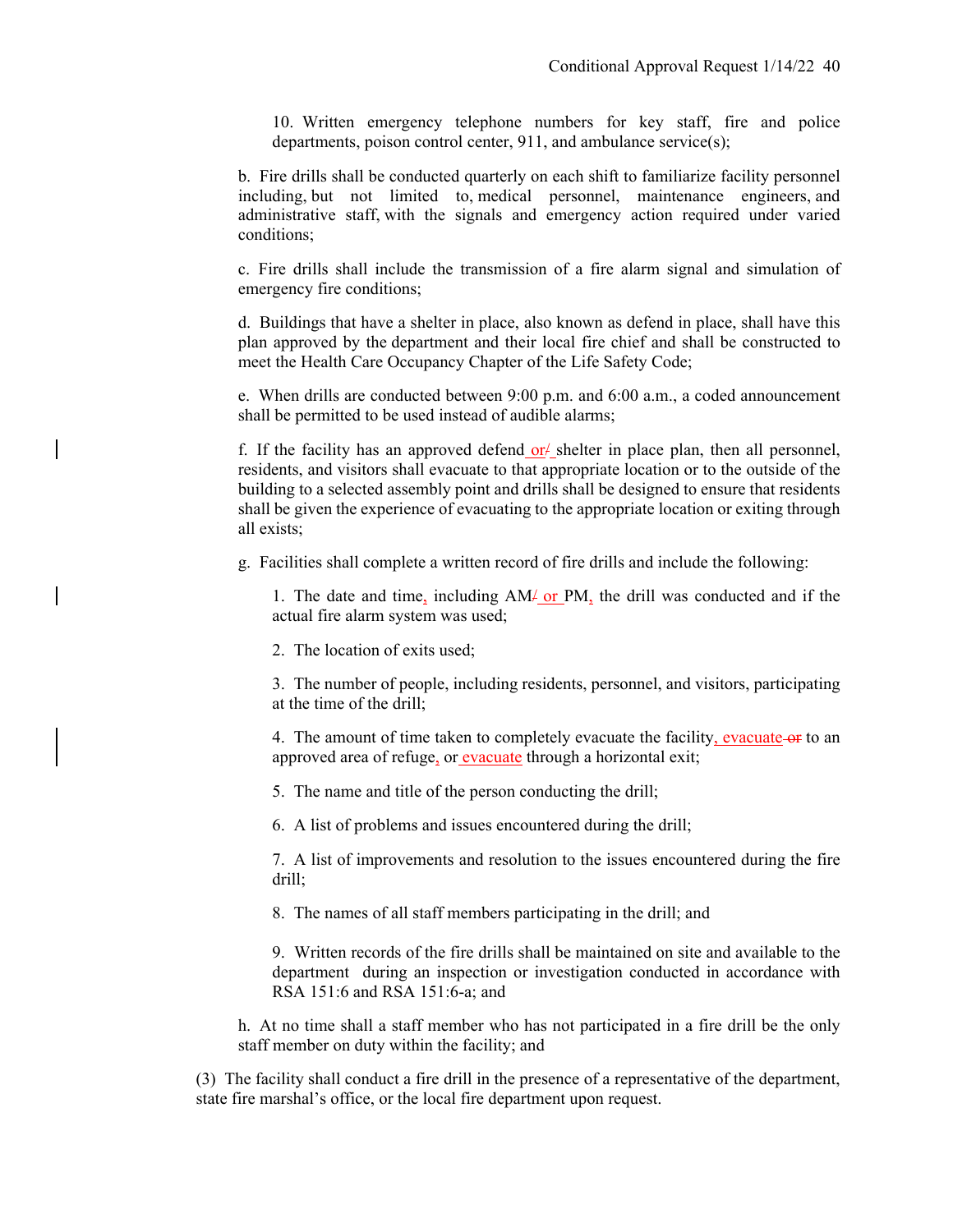# **APPENDIX A: Incorporation by Reference Information**

| Rule                  | <b>Title</b>                 | Publisher; How to Obtain; and Cost                                   |
|-----------------------|------------------------------|----------------------------------------------------------------------|
| He-P $805.07$ (h)(3), | <b>Facility Guidelines</b>   | Publisher: Facility Guidelines Institute (FGI)                       |
| $(i)$ , and $(j)$     | Institute's (FGI)            |                                                                      |
|                       | "Guidelines for              | Cost: \$75.00/book or \$200.00/user, per year for subscription to    |
|                       | Design and                   | website.                                                             |
|                       | Construction of              |                                                                      |
|                       | Residential Health,          | The incorporated document is available for purchase at               |
|                       | Care, and Support            | https://www.fgiguidelines.org/guidelines/2018-fgi-guidelines/        |
|                       | Facilities" (2018)           |                                                                      |
|                       | Edition)                     |                                                                      |
| He-P $805.18(m)(3)$   | <b>United States Centers</b> | Publisher: United States Centers for Disease Control and Prevention  |
|                       | for Disease Control          |                                                                      |
|                       | and Prevention's             | Cost: Free of Charge                                                 |
|                       | "Guidelines for              |                                                                      |
|                       | Preventing the               | The incorporated document is available at:                           |
|                       | Transmission of $M$ .        | https://www.cdc.gov/tb/publications/slidesets/infectionguidelines/de |
|                       | <i>tuberculosis</i> in       | fault.htm                                                            |
|                       | Health-Care Settings"        |                                                                      |
|                       | (2005 Edition)               |                                                                      |

# **APPENDIX B**

| Rule        | <b>Specific State or Federal Statutes the Rule Implements</b>           |
|-------------|-------------------------------------------------------------------------|
| He-P 805.03 | RSA 151:9, I; RSA 151:9, VII(a)(2)                                      |
| He-P 805.04 | RSA 151:4, I – III-a and IV; RSA 151:9, I(c);                           |
| He-P 805.05 | RSA 151:4, I – III-a; RSA 151:5; RSA 151:7, I; RSA 151:9, I(c) & (d)    |
| He-P 805.06 | RSA 151:4, I – III-a; RSA 151:5; RSA 151:7, I; RSA 151:9, I(c) & (d)    |
| He-P 805.07 | RSA 151:9, I; RSA 151:3-a; RSA 151:6, II; RSA 151:9, I(a)               |
| He-P 805.08 | RSA 151:9, I and I(b); RSA 151:6, I; RSA 151:6-a; RSA 151:9, I(a) & (e) |
| He-P 805.09 | RSA 151:9, I and I(b); RSA 151:6, I; RSA 151:6-a; RSA 151:9, I(a) & (e) |
| He-P 805.10 | RSA 151:9, I and I(b); RSA 151:6, I; RSA 151:6-a; RSA 151:9, I(a) & (e) |